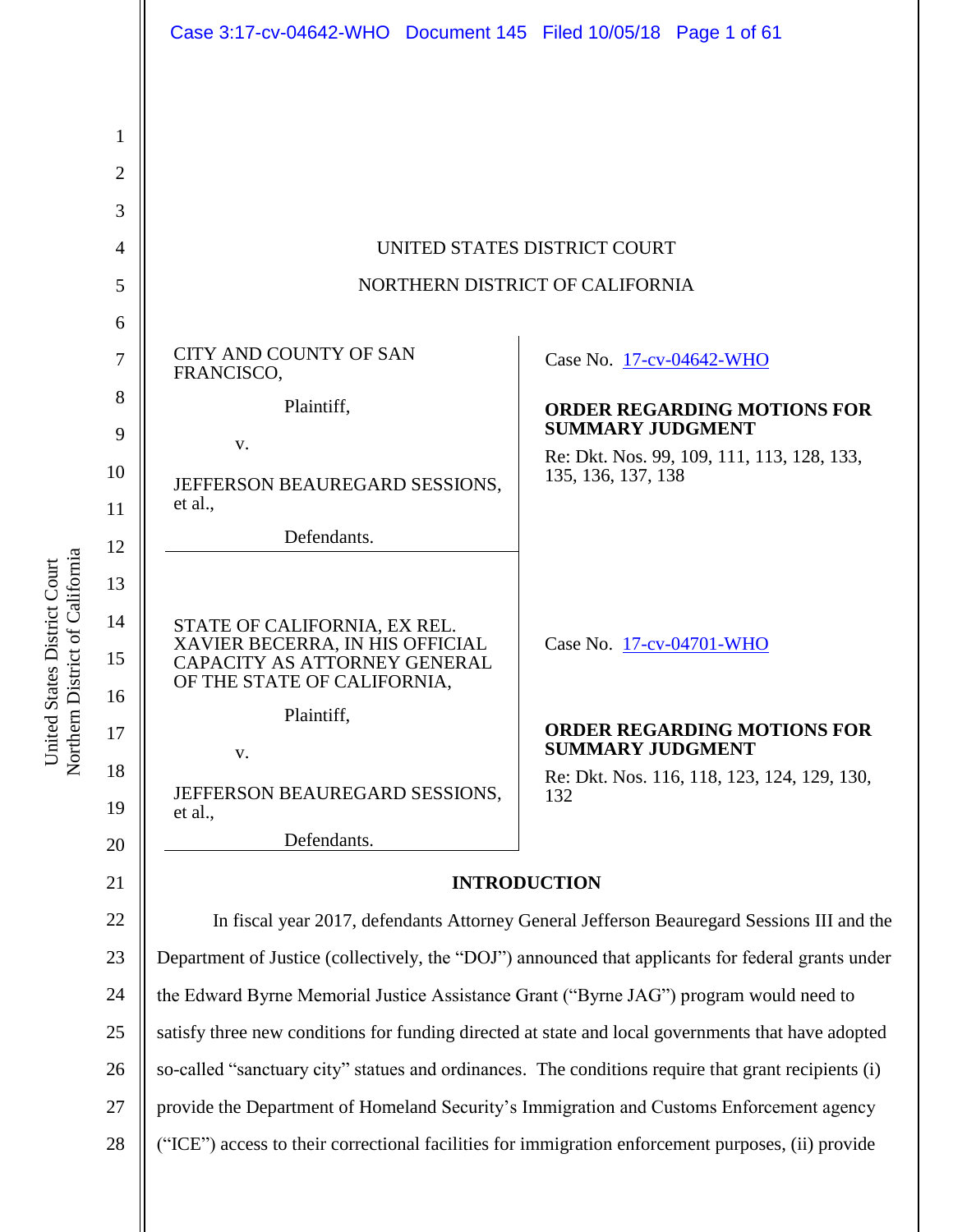notice to ICE of the release date for detainees, and (iii) certify their compliance with 8 U.S.C. § 1373, a statute which prohibits state and local governments from restricting information-sharing with the Department of Homeland Security.

These new conditions have sparked litigation around the country. *See, e.g.*, *City of Philadelphia v. Sessions*, Case No. 17–cv–03894; *City of Chicago v. Sessions*, Case No. 17–cv– 05720; *United States v. California*, Case No. 18–cv–490–JAM; *City of Los Angeles v. Sessions*, Case No. 17–cv–07215–R. In the two separate, related actions captioned above, the State of California and the City and County of San Francisco challenge the conditions requiring access, notice and compliance with Section 1373, as well as the constitutionality of Section 1373.

DOJ has lost each time these issues have been raised thus far. It continues to withhold grant funding to six states and several local jurisdictions, including California and San Francisco, which it believes do not comply with the Byrne JAG program conditions for fiscal year 2017. California requests that I enjoin DOJ from imposing the conditions, award the State the grants for which it is eligible, and declare that certain California laws identified by the State comply with the Section 1373. Alternatively, it seeks declaratory judgment finding Section 1373 unconstitutional on its face. Similarly, San Francisco requests that I enjoin enforcement of the conditions, issue declaratory judgment that San Francisco's sanctuary city laws comply with Section 1373, and issue an injunction restraining the DOJ from withholding Byrne JAG funding to San Francisco because of Section 1373. Both ask that the scope of the injunction be nationwide. DOJ responds with its own motions for summary judgment, essentially urging that I reject the requests of California and San Francisco.

22 23 24 25 26 27 28 In agreement with every court that has looked at these issues, I find that: the challenged conditions violate the separation of powers; Section 1373 is unconstitutional; the Attorney General exceeds the Spending Power in violation of the United States Constitution by imposing the challenged conditions; the challenged conditions are arbitrary and capricious; California's and San Francisco's laws comply with Section 1373 as construed in this Order; California is deserving of the mandamus relief it seeks; and both parties are entitled to a permanent injunction. Because the requisites for a nationwide injunction are met as a result of the unconstitutionality of Section 1373

1

2

3

4

5

6

7

8

9

10

11

12

13

14

15

16

17

18

19

20

21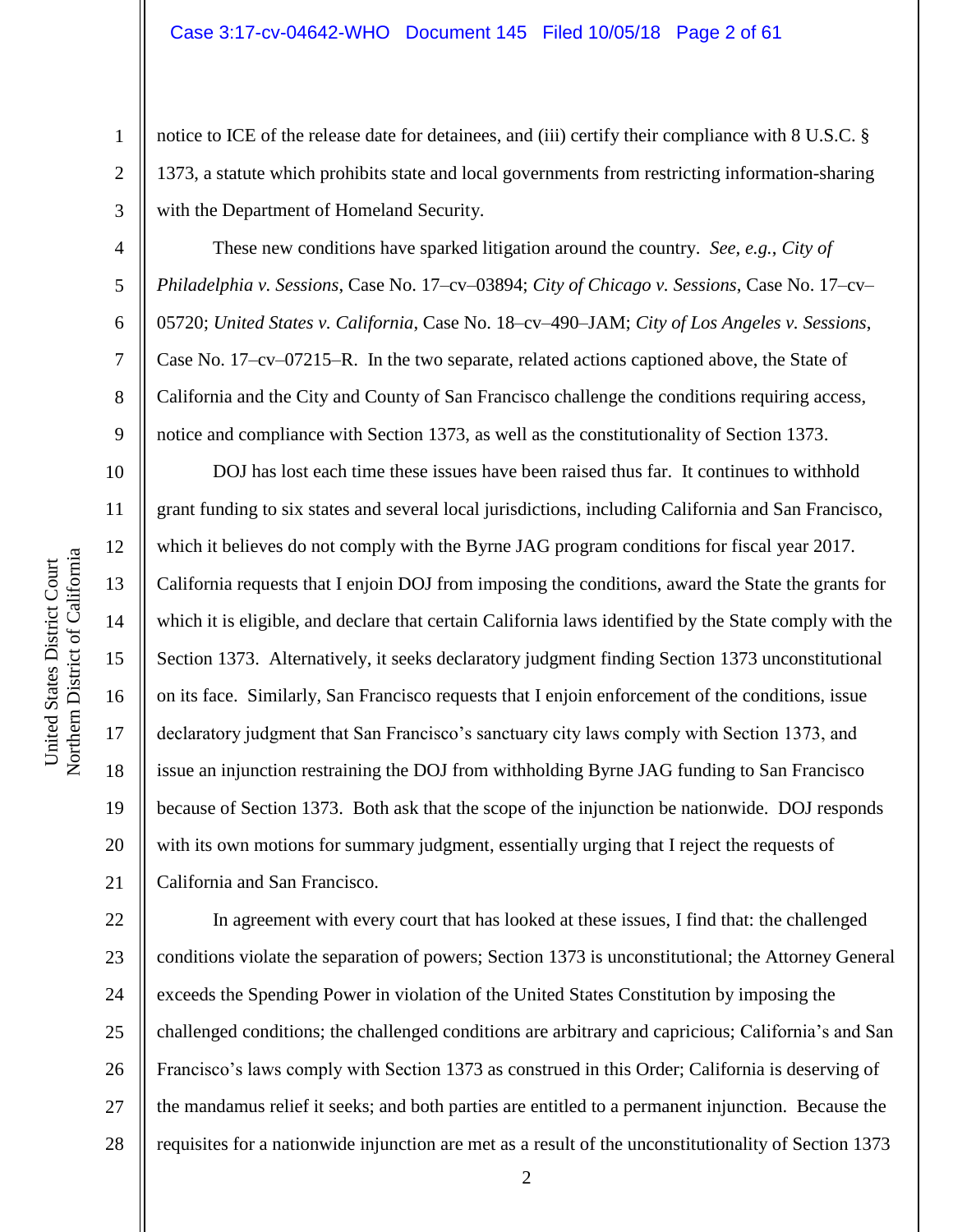2 3 and the uniform effect of DOJ's conditions on Byrne JAG grantees around the country, I will follow the lead of the district court in *City of Chicago* and issue a nationwide injunction but stay its nationwide effect until the Ninth Circuit is able to address it in the normal course on appeal.

#### **BACKGROUND**

5

L

6

7

8

9

10

11

12

13

14

15

16

17

18

19

20

21

25

26

27

28

4

1

#### **A. Section 1373 of the Immigration and Nationality Act**

**FACTUAL BACKGROUND**

The Immigration and Nationality Act ("INA") granted the Executive Branch, through its Department of Homeland Security ("DHS"), DOJ, and other agencies, "broad, undoubted power over the subject of immigration and the status of aliens." *Arizona v. United States*, 567 U.S. 387, 394 (2012). The INA allows the Attorney General or Secretary of Homeland Security to order the removal of certain classes of immigrants from the United States. *See* 8 U.S.C. §§ 1227(a), 1228. The Attorney General is directed to take certain detainees into custody pending removal proceedings once they are released from state or local custody. *See* 8 U.S.C. § 1226(c)(1). To enforce the immigration laws, Executive Branch agencies exercise independent discretion; the INA also gives agencies tools to encourage cooperation with state and local offices to support federal policy objectives. *See, e.g.*, 8 U.S.C. § 1357(g) (authorizing state and local officers to perform functions of a federal immigration officer); 8 U.S.C. § 1324(c) (authorizing state and local officers to make arrests for INA violations); 8 U.S.C. § 1252c (authorizing state and local officers to make arrests for unlawful reentry); Homan Decl. ¶ 36 (SF Dkt. No. 113-2) (discussing Immigration and Customs Enforcement's cooperation with state and local officers to provide uniformed presence in support of enforcement efforts).

22 23 24 Relevant to the present motions for summary judgment, 8 U.S.C. § 1373 prohibits restricting the communication of certain information between federal, state, and local governments. It states:

(a) In General. Notwithstanding any other provision of Federal, State, or local law, a Federal, State, or local government entity or official may not prohibit, or in any way restrict, any government entity or official from sending to, or receiving from, the Immigration and Naturalization Service information regarding the citizenship or immigration status, lawful or unlawful, of any individual.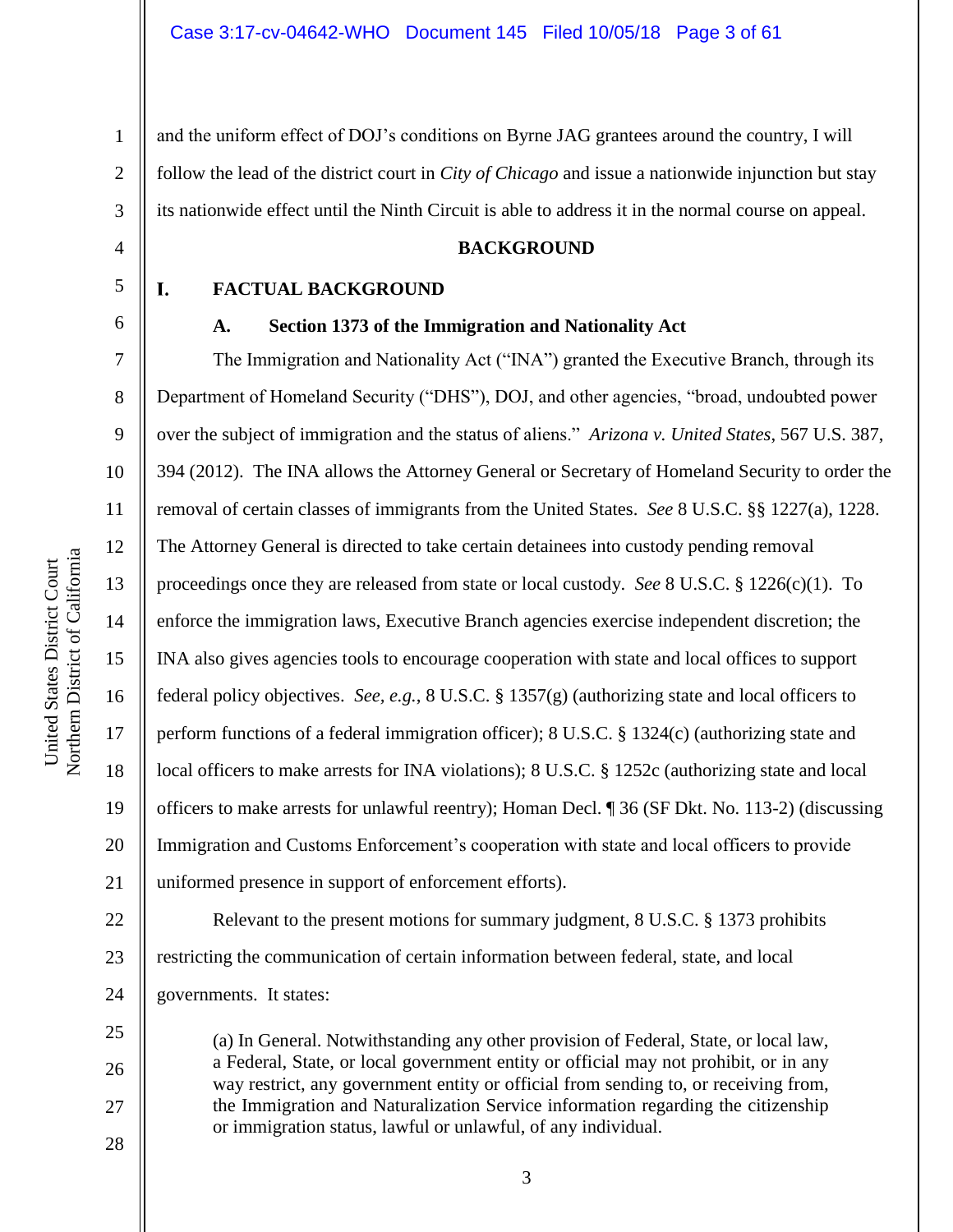(b) Additional Authority of Government Entities. Notwithstanding any other provision of Federal, State, or local law, no person or agency may prohibit, or in any way restrict, a Federal, State, or local government entity from doing any of the following with respect to information regarding the immigration status, lawful or unlawful, of any individual:

(1) Sending such information to, or requesting or receiving such information from, the Immigration and Naturalization Service.

(2) Maintaining such information.

(3) Exchanging such information with any other Federal, State, or local government entity.

(c) Obligation to respond to inquiries. The Immigration and Naturalization Service shall respond to an inquiry by a Federal, State, or local government agency, seeking to verify or ascertain the citizenship or immigration status of any individual within the jurisdiction of the agency for any purpose authorized by law, by providing the requested verification or status information.

8 U.S.C. § 1373.

13

1

2

3

4

5

6

7

8

9

10

11

12

14

15

17

18

19

20

### **B. The Office of Justice Programs and the Byrne JAG Program**

16 The Office of Justice Programs ("OJP") was established with the passage of Title I of the Omnibus Crime Control and Safe Streets Act of 1968 and is managed by an Assistant Attorney General. *See* Pub. L. No. 90-351, 82 Stat. 197 (1968), *codified as amended at* 34 U.S.C. § 10101, *et seq*. The same statute created the precursor to the Byrne JAG program; the program's current iteration was established through the Violence Against Women and Department of Justice Reauthorization Act of 2005. *See* Pub L. No. 109-162, 119 Stat. 2960 (2006); *see also* 34 U.S.C. § 10151 (formerly 42 U.S.C. § 3750).

21 22 23 24 25 26 27 28 Under the Byrne JAG program, the Attorney General makes grants to state and local governments through the Bureau of Justice Assistance Grant Programs, a component of the OJP. *See* 34 U.S.C. § 10152. The grants support law enforcement efforts by providing additional personnel, equipment, supplies, training, and other assistance to applicants. *Id*. The Byrne JAG program is a formula grant program, meaning that it awards funding to all grantees by a statutorily prescribed formula. *See* 34 U.S.C. § 10156(d)(2)(A) (stating that "the Attorney General shall allocate to each unit of local government" funds determined by the established formula). Grant funding derives from a state's population and violent crime rate, to be used in one of eight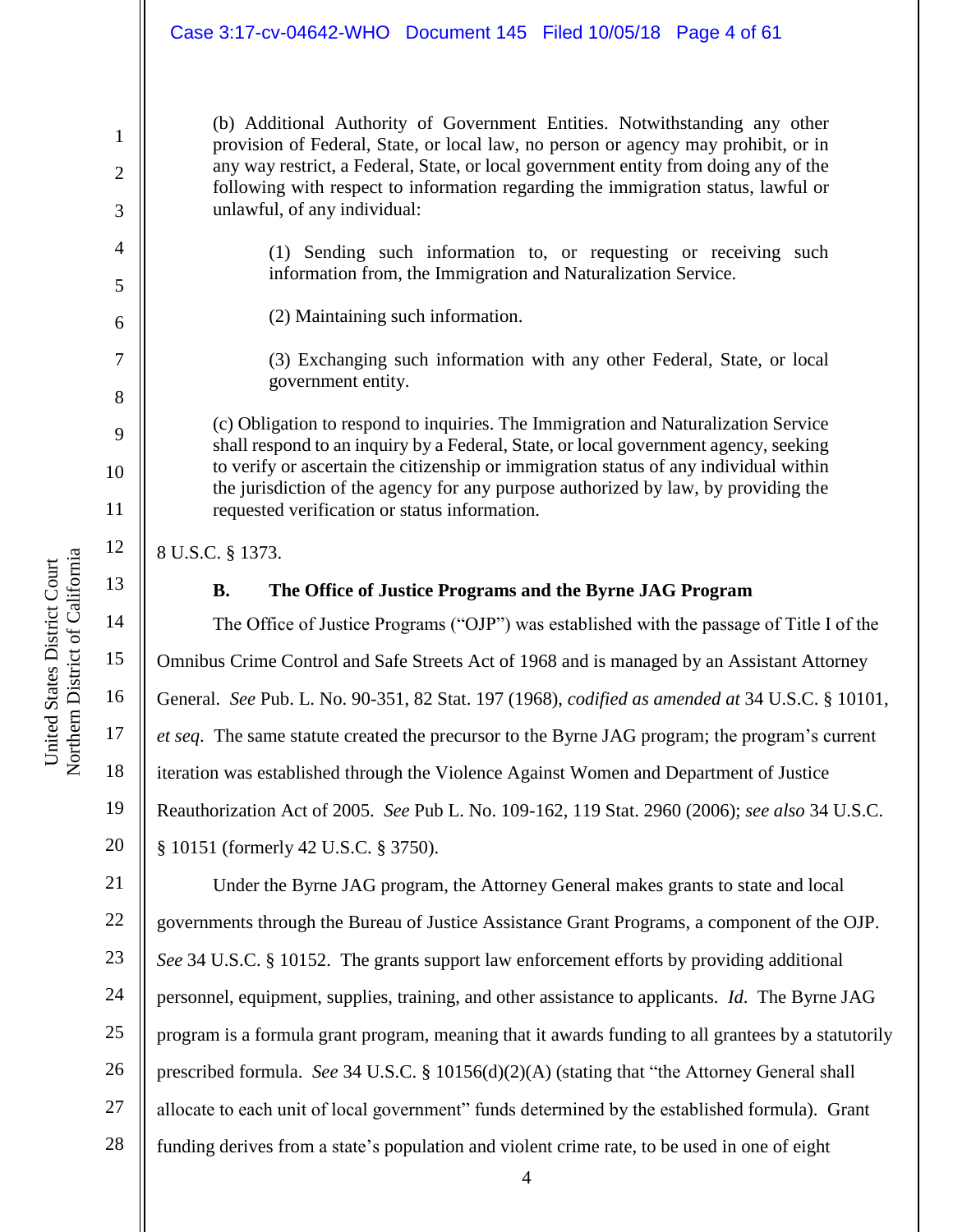program areas. *See* 34 U.S.C.§ 10156(a). Immigration enforcement is not listed as one of the eight program areas for use of Byrne JAG funding. *See* 34 U.S.C. § 10152(a)(1). The formula also allocates a portion of remaining amounts of state funding to units of local governments through sub-grants. *See* 34 U.S.C. § 10156(c)(2).

California uses its JAG funds to support education and crime prevention, court programs, and law enforcement programs like task forces focused on criminal drug enforcement, violent crime, and gang activities. *See* Jolls Decl. ¶ 10 (CA Dkt. No. 29-1); Caligiuri Decl. ¶ 27 (CA Dkt. No. 118-4). Under the formula, it expected to receive (through the Board of State and Community Corrections) \$28.3 million in JAG funding for fiscal year 2017, including \$17.7 million to the State and the remainder to local jurisdictions. *See* Jolls Decl. ¶ 5.

San Francisco has received Byrne JAG funding for over a decade; it applied again for funding in the 2017 fiscal year. *See* Chyi Decl. ¶ 4 (SF Dkt. No. 105). It was entitled to receive Byrne JAG program funds of \$524,845 and Byrne JAG sub-grants equal to \$923,401 under the formula. *Id*. ¶¶ 7, 16. San Francisco uses the funding across six departments and for ten full-time positions to support law enforcement programs focused on reducing drug trade and servicing individuals with substance and mental health problems. *Id*. ¶¶ 10, 17, 18. Without the Byrne JAG funds, San Francisco lacks the additional funding to support its Department of Children, Youth and their Families, including programs like the Young Adult Court, which provides case management and support to adults fighting recidivism. *Id*. ¶¶ 11, 19.

20

1

2

3

4

5

6

7

8

9

10

11

12

13

14

15

16

17

18

19

### **C. New Byrne JAG Program Grant Conditions**

21 22 23 24 25 26 27 In fiscal year 2016, the DOJ announced that Section 1373 was an "applicable law" for Byrne JAG funding, and the DOJ required grantees like California to submit a legal opinion on its compliance with Section 1373. *See* Jolls Decl. ¶ 55, Ex. B; *see also* DOJ Request for Judicial Notice ("RJN") Ex. A ¶ 55 (CA Dkt. No. 125). For the following fiscal year, in July and August 2017, the OJP posted state and local solicitations for Byrne JAG grants that formalized other conditions. *See* Lee Decl. ¶¶ 3–4, Exs. A–B (SF Dkt. No. 106-1). The solicitations included three new conditions required for funding, each relating to federal immigration enforcement.

# Northern District of California Northern District of California United States District Court United States District Court

28

Byrne JAG grant applicants must now provide a certificate of compliance with Section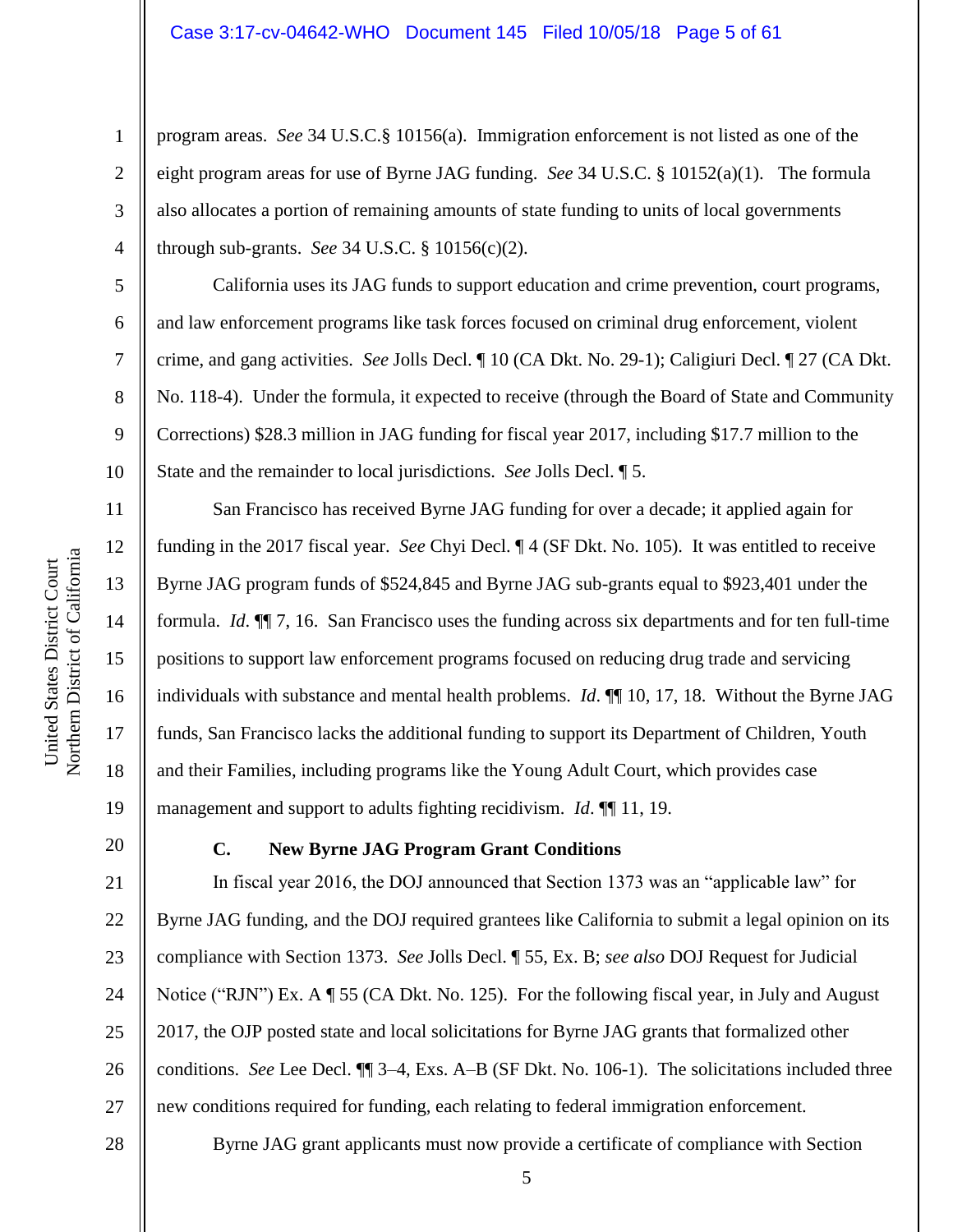#### Case 3:17-cv-04642-WHO Document 145 Filed 10/05/18 Page 6 of 61

1

2

3

4

5

6

7

8

9

10

11

12

13

14

15

16

17

18

19

20

21

1373, signed by the jurisdiction's chief legal officer under penalty of perjury, attesting that the applicant does not have prohibitions on information-sharing with the INS about the citizenship or immigration status of any individuals. *See* Lee Decl. ¶ 4, Ex. B at 38; CA RJN Ex. 21. California certified that it complies with Section 1373, but the DOJ has not made a final determination on California's compliance. *See* Sherman Decl. Ex. B (CA Dkt. No. 116-5). San Francisco also believes it complies with Section 1373, but the DOJ has denied this. Lee Decl. ¶ 6 Ex. D, Req. for Admission No. 1.

Grant applicants must also have policies that satisfy "access" and "notice" conditions for Byrne JAG funding. The access and notice conditions require: (i) "that agents of the United States . . . are given . . . access" to any State or local government correctional facility "for the purpose of permitting such agents to meet with individuals who are (or are believed by such agents to be) aliens and to inquire as to such individuals' right to be or remain in the United States;" and (ii) that when a State or local correctional facility "receives from DHS a formal written request . . . that seeks advance notice of the scheduled release date and time for a particular alien in such facility, then such facility will honor such request and–as early as practicable . . . provide the requested notice to DHS." Lee Decl. Ex. E; Hanson Decl. ¶¶ 55–56, Ex. B (CA Dkt. No. 42-1); DOJ RJN Exs. B and C (CA Dkt. No. 125). The "Rules of Construction" applicable to these new grant conditions clarify that the requirements do not extend to detaining "any individual in custody beyond the date and time the individual would have been released in the absence of this condition" and do not mandate detaining non-citizens at the request of federal immigration officials. *See* DOJ RJN, Exs. B and  $C \parallel 55$ .

22

#### **D. The Office of Community Oriented Policing Services**

23 24 25 26 27 28 In addition to new Byrne JAG program conditions, the DOJ announced that grants issued by the Office of Community Oriented Policing Services ("COPS") would require Section 1373 compliance as well. *See* DOJ RJN, Ex. F at 1. In fiscal year 2017, access to COPS funding included the Section 1373 certification requirement. One of the programs administered by COPS is the COPS Anti-Methamphetamine Program ("CAMP"), a competitive grant. In the past, California, through its Bureau of Investigations, received CAMP funding to support law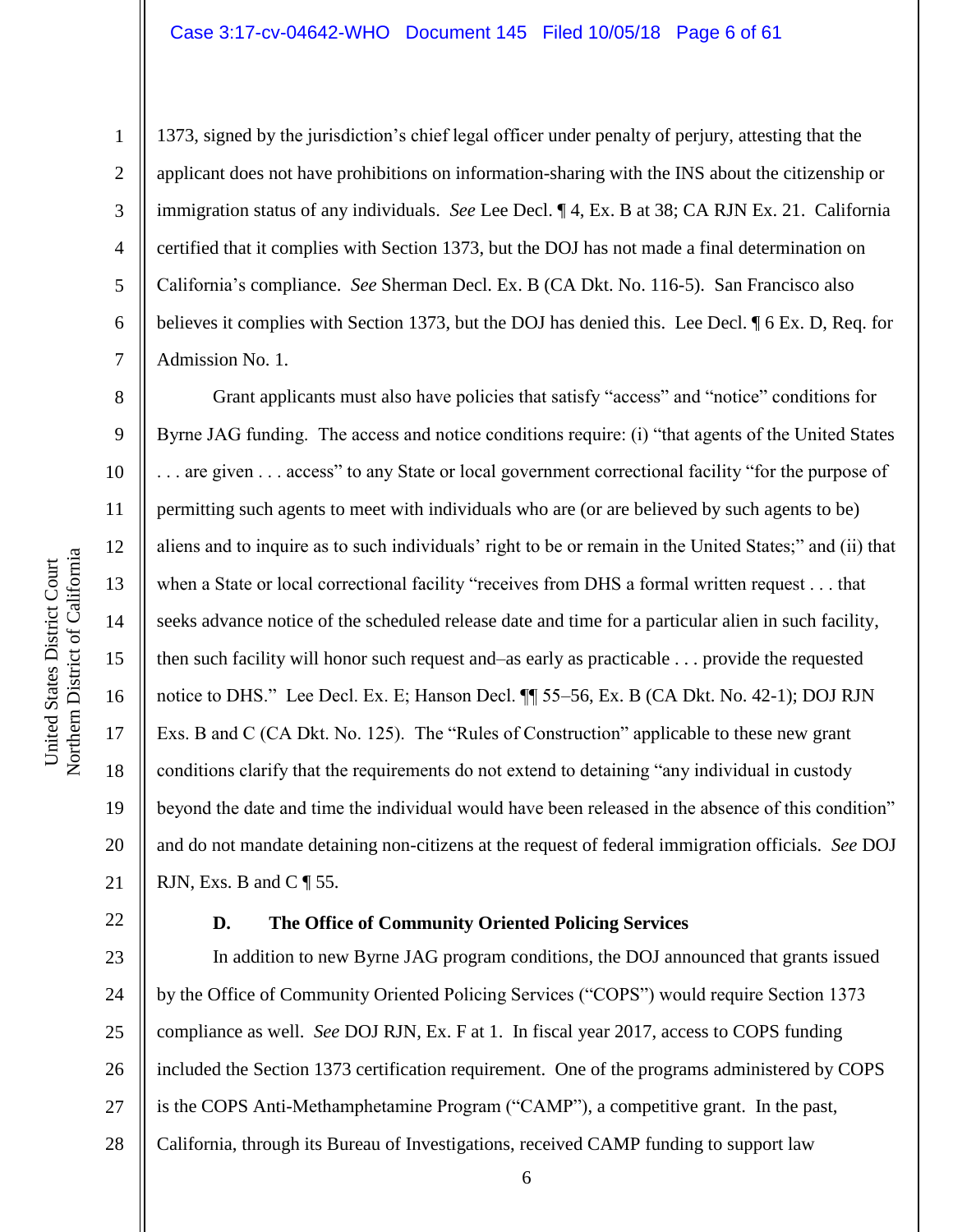enforcement investigations of the unlawful manufacture and distribution of methamphetamine their work on the task force has led to seizing more than \$30 million in illegal drugs since 2015. *See* Caligiuri Decl. ¶¶ 13–19. California received \$1 million in CAMP funding in November 2017 but was informed it could not "draw down" the funds until an inquiry was resolved into its compliance with Section 1373. *Id*. ¶ 23.

1

2

3

4

5

6

7

8

9

10

11

12

13

14

15

16

17

18

19

20

#### **E. California's Sanctuary State Laws and Policies**

California has enacted the following statutes that are pertinent to its compliance with the access and notice conditions, the certification condition, and Section 1373: the TRUST Act, Cal. Gov. Code § 7282 *et seq*., the TRUTH Act, Cal. Gov. Code § 7283 *et seq*., the Values Act, Cal. Gov. Code § 7284 *et seq*., and six confidentiality statutes. It enacted the TRUST Act in 2013, defining when local law enforcement agencies can detain individuals for up to 48 hours after an ordinary release because of a civil detainer request by DHS. *See* CA RJN Ex. 6. The TRUST Act states that local law enforcement may only comply with a DHS civil detainer if the detainer does not "violate any federal, state, or local law, or any local policy," and (1) the detainee's criminal background includes one of a delineated list of crimes, (2) the detainee was on the California Sex and Arson Registry, or (3) the detainee was held after a magistrate's finding of probable cause for a serious or violent felony. *See* Gov. Code § 7282.5(a). The purpose behind the TRUST Act, according to comments by the author, was to "establish a statewide standard for responding to ICE holds and... prevent the prolonged detention of people who would otherwise be released from custody if it were not for ICE's request." CA RJN Ex. 6. at 4.

21 22 23 24 25 26 in 2016, the TRUTH Act was enacted. It requires that local law enforcement agencies give notice to inmates before an interview with any immigration officials. *See* CA RJN Ex. 5. Notification includes informing the detainee that the interview is voluntary and that he has a right to seek counsel. *See* Cal. Gov. Code § 7283.1(a). The local law enforcement agency must provide the detainee with a copy of the federal immigration request to interview and inform the detainee whether it intends to comply with the request. *Id*. § 7283.1(b).

27 28 In October 2017, the Values Act expanded on the TRUST and TRUTH Acts to address the California Legislature's concern with preserving community trust between the state and local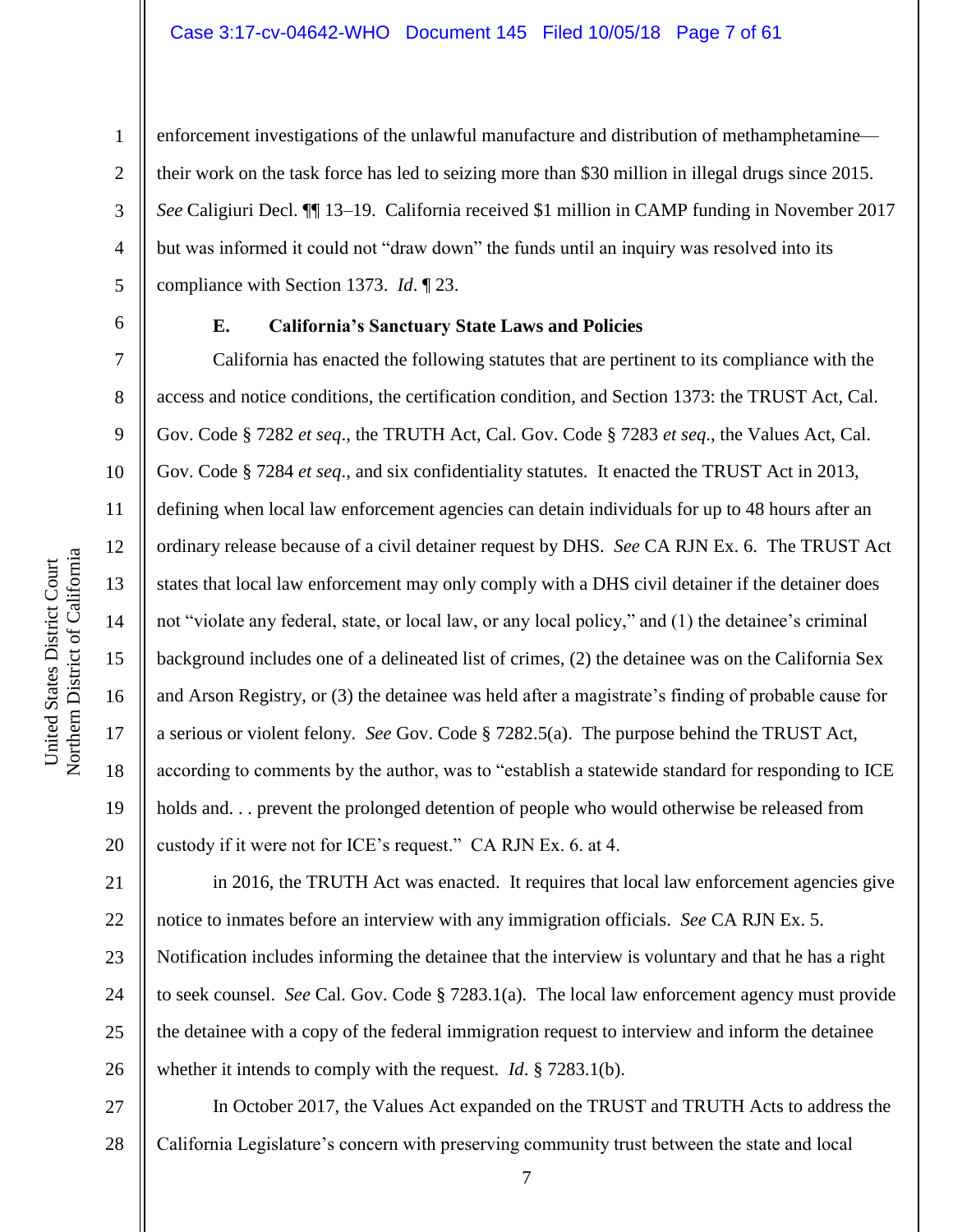#### Case 3:17-cv-04642-WHO Document 145 Filed 10/05/18 Page 8 of 61

6

1

2

3

4

5

7

8

9

10

11

12

13

14

15

16

17

governments and California's immigrant communities. *See* Cal. Gov. Code § 7284.2. It amended the TRUST Act by imposing additional constraints on law enforcement's ability to share the release dates of individuals, but it allows law enforcement to notify federal immigration officials about an individual's release date if the individual was convicted of a wide range of specified crimes or if the information is already publicly available. *See* Cal. Gov. Code §§ 7282.5(a), 7284.6(a)(1)(C). The Values Act also prohibits law enforcement agencies from using money or personnel to provide the personal information of victims and witnesses of crime for immigration enforcement purposes unless the information was already publicly available. *See* Cal. Gov. Code  $$7284.6(a)(1)(D).$ 

That said, the Values Act does not prohibit other forms of cooperation with federal immigration authorities. It does not apply to the California Department of Corrections and Rehabilitation, which responds to notification requests by ICE and transfers individuals from state to federal immigration custody. *See* CA RJN Exs. 12-16. It does not restrict sharing criminalhistory via three state-run databases, participation in task forces with immigration officials, or federal access to jails. *See* Cal. Gov. Code § 7284.6(b); Reich Decl. ¶ 12 (CA Dkt. No. 116-3). Through a savings clause, the Values Act expressly authorizes compliance with Section 1373. *See* Cal. Gov. Code § 7284.6(e).

18 19 20 21 22 23 24 25 26 27 28 California's confidentiality statutes protect sensitive information of victims, witnesses, and juveniles. California Penal Code section 422.93 prohibits law enforcement from detaining hatecrime victims and witnesses who are not charged with or convicted of any state law crimes if they would be detained solely for immigration violations for transfer to federal immigration officials. *See* Cal. Penal Code § 422.93(b). California Penal Code sections 679.10 and 679.11 prohibit any state entity that certifies information for U-visa and T-visa applications from disclosing immigration status of individuals making the request "except to comply with federal law or legal process, or if authorized by the victim or person requesting [the certification form]." Cal. Penal Code §§ 679.10(k), 679.11(k); *see also* RJN Ex. 18. The California Welfare and Institutions Code also contains two confidentiality statutes, sections 827 and 831, that provides privacy for juveniles, including their immigration status, in court records. *See* California Welf. & Inst. Code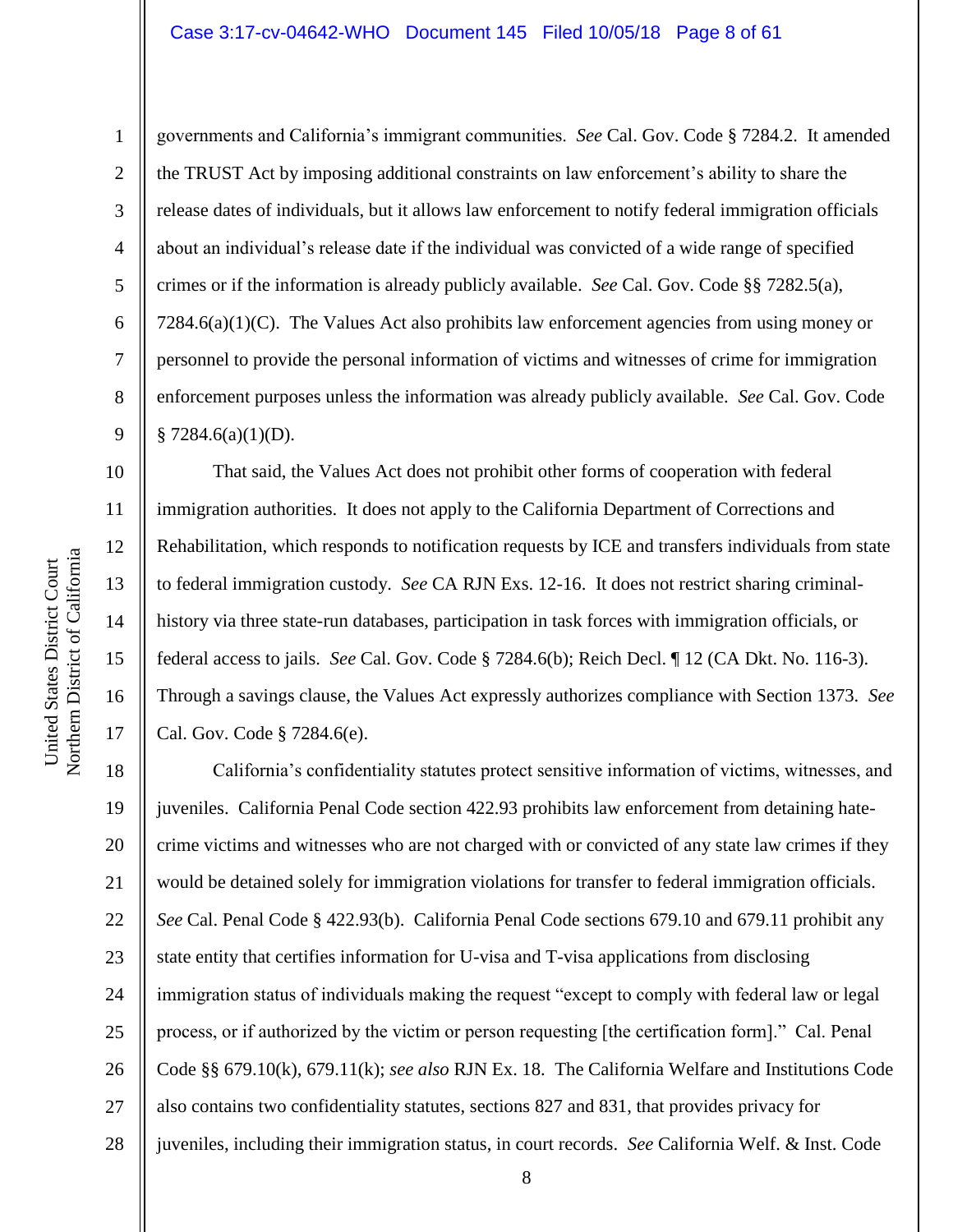§§ 831(a) and 831(e). California Code of Civil Procedure section 155 also requires "information regarding the child's immigration status… remain confidential" in the federal Special Immigrant Juvenile process. Cal. Civ. Proc. Code § 155(c).

The State's policies seek to use limited resources for public safety rather than immigration enforcement—the State Legislature concluded that limits on local law enforcement's involvement with immigration enforcement results in safer communities. *See* Cal. Gov. Code § 7284.2(f); CA RJN Exs. 4–6. The California Assembly Committee on Public Safety, in a hearing held on June 13, 2017, summarized a study by the University of Illinois—Chicago that found: (i) 44 percent of surveyed Latinos were less likely to contact police officers if they had been victims of a crime for fear of police inquiring into their immigration status; (ii) 45 percent were less likely to volunteer information about a crime and were less likely to report a crime for fear of police inquiring into their immigration status; (iii) 70 percent of undocumented immigrants reported they were less likely to contact law enforcement if they were victims of a crime; (iv) 28 percent of U.S.-born Latinos were less likely to contact police if they were victims of a crime for fear of police inquiring into their immigration status; and (v) 38 percent of Latinos feel like they are under more suspicion now that local law enforcement have become involved in immigration enforcement, with the figure rising to 58 percent among undocumented immigrant respondents. CA RJN Ex. 4.

18 19 20 21 22 23 24 25 26 27 28 California's policies are based on local law enforcement's belief that it is vital to maintain trust with immigrant communities; otherwise, immigrants will "fail to disclose crimes that they witness and/or are victims to out of fear of deportation." Hart Decl.  $\P$  7, 9, 11–18, 21, Ex. 3 (CA Dkt. No. 116-3); Rosen Decl. ¶¶ 6-9, Ex. 5 (CA Dkt. No. 116-3); Wong Decl. ¶¶ 4, 34–38, 44, 48, 53, Ex. 10 (CA Dkt. No. 116-4). For example, in a study of 594 undocumented Mexican nationals in San Diego County, 60.8 percent of respondents were less likely to report crimes they witnessed to police, and 42.9 percent were less likely to report being a victim of a crime to police, if the police were working together with ICE. *See* Wong Decl. ¶ 35. When local law enforcement officials communicated that they were not working with ICE, 71.8 percent of respondents were more likely to report crimes they witnessed, and 70.8 percent were more likely to report being a victim of a crime to the police. *See* Wong Decl. ¶ 36. California finds that these results accord

1

2

3

4

5

6

7

8

9

10

11

12

13

14

15

16

17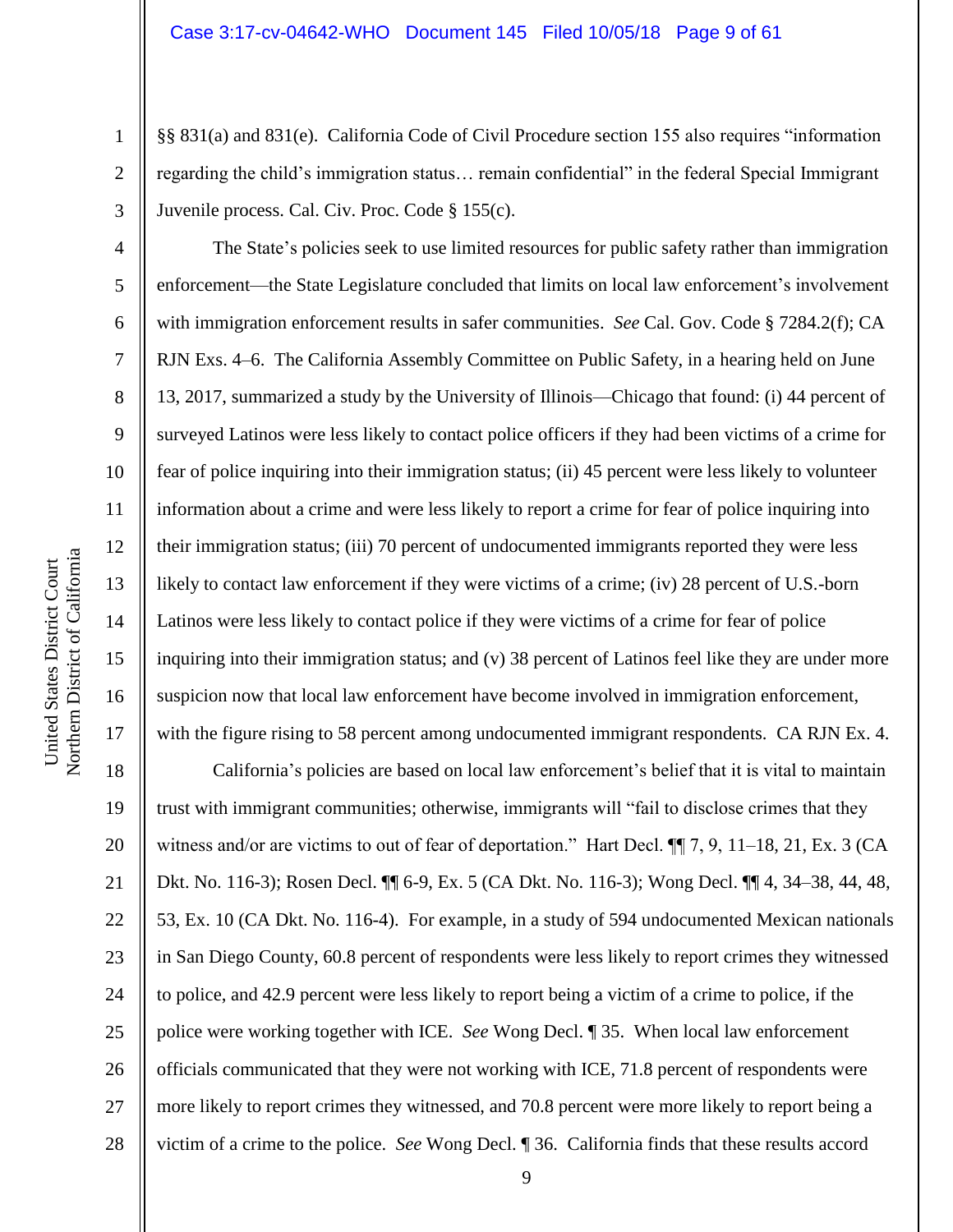with other research on undocumented women who are victims of violent crime, sexual assault, or domestic violence, and who are less likely to report these crimes if law enforcement officers are working with federal immigration officials. *See* Wong Decl. ¶ 38.

1

2

3

4

5

6

7

8

9

10

11

12

13

14

15

16

17

18

19

20

21

22

23

24

25

#### **F. San Francisco's Sanctuary City Laws and Policies**

San Francisco declared itself a City and County of Refuge in 1989 and codified its Sanctuary City Laws in Chapters 12H and 12I of the San Francisco Administrative Code. *See* SF RJN Ex. A (SF Dkt. No. 107-1). Chapter 12H expressly prohibits any City or County funds or resources from being used to assist federal immigration officers to gather or share information on the release status of individuals unless required by federal or state law. *See* S.F. Admin. Code § 12H.2. Chapter 12I prohibits law enforcement in San Francisco from responding to federal immigration enforcement requests for notice of release dates for individuals in custody unless the individual meets certain criteria, such as having a recent conviction for a serious or violent felony or three separate felonies other than domestic violence. *See* S.F. Admin. Code § 12I.3(c), (d), (e).

San Francisco's law enforcement departments have policies consistent with the Sanctuary City Laws, which it also believes are not violative of Section 1373. *See* Sainez Decl. ¶¶ 9–11 (Police Department) (SF Dkt. No. 100); Fletcher Decl. ¶¶ 6–7 (Adult Probation Department) (SF Dkt. No. 101); Hennessy Decl. ¶¶ 11, 17–18 (Sheriff's Department) (SF Dkt. No. 102). Additionally, the San Francisco Sheriff's Department has policies prohibiting employees from providing ICE or other federal immigration enforcement officials any access to San Francisco jails, computers, databases, release dates, or contact information for inmates in its custody. *See* Hennessy Decl. ¶¶ 17–18, Ex. D. San Francisco shares the views of California that its sanctuary city policies encourage individuals to be candid with law enforcement and facilitate trust between law enforcement and the community. San Francisco believes that these policies lead to greater reporting of crimes, more cooperative witnesses, and more assistance with law enforcement investigations. *See* Hennessy Decl. ¶ 8; Sainez Decl. ¶ 6.

26

#### $\Pi$ . **PROCEDURAL BACKGROUND AND RELATED LITIGATION**

27 28 California and San Francisco filed their respective lawsuits in August 2017, seeking to enjoin DOJ from requiring the three conditions on Byrne JAG program funding and to receive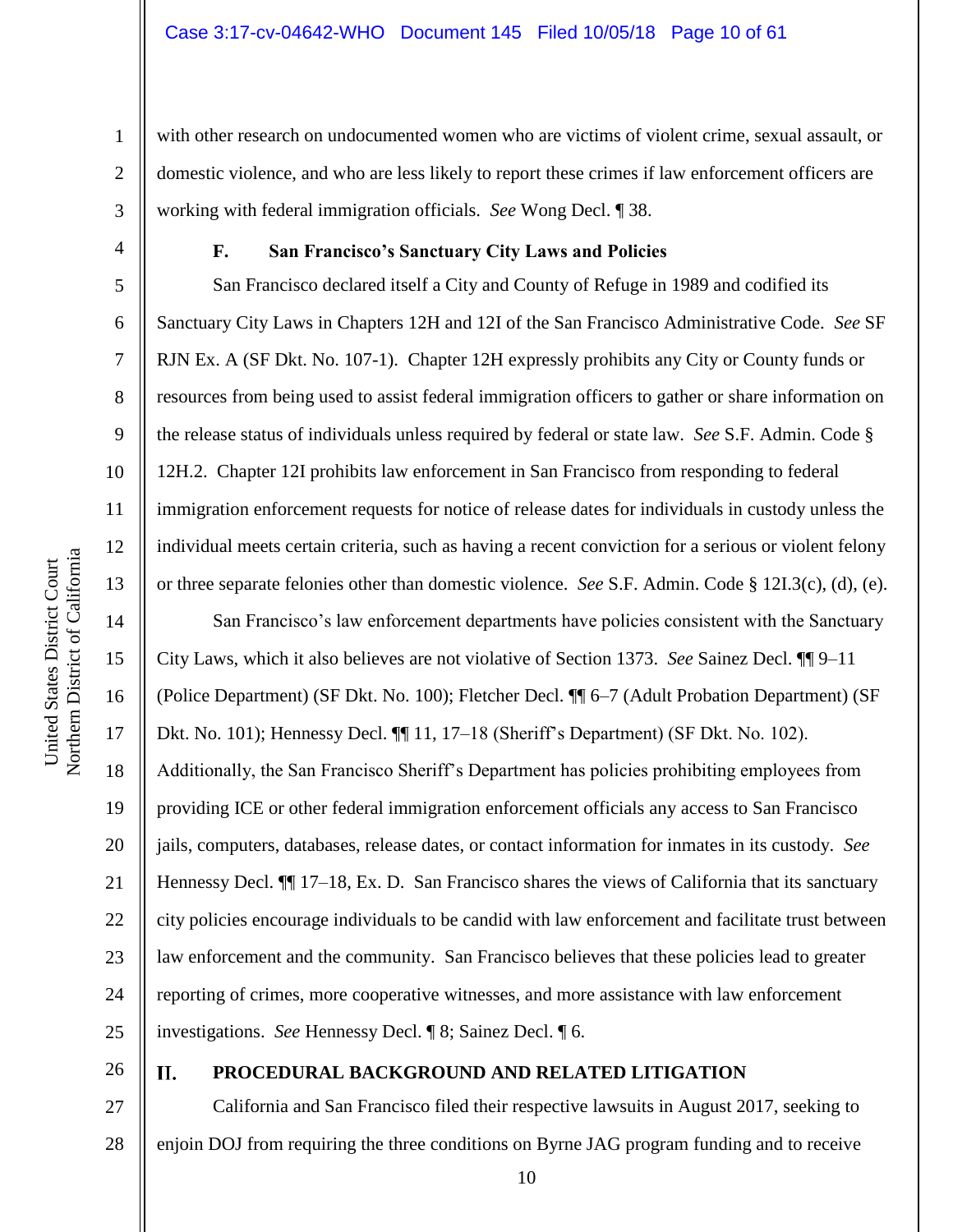#### Case 3:17-cv-04642-WHO Document 145 Filed 10/05/18 Page 11 of 61

1

2

3

4

5

6

7

their grant funds. The DOJ unsuccessfully moved to dismiss both suits, arguing that the plaintiffs lacked Article III standing and that their complaints failed to state a claim. *See* Order Denying Mot. to Dismiss (SF Dkt. No. 78); Order Denying Mot. to Dismiss (CA Dkt. No. 88). California separately moved for a preliminary injunction, which I denied because at the time there was not enough evidence to determine a likelihood of success on the merits and there was uncertainty whether California's injury was irreparable. *See* Order Denying Amended Mot. for Preliminary Injunction (CA Dkt. No. 89).

8 9 10 11 12 13 14 15 16 17 18 19 20 21 22 23 24 25 26 27 28 Other highly relevant lawsuits are being litigated that challenge the federal government's new conditions for Byrne JAG program funding, and the federal government initiated its own challenge to California sanctuary state laws like the Values Act. In *City of Chicago v. Sessions*, 264 F. Supp. 3d 933 (N.D. Ill. 2017), the district court initially granted Chicago's motion for a nationwide preliminary injunction of the access and notice conditions but denied Chicago's motion to enjoin the Section 1373 certification requirement. *Id*. at 951. On appeal, the Seventh Circuit unanimously affirmed the lower court ruling that the new Byrne JAG program access and notice conditions could not be imposed, and a divided panel affirmed the nationwide injunction. *See City of Chicago v. Sessions*, 888 F.3d 272, 293 (7th Cir. 2018). Attorney General Sessions petitioned for a rehearing *en banc* on the scope of the injunction and the Seventh Circuit stayed the nationwide scope of the injunction while a rehearing was pending. *See* Order, *City of Chicago v. Sessions*, Case No. 17–2991 (7th Cir. June 26, 2018), Dkt. No. 134. The district court then granted in part and denied in part Chicago's motion for summary judgment, this time finding that Section 1373 was unconstitutional under the Tenth Amendment. *See City of Chicago v. Sessions*, --- F. Supp. 3d. ---, Case No. 17–5720, 2018 WL 3608564, at \*5 (N.D. Ill. July 27, 2018). The court also issued a permanent nationwide injunction but stayed the nationwide scope of the injunction because the *en banc* rehearing was still pending. *Id*. at \*17. The Seventh Circuit vacated its *en banc* hearing after the second district court order, allowing the stay to remain in effect until the lower court issued a proper injunction under Federal Rule of Civil Procedure 65. *See City of Chicago v. Sessions*, Case No. 17–2991, 2018 WL 4268814, at \*2 (7th Cir. Aug. 10, 2018). The district court entered an order setting forth the terms of the permanent injunction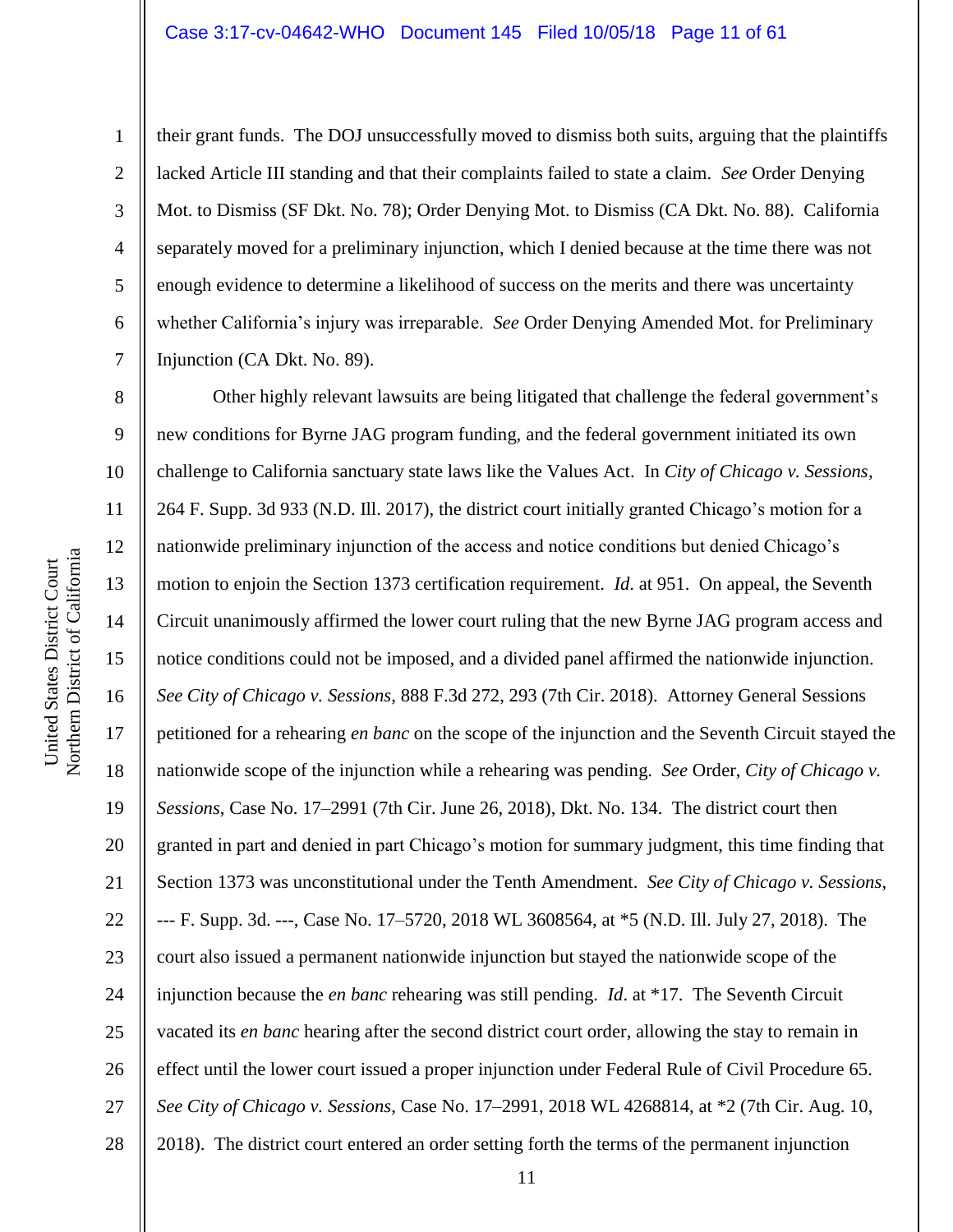under Rule 65, and the case is pending in the Seventh Circuit. *See id*., Dkt. No. 159.

In *City of Philadelphia v. Sessions*, 280 F. Supp. 3d 579, 588 (E.D. Pa. 2017), appeal dismissed sub nom. *City of Philadelphia v. Attorney Gen. United States*, Case No. 18–1103, 2018 WL 3475491 (3d Cir. July 6, 2018), the court found that the access and notice conditions lacked statutory authority under the Administrative Procedure Act and granted Philadelphia's motion for preliminary injunction. It enjoined the federal government from denying funds to Philadelphia for fiscal year 2017. *Id*. On summary judgment, the court found that the new conditions were arbitrary and capricious, and that Section 1373 violated the Tenth Amendment's anticommandeering principle. *City of Philadelphia v. Sessions*, 309 F. Supp. 3d 289 (E.D. Pa. 2018). The court also issued a declaratory judgment that Philadelphia complied with Section 1373, and it issued a permanent injunction. *Id*. at 340–342. The Attorney General filed an appeal that is now pending in the Third Circuit. *See City of Philadelphia v. Attorney Gen. United States*, Case No. 18–2648 (3rd Cir. July 26, 2018).

In *United States v. California*, 314 F. Supp. 3d 1077 (E.D. Cal. 2018), the federal government sued to enjoin California's enforcement of three state laws it believed violated the Supremacy Clause of Article VI, cl. 2. The Hon. John A. Mendez of the Eastern District of California granted in part and denied in part the federal government's motion for preliminary injunction. Relevant to this lawsuit, Judge Mendez held that the United States was not likely to succeed on the merits of its conflict preemption claim against California's Values Act because it found "no direct conflict between SB 54 and Section 1373." *United States v. California*, 314 F. Supp. 3d 1077, 2018 WL 3301414, at \*15 (E.D. Cal. 2018). Judge Mendez dismissed the federal government's Supremacy Clause claim concerning the Values Act without leave to amend in a separate order. *See United States v. California*, Case No. 18–CV–490–JAM–KJN, 2018 WL 3361055, at \*3 (E.D. Cal. July 9, 2018). The Attorney General appealed. *See United States v. State of California*, Case No. 18–16496 (9th Cir. Aug. 9, 2018).

#### **LEGAL STANDARD**

27 28 A party is entitled to summary judgment where it "shows that there is no genuine dispute as to any material fact and [it] is entitled to judgment as a matter of law." Fed. R. Civ. P. 56(a).

1

2

3

4

5

6

7

8

9

10

11

12

13

14

15

16

17

18

19

20

21

22

23

24

25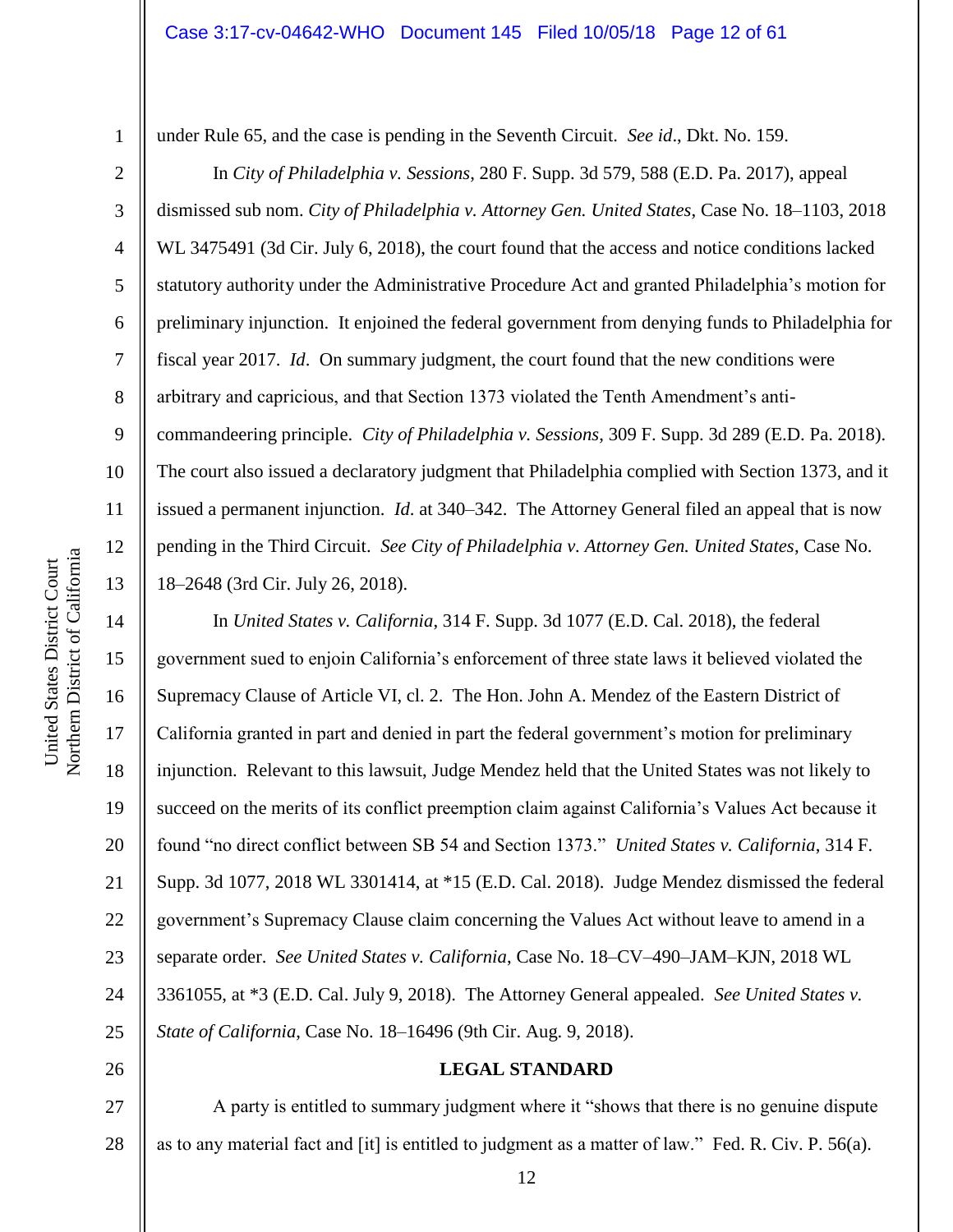#### Case 3:17-cv-04642-WHO Document 145 Filed 10/05/18 Page 13 of 61

To prevail, a party moving for summary judgment must show the lack of a genuine issue of material fact with respect to an essential element of the non-moving party's claim, or to a defense on which the non-moving party will bear the burden of persuasion at trial. *See Celotex Corp. v. Catrett*, 477 U.S. 317, 323 (1986). Once the movant has made this showing, the burden then shifts to the party opposing summary judgment to identify "specific facts showing there is a genuine issue for trial." *Id.* The party opposing summary judgment must then present affirmative evidence from which a jury could return a verdict in that party's favor. *Anderson v. Liberty Lobby,* 477 U.S. 242, 257 (1986).

On summary judgment, the Court draws all reasonable factual inferences in favor of the non-movant. *Id.* at 255. In deciding a motion for summary judgment, "[c]redibility determinations, the weighing of the evidence, and the drawing of legitimate inferences from the facts are jury functions, not those of a judge." *Id.* However, conclusory and speculative testimony does not raise genuine issues of fact and is insufficient to defeat summary judgment. *See Thornhill Publ'g Co., Inc. v. GTE Corp.,* 594 F.2d 730, 738 (9th Cir. 1979).

#### **DISCUSSION**

Before addressing the arguments on the merits, I resolve the evidentiary disputes and administrative motions surrounding the motions for summary judgment.

18

1

2

3

4

5

6

7

8

9

10

11

12

13

14

15

16

17

19

#### L **EVIDENTIARY DISPUTES AND ADMINISTRATIVE MOTIONS**

#### **A. DOJ's Motions to Strike Exhibits**

20 21 22 23 24 25 26 27 28 DOJ moves to strike Exhibit 42 of California's Request for Judicial Notice and Exhibits I and J of the Lee Declaration in support of San Francisco's motion for summary judgment, asserting that these exhibits are privileged. *See* Admin. Mot. to Strike (CA Dkt. No. 123); Admin. Mot. to Strike (SF Dkt. No. 109). It argues that they were inadvertently produced and notes that other copies of the same documents were properly logged as privileged and withheld during discovery. In July 2018, it sent a clawback letter for the inadvertently released privileged documents. *Id*., Simpson Decl. at Ex. A. California consents to striking Exhibit 42, while San Francisco has not confirmed or denied its consent to strike Exhibits I and J of the Lee Declaration. *Id*. at 2.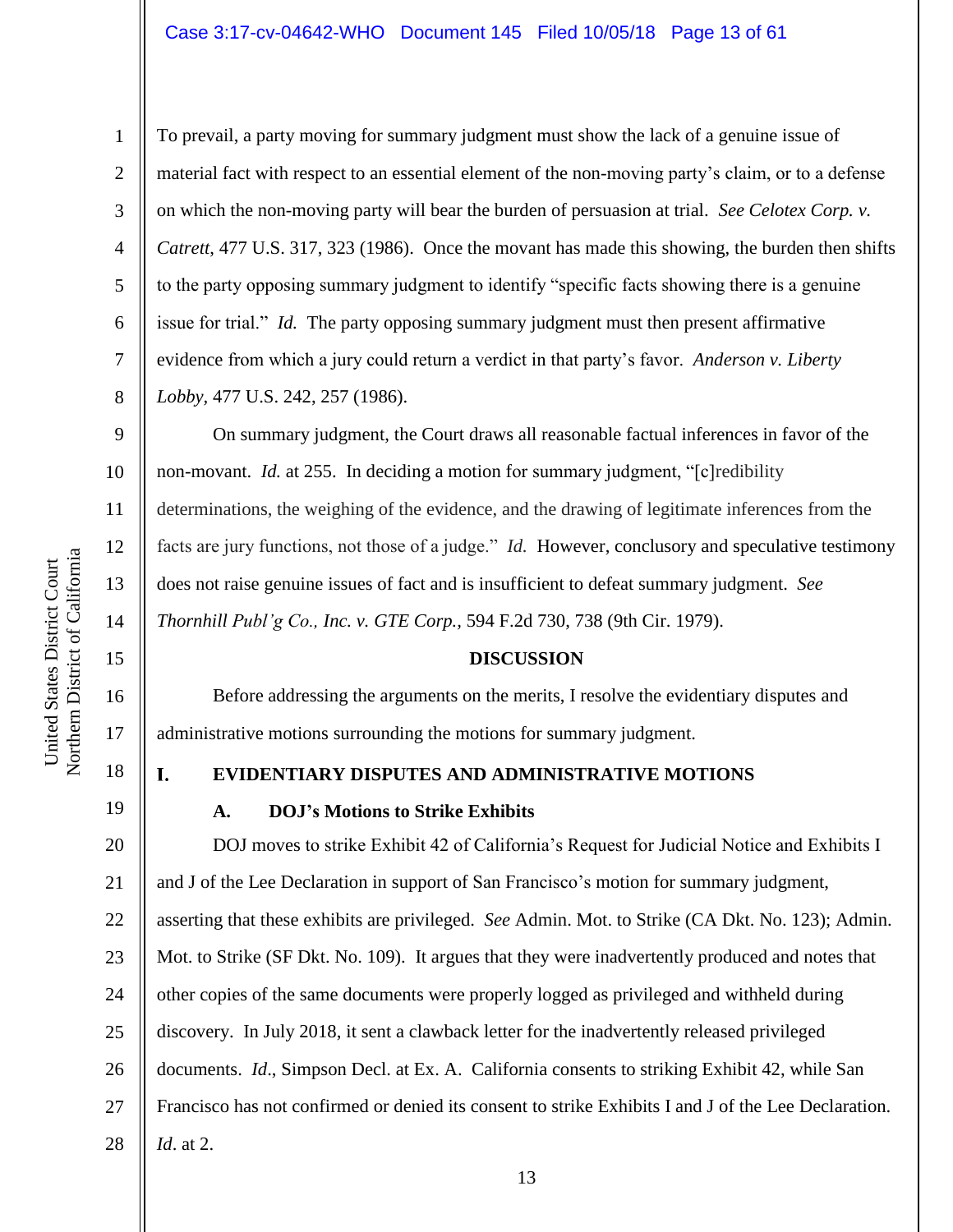1

2

3

4

5

6

7

8

9

10

11

12

13

14

15

16

17

18

19

20

21

22

23

The deliberative process privilege applies to documents if they are predecisional (drafted before an agency adopted a given policy) and deliberative (containing opinions, recommendations, or advice while determining the agency policy). *See FTC v. Warner Commc'ns Inc.*, 742 F.2d 1156, 1161 (9th Cir. 1984). Exemplary predecisional documents covered by the deliberative process privilege are drafts of documents and documents fashioned as recommendations or suggestions "which reflect the personal opinions of the writer rather than the policy of the agency." *Assembly of State of Cal. v. U.S. Dep't of Commerce*, 968 F.2d 916, 920 (9th Cir. 1992). Predecisional documents are part of the deliberative process if disclosing the document would discourage candid discussions that undermine the agency's ability to function. *Id*.

Both documents are pre-decisional and reflect personal opinions of the personnel who drafted them as opposed to policy determinations. One is an internal memorandum between the Acting Assistant Attorney General and the Associate Attorney General, showing pre-decisional analysis of compliance with California laws and Section 1373. The other is a redlined draft document about the DOJ's decision and talking points. I GRANT the motion to strike Exhibit 42 of California Request for Judicial Notice and Exhibits I and J of the Lee Declaration.

#### **B. San Francisco's Motion to Exclude Declarations**

San Francisco seeks to exclude the Madrigal and Atsatt declarations, which DOJ filed in support of its opposition and cross-motion for summary judgment. *See* Mot. to Exclude (SF Dkt. No. 128). San Francisco argues that DOJ did not comply with Federal Rules of Civil Procedure 26(a) or 26(e), and that DOJ cannot show that its failure to disclose the declarations was harmless or justifiable. *Id*. at 1. DOJ contends San Francisco cannot complain of any harm from the undisclosed declarations because it committed the same harmful conduct. *See* Opp. to Mot. to Exclude (SF Dkt. No. 131).

24 25 26 27 28 Federal Rule of Civil Procedure  $37(c)(1)$  states that if a party fails to "identify a witness as required by Rule 26(a) or (e)," the party may not use the witness for "evidence on a motion, at a hearing, or at a trial, unless the failure was substantially justified or is harmless." Fed. R. Civ. P. 37(c)(1). Evidence that applies to Rule 37 must be excluded, as this is a "self-executing, automatic sanction to provide a strong inducement for disclosure of material." *Hoffman v. Constr.*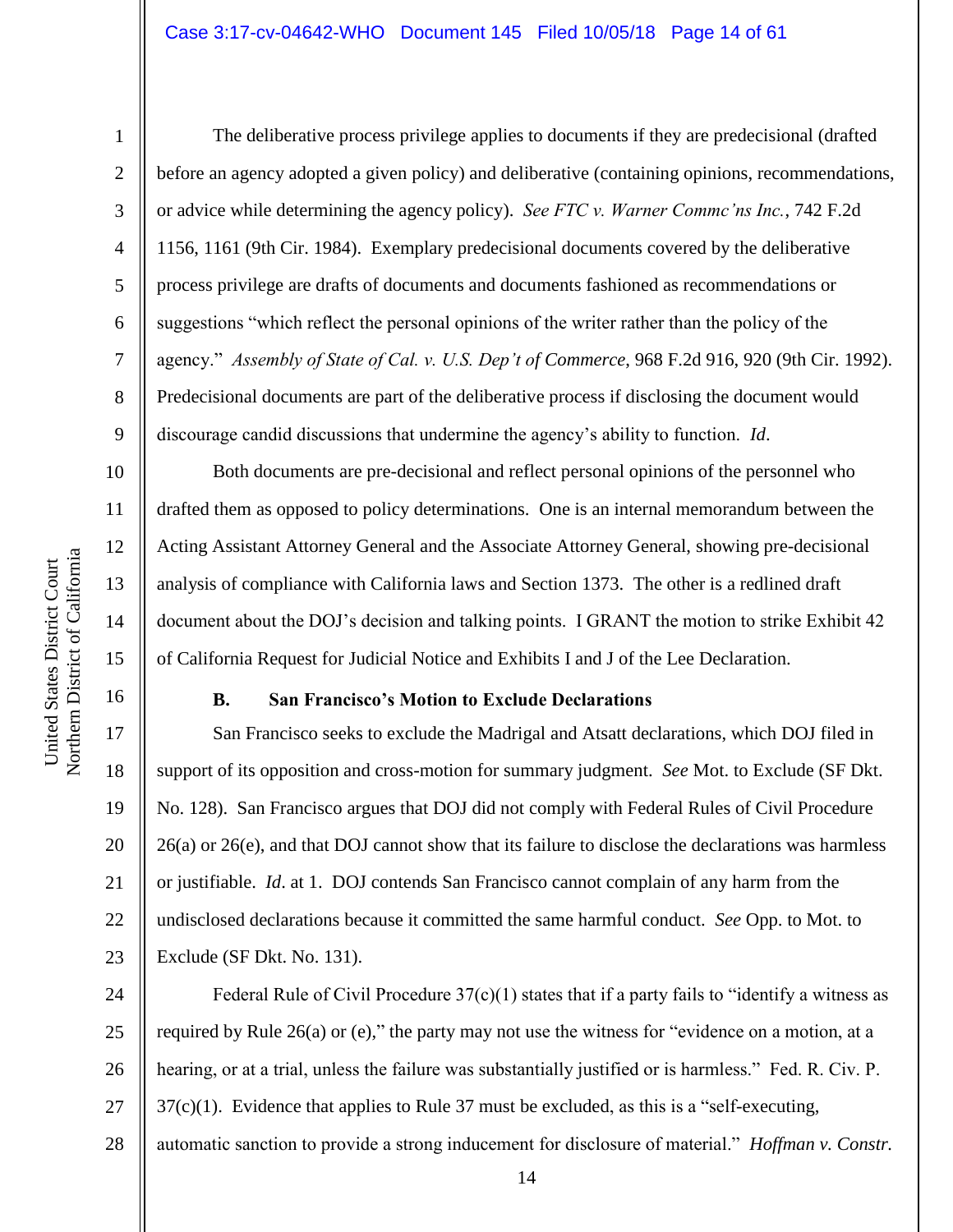*Protective Servs., Inc*., 541 F.3d 1175, 1180 (9th Cir. 2008), as amended (Sept. 16, 2008) (citing *Yeti by Molly, Ltd. v. Deckers Outdoor Corp.*, 259 F.3d 1101, 1106 (9th Cir. 2001)). Rule 37 also imposes the burden of proof on the party whose evidence may be excluded. *R & R Sails, Inc. v. Ins. Co. of Pa*., 673 F.3d 1240, 1246 (9th Cir. 2012).

San Francisco claims that after initial disclosures and throughout discovery, DOJ never mentioned Madrigal or Atsatt at any time and there were no references to any documents authored by them. *See* Meré Decl. ¶¶ 6, 8 (SF Dkt. No. 129). When the parties discussed limiting discovery, they agreed to declarations by a limited number of fifteen custodians of records. *Id*. ¶¶ 9-10. Madrigal and Atsatt were not on the finalized list of custodians, nor did DOJ amend or supplement its disclosures. *Id*. ¶ 13. The first time that San Francisco apparently learned of the declarants was in August 2018, when DOJ filed its opposition and cross-motion for summary judgment. *Id*. ¶ 16.

As DOJ argues, San Francisco served supplemental initial disclosures for seven new declarations the day before its opposition to the DOJ's motion for summary judgment. *See* Opp. to Mot. to Exclude at ¶ 2. However, San Francisco contends that two of those declarations were provided only to rebut arguments made by DOJ in its motion for summary judgment, and that the remaining five declarations are substantially justified because they respond to issues raised by the Ninth Circuit in *City & County of San Francisco v. Trump*, Case No. 17–17478, 2018 WL 3637911 (9th Cir. Aug. 1, 2018). *See* Reply in Supp. of Mot. to Exclude (SF Dkt. No. 132).

20 22 23 In contrast, DOJ has not argued or alleged that its failure to disclose the Madrigal and Atsatt declarations was substantially justified. Rule  $37(c)(1)$  is "self-executing" and DOJ has not met its burden of proof. *Hoffman*, 541 F.3d at 1180. On this basis, I GRANT the motion to exclude the Madrigal and Atsatt declarations.<sup>1</sup>

24

### **C. Administrative Motions to File Under Seal**

25 26 27 California and DOJ submitted administrative motions to file materials under seal. In July 2018, California filed its administrative motion to seal portions of the Caligiuri Declaration. *See*

28

 $\overline{a}$ 

 $<sup>1</sup>$  They are not dispositive in any event.</sup>

1

2

3

4

5

6

7

8

9

10

11

12

13

14

15

16

17

18

19

21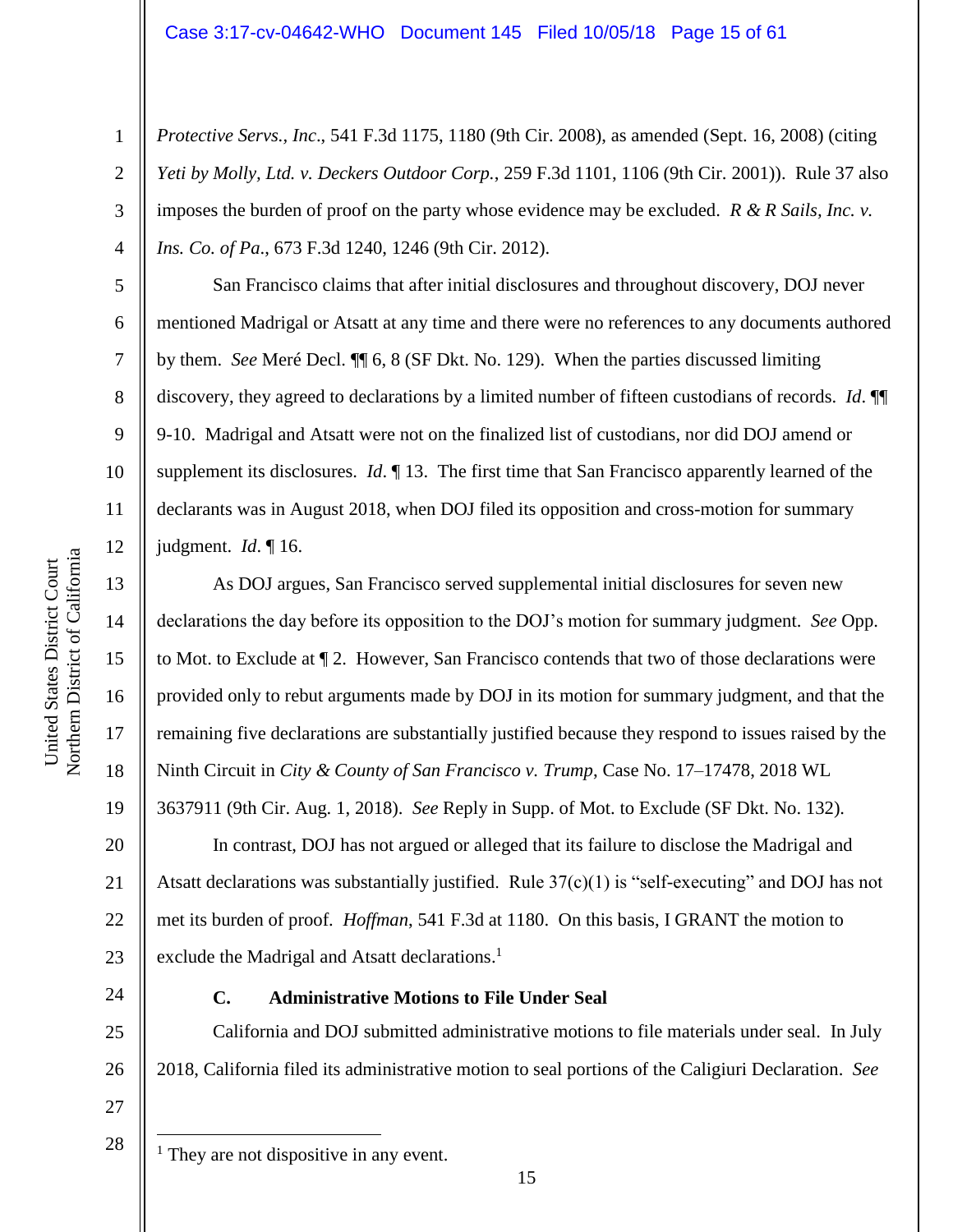Admin. Mot. (CA Dkt. No. 118). That same month, DOJ filed its administrative motion to seal a document designated as "Confidential" under a Protective Order in this case and produced by San Francisco. *See* Admin. Mot. (SF Dkt. No. 111).

Given the historically recognized public right of access to judicial records, there is a "strong presumption in favor of access." *Foltz v. State Farm Mutual Auto. Insurance Company,* 331 F.3d 1122, 1135 (9th Cir. 2003). With dispositive motions, such as the present motions for summary judgment, the presumption of access can be overcome only by demonstrating a compelling reason to do so, such as an articulated interest favoring secrecy that outweighs the public interest in understanding the judicial process. *Kamakana v. City & Cty. of Honolulu*, 447 F.3d 1172, 1179, 1181 (9th Cir. 2006) (stating that the movant must "present articulable facts identifying the interests favoring continued secrecy."). If the court decides to seal certain documents, it must "base its decision on a compelling reason and articulate the factual basis for its ruling, without relying on hypothesis or conjecture." *Hagestad v. Tragesser*, 49 F.3d 1430, 1434 (9th Cir. 1995).

Here, there are compelling reasons to seal portions of California's Caligiuri Declaration and the document attached to the DOJ's Mauler Declaration. The subject portions of the Caligiuri Declaration contain details about ongoing and active criminal investigations. *See* Ehrlich Decl. ¶ 4 (CA Dkt. No. 118-1). The spreadsheet attached to the Mauler Declaration also contains partially redacted confidential criminal offender record information that could be reverse engineered with extraneous data if unsealed. *See* McGrath Decl. ¶ 7 (SF Dkt. No. 112). I GRANT the administrative motions to file these materials under seal.

22

### **D. Motions for Leave to File Amicus Briefs**

23 24 25 26 There are also eight motions for leave to file amicus briefs with the court. *See* Admin. Mots. for Leave (CA Dkt. Nos. 129, 130, 132; SF Dkt. Nos. 133, 135, 136, 137, 138). Because each motion complies with my prior Order Regarding Amicus Briefing, I GRANT the motions. *See* Order (CA Dkt. No. 41; SF Dkt. No. 55).

27 28

#### II. **SEPARATION OF POWERS AND THE SPENDING CLAUSE**

California and San Francisco argue that the new conditions are unconstitutional because

1

2

3

4

5

6

7

8

9

10

11

12

13

14

15

16

17

18

19

20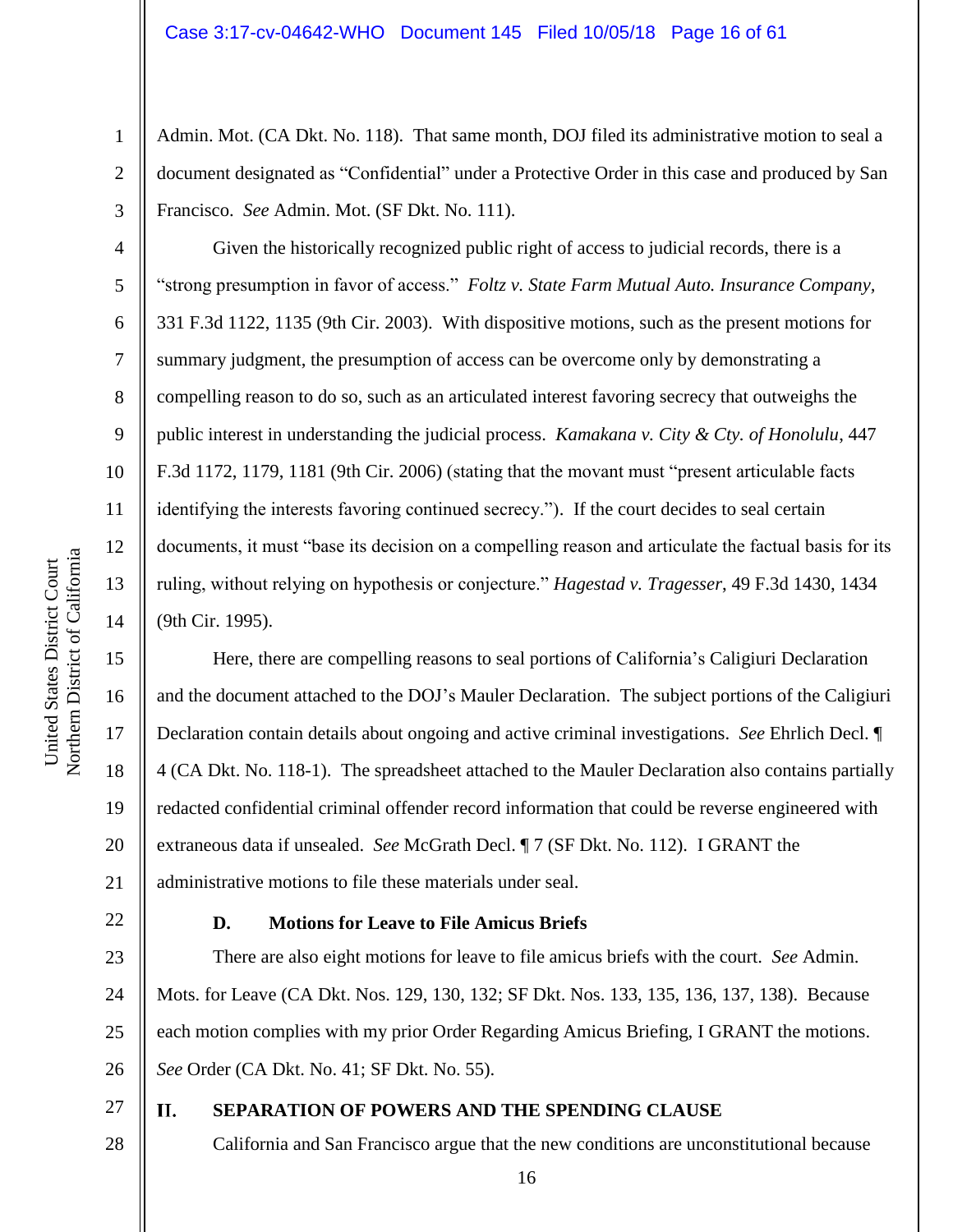they seek to exercise Congress's exclusive Spending Power in violation of the constitutional separation of powers and the Spending Clause. Article I of the United States Constitution specifically grants the Spending Powers to Congress. "The Congress shall have Power To lay and collect Taxes, Duties, Imposts and Excises, to pay the Debts and provide for the common Defence and general Welfare of the United States." Art. I, § 8, cl. 1. Congress's Spending Power includes "condition[ing] the receipt of funds, by states and others, on compliance with federal directives." *State of Nev. v. Skinner*, 884 F.2d 445, 447 (9th Cir. 1989); *see also Fullilove v. Klutznick*, 448 U.S. 448, 474 (1980) ("Incident to this power, Congress may attach conditions on the receipt of federal funds.").

Congress is in control of the Spending Power to "set the terms on which it disburses federal money to the State," *Arlington Cent. Sch. Dist. Bd. of Educ. v. Murphy*, 548 U.S. 291, 296 (2006), but if it intends to impose conditions on federal grants, "it must do so unambiguously." *Pennhurst State Sch. & Hosp. v. Halderman*, 451 U.S. 1, 17 (1981). By extension, the Executive Branch "does not have unilateral authority to refuse to spend...funds" already appropriated by Congress "for a particular project or program." *In re Aiken Cty.*, 725 F.3d 255, 261 n.1 (D.C. Cir. 2013). Congress still may, consistent with the separation of powers, delegate certain authority to spend money to the Executive Branch. *See Clinton v. City of New York*, 524 U.S. 417, 488 (1998) ("Congress has frequently delegated the President the authority to spend, or not to spend, particular sums of money."). However, the Constitution evidences the "unmistakable expression of a determination that legislation by the national Congress be a step-by-step, deliberate and deliberative process." *I.N.S. v. Chadha*, 462 U.S. 919, 959 (1983). DOJ's conditions on Byrne JAG grant funding violate these constitutional principles.

23

#### **A. Separation of Powers**

24 25 26 27 28 intended to delegate discretionary authority to the Attorney General. Congress expressly amended the statute to include the Assistant Attorney General's power of "placing special conditions on all grants, and determining priority purposes for formula grants." USDOJ Reauthorization Act, § 1152(b), 119 Stat. at 3113, codified at 34 U.S.C. § 10102(a)(6).

1

2

3

4

5

6

7

8

9

10

11

12

13

14

15

16

17

18

19

20

21

22

DOJ argues that the context of the Byrne JAG program statute shows that Congress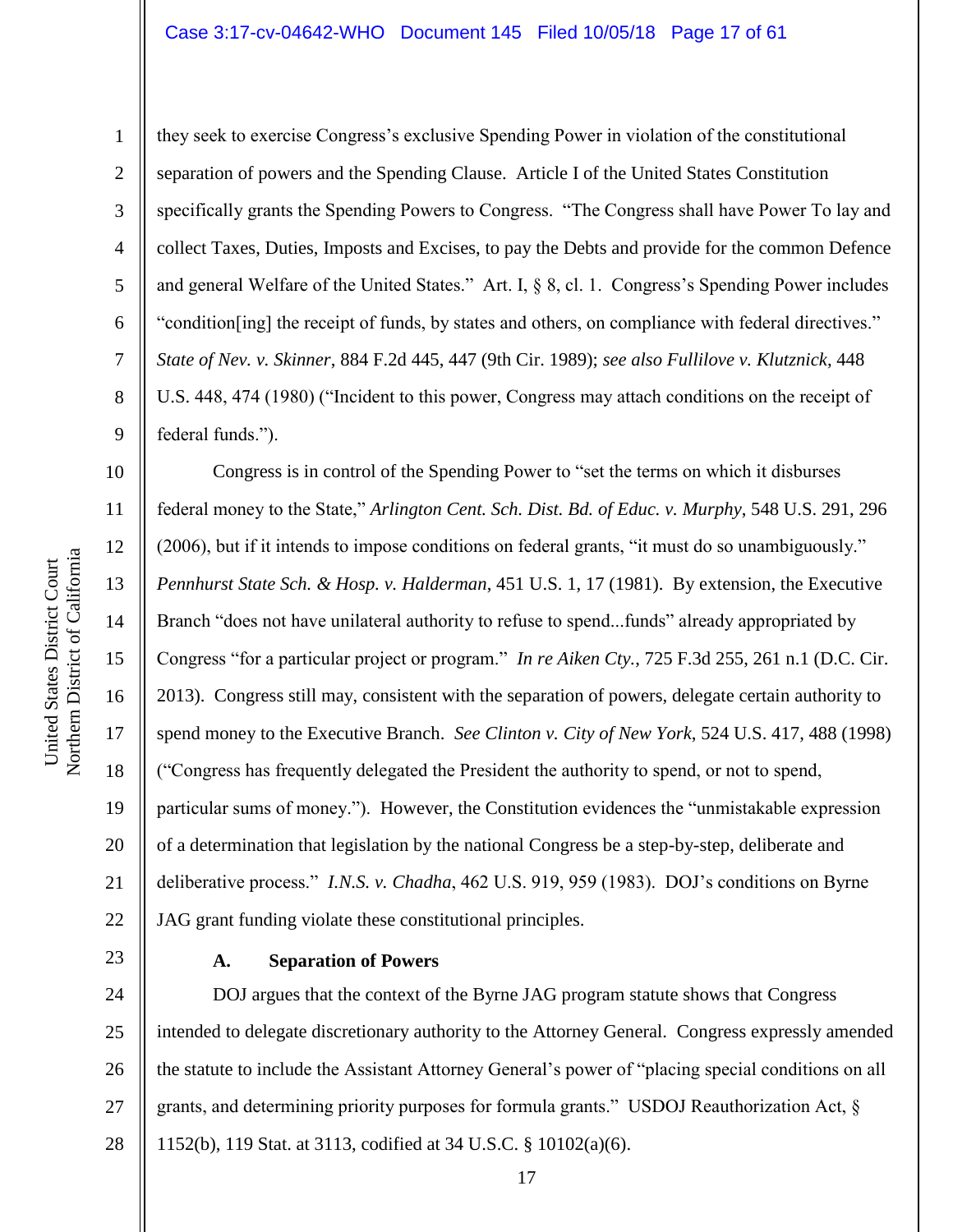1

2

3

4

5

6

7

8

9

10

11

12

13

14

15

16

17

18

19

20

21

22

23

24

25

26

27

San Francisco and California offer three generally overlapping arguments to contend that DOJ's conditions on Byrne JAG program funds violate the separation of powers. First, they contend that Congress, through the Byrne JAG program, only authorizes the Attorney General to exercise ministerial powers and not the limitless discretionary authority to impose new conditions. Second, they challenge the notion that 34 U.S.C. § 10102(a) justifies the Attorney General's authority to impose the access and notice conditions. Finally, they argue that the Byrne JAG statute does not permit the certification condition because Section 1373 is unconstitutional considering the anti-commandeering principle and the Supreme Court's recent decision in *Murphy v. NCAA*, 138 S. Ct. 1461 (2018). Each of these points is discussed in turn.

#### **1. The Byrne JAG Program Does Not Grant the Attorney General Authority to Impose the Challenged Conditions**

The Byrne JAG Program is a formula grant program, not a discretionary program, meaning that Congress has already determined who the recipients are and how much money they receive. *See City of Los Angeles v. McLaughlin*, 865 F.2d 1084, 1088 (9th Cir. 1989) ("In the formula grant program the authorizing Act of Congress determines who the recipients are and how much money each shall receive."). The operative statute leaves it to the Attorney General to determine and make the formula grants "in accordance with the formula established under section 10156 of this title..." for specified purposes such as law enforcement programs, court programs, and drug or preventative education programs. 34 U.S.C. §  $10152(a)(1)(A)$ –(H). The question becomes to what extent Congress granted DOJ, and the Assistant Attorney General heading OJP, the power to impose its own conditions on Byrne JAG grants.

Starting with the text itself, the Byrne JAG statute contains limited discretionary authority for the Attorney General to carry out specific parts of the grant program. *Chevron, U.S.A., Inc. v. Nat. Res. Def. Council, Inc.*, 467 U.S. 837, 842 (1984) ("First, always, is the question whether Congress has directly spoken to the precise question at issue."). The statute provides discretionary authority over waiving the "program assessment component" requirement, *id*. at § 10152(c)(1)– (2), allowing prohibited uses of the funds in "extraordinary and exigent circumstances," *id*. at § 10152(d)(2), and renewing funds for four-year periods. *Id*. § 10152(f). Applicants must submit

18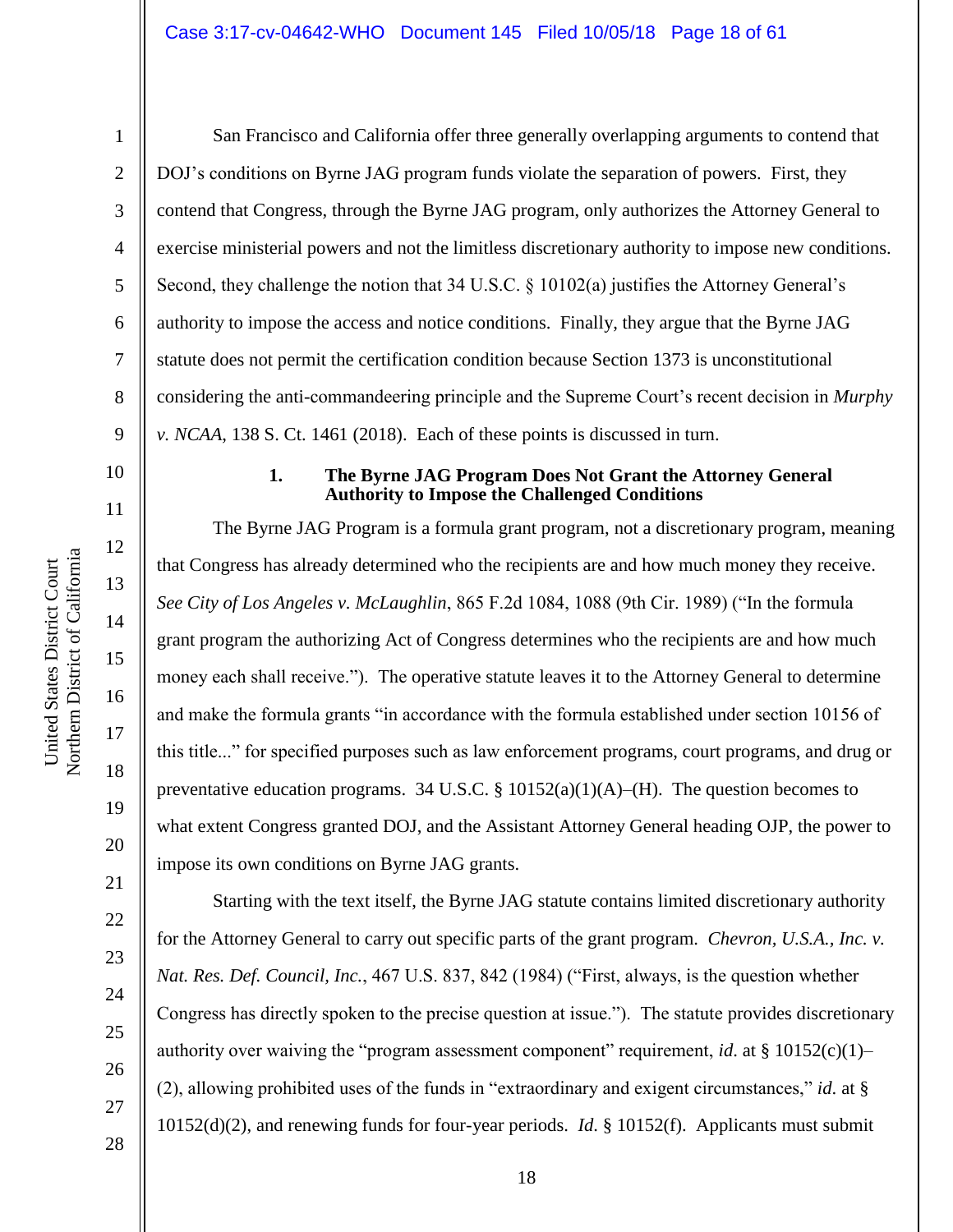#### Case 3:17-cv-04642-WHO Document 145 Filed 10/05/18 Page 19 of 61

their applications to the Attorney General in a certain format, and the Attorney General has discretion related to that ministerial process. For instance, the statute requires assurances that the applicant maintains certain programmatic and financial records "as the Attorney General may reasonably require." *Id*. at § 10153(a)(4). Completed applications require a certification, "made in a form acceptable to the Attorney General," that the application contains correct information and that the funds will generally be used for the program the applicant seeks funding for. *Id*. at § 10153(a)(5). Congress provided discretion for DOJ to reserve up to five percent of funds to award to one or more states or local governments under § 10152 where there is a special need like "extraordinary increases in crime." *Id*. at § 10157(b). Some authority to reduce the amount paid is explicit in § 10158(b)(3), stating that "the Attorney General shall reduce amounts to be provided . . ." if the recipient fails to spend the money as planned and does not repay it. *Id*. at § 10158(b)(3). None of these provisions grant the Attorney General authority to impose the challenged conditions.

14 15 16 17 18 19 20 21 22 23 24 25 Other actions or inactions of Congress do not support DOJ's position. Congress has exercised its power to impose conditions on Byrne JAG funding in the past, legislating a ten percent withholding of Byrne JAG funds for failing to implement federal Sex Offender Registration and Notification Act, 34 U.S.C. § 20927(a), a penalty for failing to implement the Death in Custody Act, *id.* § 60105(e)(2), and a penalty for failing to certify compliance with Prison Rape Elimination Standards. *See id*. § 30307(e)(2). In 2005, Congress repealed the only directly immigration-related requirement for Byrne JAG program funding. *See* Violence Against Women and Department of Justice Reauthorization Act, H.R. Rep. 109-233, 109th Cong. at 8 (2005). Several amici insist that Congress intentionally entrusted state and local jurisdictions with the discretion to tailor funds to their needs, recognizing the need for "flexibility to spend [federal] money for programs that work for them rather than to impose a 'one size fits all' solution." *See, e.g.*, Amicus Brief (CA Dkt No. 129; SF Dkt. No. 133) (quoting H.R. Rep. 109-233, at 89 (2005)). San Francisco points out that Congress has chosen not to exercise its power to impose

26 27 28 immigration conditions on Byrne JAG grants in the past, rejecting such legislation several times. *See, e.g.*, Stop Sanctuary Cities Act, S. 1814, 114 Cong. § 2(b)(2) (2015); Enforce the Law for

1

2

3

4

5

6

7

8

9

10

11

12

13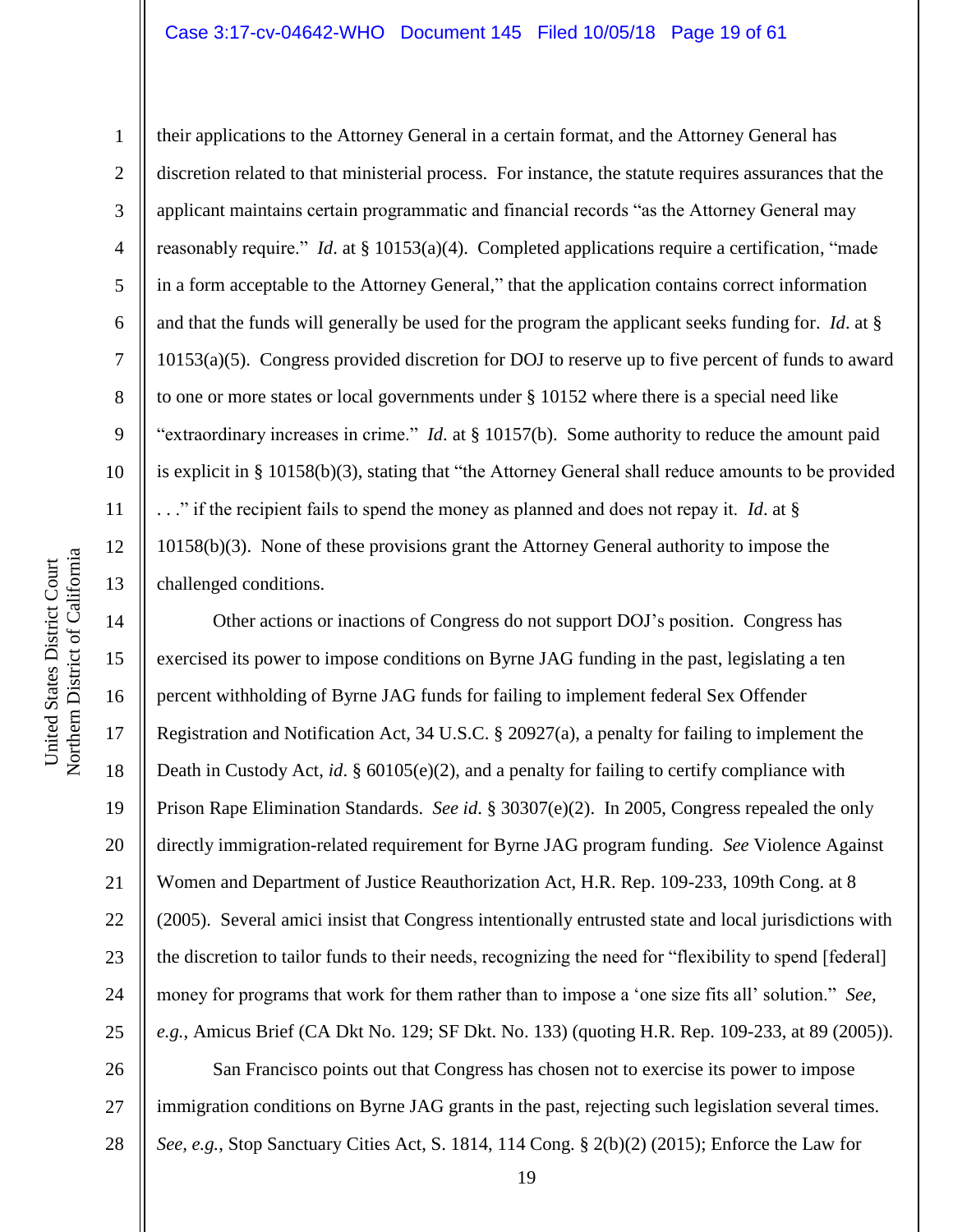#### Case 3:17-cv-04642-WHO Document 145 Filed 10/05/18 Page 20 of 61

12

13

14

15

16

17

18

19

20

21

1

2 3 4 5 6 7 8 9 10 11 Sanctuary Cities Act, H.R. 3009, 114th Cong. § 3(b) (2015). DOJ believes this is unpersuasive. *See FTC v. AT&T Mobility LLC*, 883 F.3d 848, 857–58 (9th Cir. 2018) ("Such proposals lack 'persuasive significance' because 'several equally tenable inferences may be drawn from [congressional] inaction, including the inference that the existing legislation already incorporated the offered change.'") (internal quotations and citations omitted). But the Ninth Circuit has found congressional inaction, or unsuccessful actions, are relevant to show Congress's lack of authorization of the Executive Branch's purported authority "to withdraw federal grant moneys from jurisdictions that do not agree with the current Administration's immigration strategies." *City & Cty. of San Francisco v. Trump*, 897 F.3d 1225, 1234 (9th Cir. 2018) (finding that given the "divisiveness of the policies in play," Congress did not approve of an Executive Order withholding grant funding to cities that failed to certify compliance with Section 1373.).

DOJ disagrees that a formula grant program like the Byrne JAG program is "irreconcilable" with the access and notice conditions. It relies on the single sentence, "the Attorney General *may*, in accordance with the formula…, make grants…," to contend that there is a difference between grant eligibility discretion and fund allocation discretion. 34 U.S.C. § 10152 (emphasis added). No party disputes that the Attorney General has some discretion to make grants in the statute. The dispute is whether the text supports discretion to the degree that DOJ assumed when it created the conditions. The text itself does not support such an exercise of power. Yet DOJ simply writes-off the lack of express authorization and instances when Congress imposed its own conditions on Byrne JAG funding as being coextensive with its own discretionary authority to determine conditions for grant eligibility.

22 23 24 25 26 27 28 DOJ does not offer any argument not already considered on this exact issue in the parallel cases. *See, e.g.*, *City of Chicago*, 2018 WL 3608564, at \*12 (holding that the Byrne JAG statute did not grant authority to impose notice and access conditions); *City of Philadelphia v. Sessions*, 309 F. Supp. 3d at 321 (finding that all three conditions violated the separation of powers principle); *see also City of Los Angeles v. Sessions*, 293 F. Supp. 3d 1087, 1098 (C.D. Cal. 2018) (striking down similar conditions on COPS grants). It made no attempt to address those unfavorable cases or explain why I should depart from that authority, and I will not. It is evident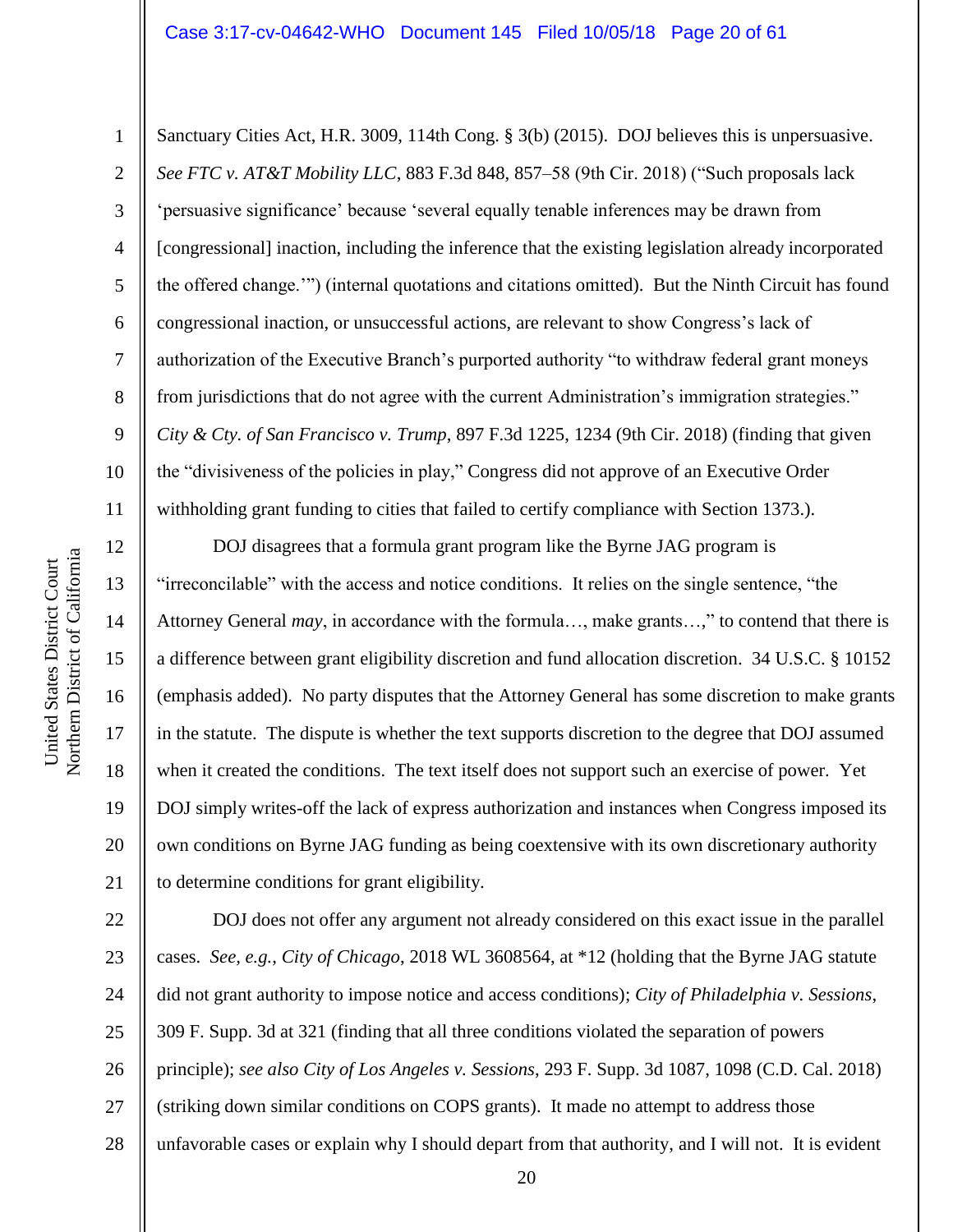from the text of the statute that the federal funds designated by Congress for the Byrne JAG program do not impose their own immigration enforcement conditions on recipients. To the contrary, "nothing in the Byrne JAG statute grant[s] express authority to the Attorney General to impose the notice and access conditions." *City of Chicago*, 888 F.3d at 280.

1

2

3

4

5

6

7

8

9

10

11

12

13

14

15

16

17

18

19

20

21

22

23

24

25

26

27

28

#### **2. Section 10102 Does Not Grant the Attorney General Authority to Impose the Challenged Conditions**

As an independent basis for imposing the conditions, DOJ relies on the authority granted in 34 U.S.C. § 10102, a statute in the subchapter creating the OJP titled "Duties and Functions of Assistant Attorney General." The statute states, "The Assistant Attorney General shall...(6) exercise such other powers and functions as may be vested in the Assistant Attorney General pursuant to this chapter or by delegation of the Attorney General, *including placing special conditions on all grants, and determining priority purposes for formula grants*." 34 U.S.C. § 10102 (emphasis added).

The parties once again offer opposing statutory interpretations. San Francisco argues that Section 10102(a) did not give DOJ authority to impose conditions because the power of "placing special conditions" on and "determining priority purposes" of grants refers to powers that have to be vested by some other statutory authority and are not enumerated in Section 10102. California contends that the access and notice conditions are not justified by Section 10102(a)(6) because it only permits the OJP to place special conditions on all grants to "high-risk" grantees. California also asserts that Section 1373 identifies a "special award condition" to COPS grants as a "highrisk condition" but refers to other conditions as "award terms and conditions" only. CA RJN Ex. 31 at 5, 20.

DOJ counters that Section 10102(a)(6) must be interpreted to grant the Assistant Attorney General discretion to impose the conditions given that the statute was amended to add the "special conditions" and "priority purposes" language. To give the amended language no power would therefore contravene the canon of statutory construction against surplusage. S*ee, e.g.*, *Johnson v. Consumerinfo.com, Inc.*, 745 F.3d 1019, 1022 (9th Cir. 2014) ("'When Congress acts to amend a statute, we presume it intends its amendment to have real and substantial effect.'") (quoting *Stone*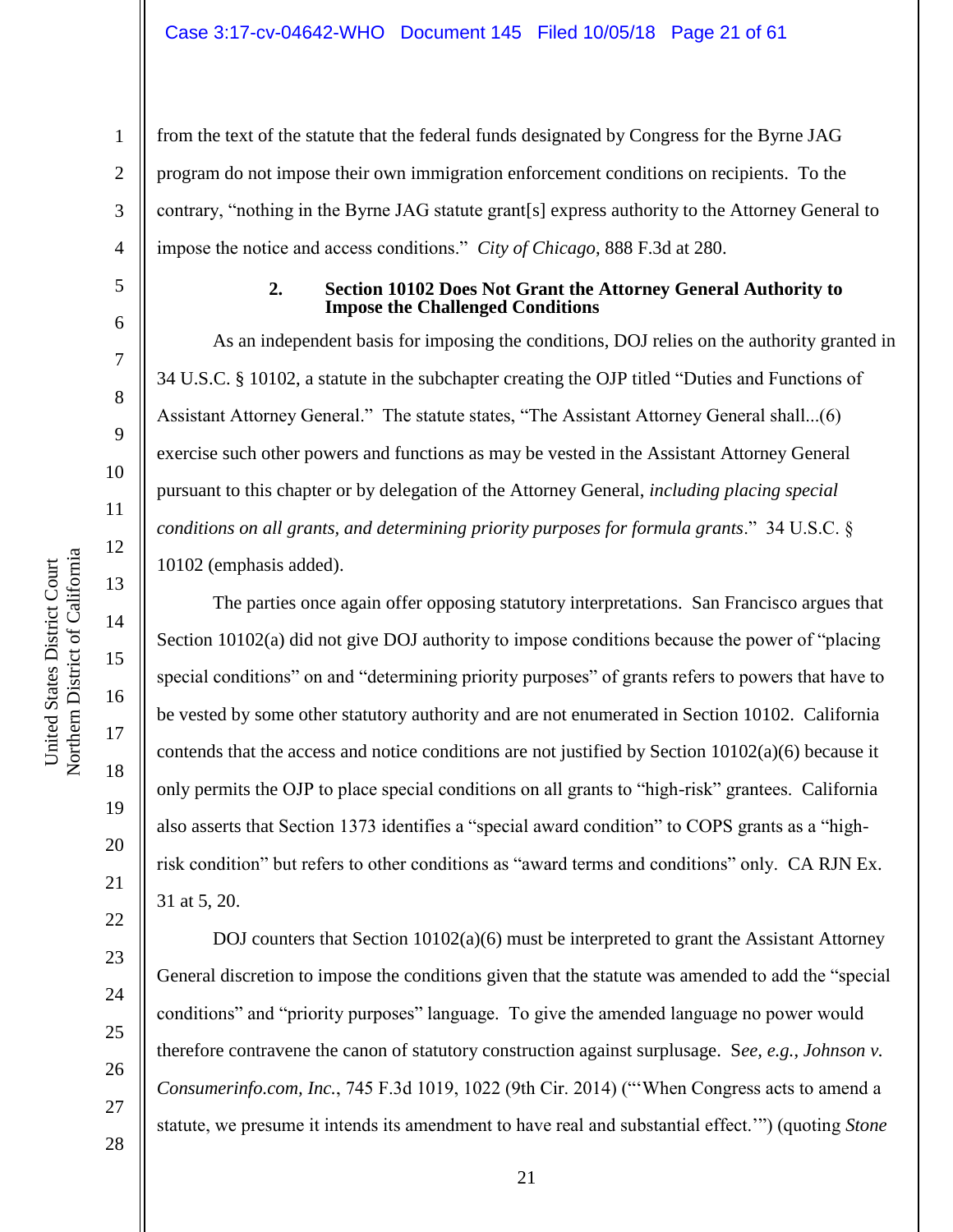*v. INS*, 514 U.S. 386, 397 (1995)). DOJ emphasizes the absence of any language limiting "special conditions" on only "high-risk" grantees when the text grants authority to place conditions on "all grants." 34 U.S.C. § 10102(a)(6). It interprets "determine priority purposes" broadly as including the authority to prioritize federal grant funds to further federal policies.

DOJ's interpretation that Section 10102 establishes an independent grant of authority to impose the challenged conditions contradicts the plain meaning of the statute. The Seventh Circuit's decision in *City of Chicago*, 888 F.3d at 284–85, and the district court's order in *City of Philadelphia*, 280 F. Supp. 3d at 616–17, are particularly instructive. They found, and I agree, that DOJ asserts its independent authority to place "special conditions" on grants to determine "priority purposes" based on the subordinate clause in the last sentence of Section 10102. The clause begins with the word "including," conveying a reference to part of a whole. In this statute, "placing special conditions" and "determining priority purposes" refers to part of the powers that the Assistant Attorney General could have that were described earlier in the sentence. Those powers depend on the authority "vested in the Assistant Attorney General pursuant to this chapter or by delegation of the Attorney General." 34 U.S.C. § 10102. No portion of the same chapter authorizes the conditions explicitly. The Attorney General lacks the power to impose additional conditions on Congress's exercise of the Spending Power independent of Congress.<sup>2</sup> Moreover, the Byrne JAG program statute does not reference Section 10102 and does not provide the authority to impose the notice and access conditions as discussed above. *See* Sec. II.A.1.

20 21 22 23 24 In addition, the statutory structure of Section  $10102(a)(6)$  does not support DOJ's broad interpretation of its power to impose the challenged conditions. Section  $10102(a)(6)$  is in a different subchapter than the Byrne JAG statute and there is no text expressly applying it to the Byrne JAG program. *See City of Chicago,* 888 F.3d at 285 ("A clause in a catch-all provision at the end of a list of explicit powers would be an odd place indeed to put a sweeping power to

25

 $\overline{a}$ 

1

2

3

4

5

6

7

8

9

10

11

12

13

14

15

16

17

18

<sup>26</sup> 27 28 <sup>2</sup> Even if there were independent authority granted by Section  $10102(a)(6)$ , courts hearing the parallel cases found that the language "placing special conditions on all grants" is most likely a term of art for the additional conditions placed on "high-risk grantees" only. *See City of Philadelphia*, 280 F. Supp. 3d at 617; s*ee also City of Chicago*, 888 F.3d at 285 n.2 (noting a possible term of art but not analyzing further).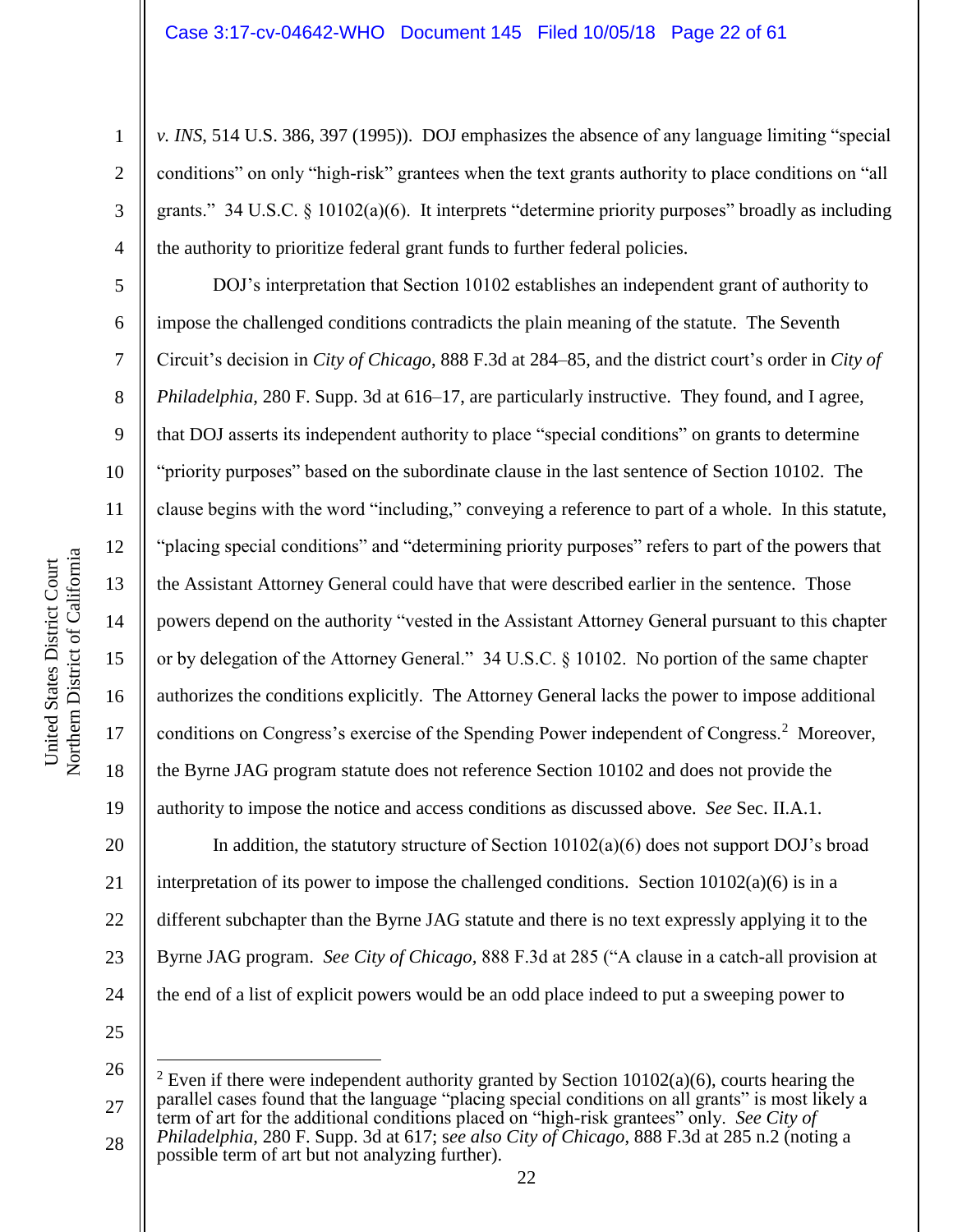impose any conditions on any grants—a power much more significant than all of the duties and powers that precede it in the listing, and a power granted to the Assistant Attorney General that was not granted to the Attorney General."). Ultimately, if such a broad power was not granted to the Attorney General under Section 10102(a)(6) or elsewhere, by the statute's plain meaning the Assistant Attorney General does not hold such power either. *See also City of Philadelphia*, 280 F. Supp. 3d at 617 ("Congress is unlikely to ground the Attorney General's authority to impose substantive conditions in a subsection dedicated to conferring power on the AAG."). Section 10102(a)(6) does not provide DOJ authority to impose the challenged conditions on Byrne JAG program funding.

10

11

12

13

14

15

16

17

18

19

20

21

22

23

1

2

3

4

5

6

7

8

9

#### **3. Section 1373 is Not an Applicable Federal Law for Compliance with the Byrne JAG Statute**

In addition to the lack of authority for the notice and access conditions, San Francisco and California assert that DOJ lacks authority to impose the Section 1373 certification condition from the text of the Byrne JAG statute. DOJ insists that language in the Byrne JAG statute supports its authority to impose the certification condition. Specifically, 34 U.S.C. § 10153(a)(5)(D) states: (a) In general. To request a grant under this part, the chief executive officer of a State or unit of local government shall submit an application to the Attorney General ... Such application shall include the following:

(5) A certification, ...that--

...

... (D) the applicant will comply with all provisions of this part *and all other applicable Federal laws*.

34 U.S.C. § 10153(a)(5)(D). Although Section 1373 is a federal law, San Francisco and California argue that it cannot be broadly read as an "applicable Federal law" as stated in the Byrne JAG statute because it is unconstitutional on its face. This raises two questions: (i) whether Section 1373 is unconstitutional; and (ii) whether it applies to the Byrne JAG program statute.



27

28

### **a. The Tenth Amendment and Anti-Commandeering Principle**

The Tenth Amendment states, "The powers not delegated to the United States by the Constitution, nor prohibited by it to the States, are reserved to the States respectively, or to the people." U.S. Const. Amend. X. This amendment confirms that "the power of the Federal

Northern District of California Northern District of California United States District Court United States District Court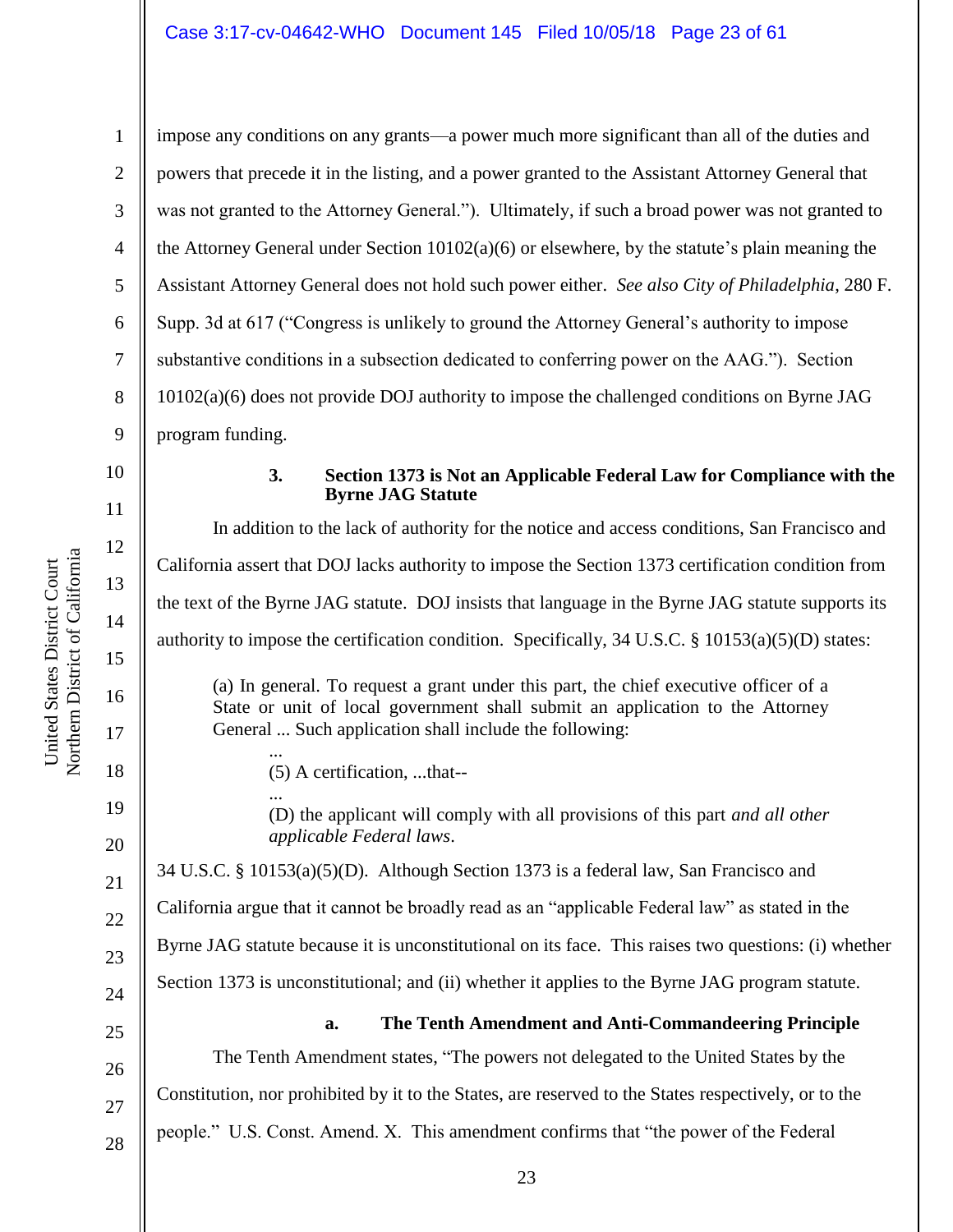Government is subject to limits that may, in a given instance, reserve power to the States." *New York v. United States*, 505 U.S. 144, 157 (1992).

The Supreme Court has applied the anti-commandeering principle to various claims that the federal government overstepped its bounds. *See id*. at 188 ("The Federal government may not compel the States to enact or administer a federal regulatory program."); *Printz v. United States*, 521 U.S. 898, 935 (1997) ("The Federal government may neither issue directives requiring the States to address particular problems, nor command the States' officers, or those of their political subdivisions, to administer or enforce a federal regulatory program."); *Nat'l Fed'n of Indep. Bus. v. Sebelius*, 567 U.S. 519, 578 (2012) (applying anti-commandeering principle to "whether Congress directly commands a State to regulate or indirectly coerces a State to adopt a federal regulatory system as its own."). Most recently, in *Murphy v. NCAA*, 138 S. Ct. 1461 (2018), the Court applied it to the Professional and Amateur Sports Protection Act ("PASPA"), which prevented states from legalizing sports betting and from repealing existing laws that prohibited it. PASPA's provision prohibiting state authorization of sports gambling "unequivocally dictate[d] what a state legislature may and may not do." *Murphy*, 138 S. Ct. at 1478. Plaintiffs unsuccessfully argued that PASPA differed from anti-commandeering case law since "it does not command the States to take any affirmative act." *Id*. at 1471. The Court rejected that distinction as "empty" because "the basic principle—that Congress cannot issue direct orders to state legislatures—applies in either event." *Id*. at 1478.

20 21 22 23 24 25 26 27 28 DOJ offers three threshold challenges to applying the anti-commandeering principle to this case. First, it asserts that the Tenth Amendment and the *Murphy* opinion are inapposite because the certification condition is for a voluntary federal grant program. It argues that applicants can simply decline to participate in the Byrne JAG program, making the Spending Clause the appropriate legal battleground as opposed to the Tenth Amendment's anti-commandeering principle. But this argument "ignores that Section 1373 is an extant federal law with which [California or San Francisco] must comply, completely irrespective of whether or not [it] accepts Byrne JAG funding." *City of Chicago*, 2018 WL 3608564, at \*6. San Francisco and California challenge the certification condition because Section 1373 is unconstitutional; they do not

1

2

3

4

5

6

7

8

9

10

11

12

13

14

15

16

17

18

19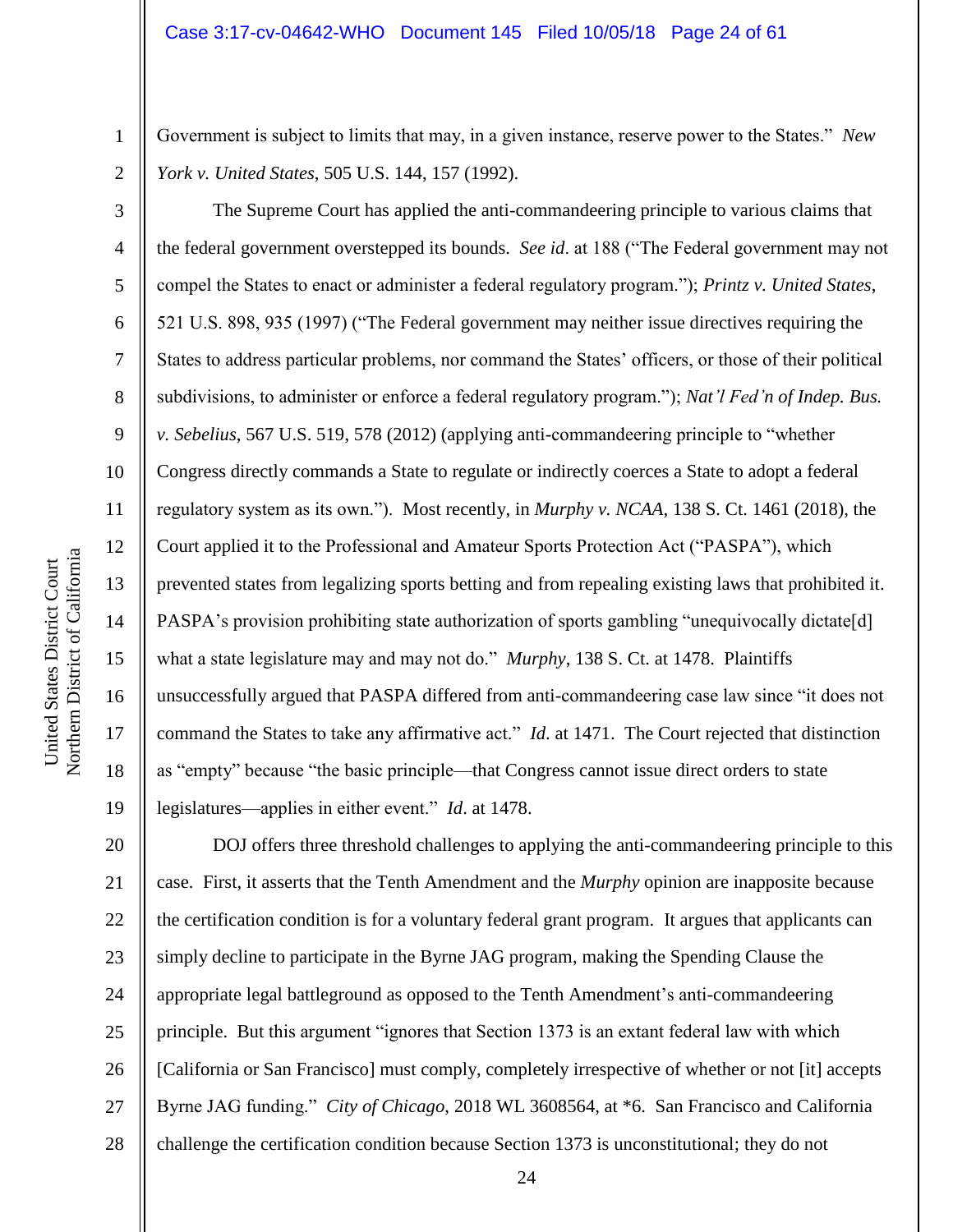necessarily challenge the Attorney General's power to impose other grant conditions requiring compliance with "all other applicable Federal laws" that are consistent with the Byrne JAG program statute language. For these reasons, the voluntariness of the grant program does not remove a challenge to a potentially applicable federal law, here Section 1373, from the scope of the Tenth Amendment.

Second, DOJ contends that, regardless of *Murphy*, the federal government has "broad, undoubted power" over immigration, *Arizona*, 567 U.S. at 394, and that statutes like Section 1373 are presumed to be a constitutional exercise of that power. *Reno v. Condon*, 528 U.S. 141, 148 (2000). But *Reno* was distinguished from other commandeering cases by the Court in *Murphy* because the statute involved "did not regulate the States' sovereign authority to 'regulate their own citizens.'" *Murphy*, 138 S. Ct. at 1479 (quoting *Reno*, 528 U.S. at 151). On that basis, the Court gathered that "[t]he anticommandeering doctrine does not apply when Congress evenhandedly regulates an activity in which both States and private actors engage." *Murphy*, 138 S. Ct. at 1478. The court in *City of Chicago* directly addressed the contention that Section 1373 ought to be presumed constitutional under *Reno* as well, and I find its analysis persuasive. *City of Chicago*, 2018 WL 3608564, at \*7. Section 1373 does not regulate private actor activities, nor does it regulate with equal force an activity in which state and private actors engage. This argument raised by DOJ against applying the anti-commandeering principle fails.

19 20 21 22 23 24 25 26 27 28 Third, at the hearing DOJ offered a subtler distinction, that Section 1373 is a preemption provision rather than an attempt at commandeering. It insisted that the INA is a broad regulatory scheme over individuals, unlike PASPA in *Murphy* which involved direct regulation of the states to enforce a specific sports betting policy. *See* Transcript of Proceeding at 8–9 (CA Dkt. No. 136; SF Dkt. No. 144); *see also Murphy*, 138 S. Ct. at 1481 ("every form of preemption is based on a federal law that regulates the conduct of private actors, not the States."). *Murphy* explained how the Airline Deregulation Act of 1978 had a preemption provision (rather than a commandeering provision) since it "confer[red] on private entities…a federal right to engage in certain conduct subject only to certain (federal constraints)." *Murphy*, 138 S. Ct. at 1480. The Court also explained how *Arizona* involved "standards governing alien registration," and in turn conferred "a

1

2

3

4

5

6

7

8

9

10

11

12

13

14

15

16

17

18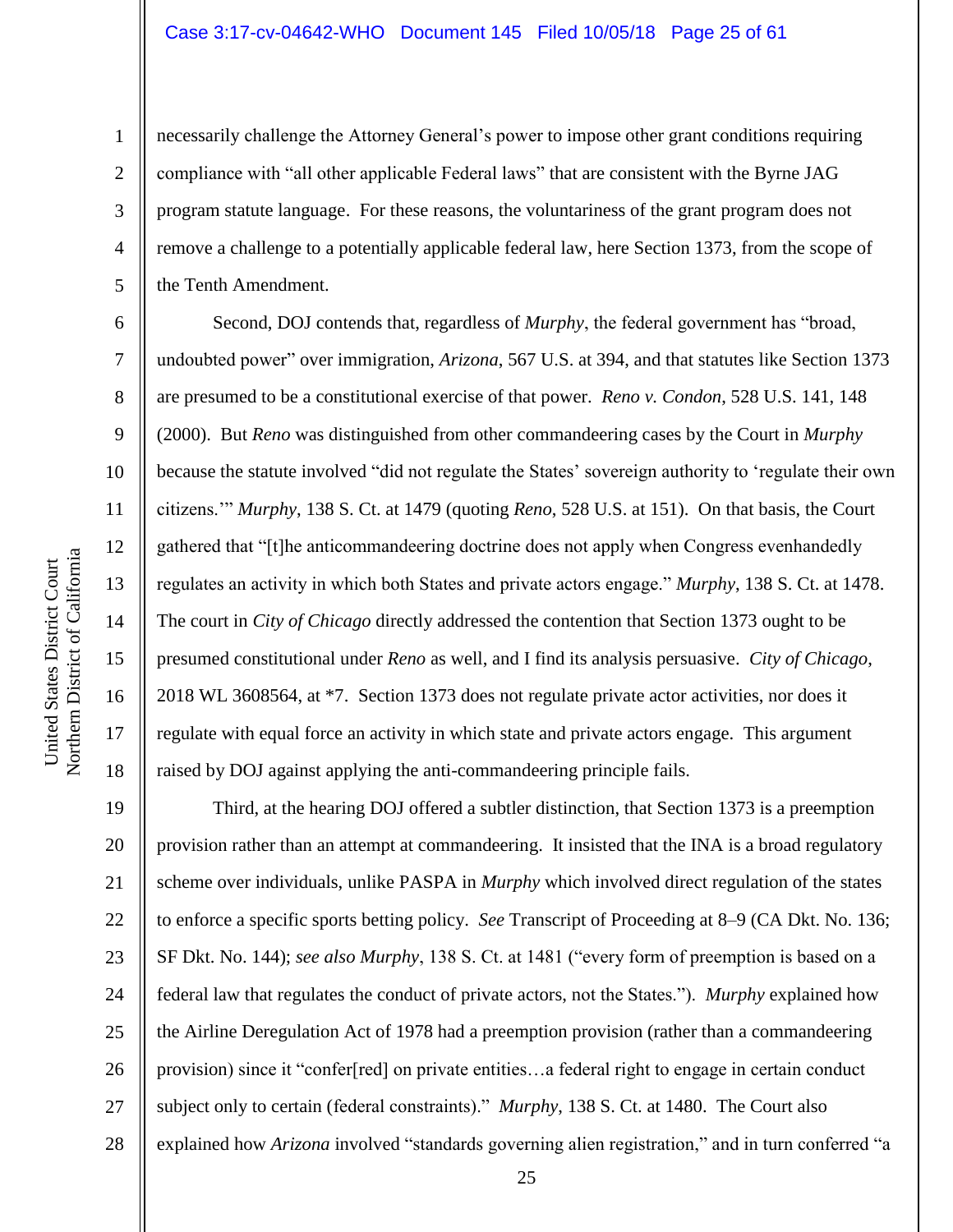federal right to be free from any other registration requirements." *Id*. at 1481.

Here, Section 1373 applies regardless of any State's attempt to regulate immigration, and in fact restricts States in unrelated criminal justice contexts completely outside the scope of the INA. Section 1373, as already discussed, does not regulate private actors or provide private actors with any additional rights in the INA's statutory scheme. DOJ's preemption argument fails on this distinction.

I turn now to analyzing Section 1373 and the anti-commandeering case law. *Murphy* provided a non-exhaustive set of three policy reasons that make adhering to the anticommandeering principle important. First, the principle is "one of the Constitution's structural protections of liberty," dividing federal and state authority "for the protection of individuals." *Id*. at 1477 (internal quotation and citation omitted). Second, it "promotes political accountability" against the backdrop that voters are unable to place credit or blame when the roles of the State and Congress are blurred. *Id*. Finally, it prevents the federal government from "shifting the costs of regulation to the States." *Id*. These three concerns are relevant.

Section 1373 contravenes the idea that liberty is best served by the Constitution's intended division of "authority between federal and state governments for the protection of individuals." *Murphy*, 138 S. Ct. at 1477 (quoting *New York*, 505 U.S. at 181). DOJ argues that Section 1373 requires states and local governments to allow the disclosure of an immigrant's address, location information, release date, date of birth, familial status, contact information, and any other information that would help federal immigration officials perform their duties. *See* Sherman Decl. Ex. B (Defs. Interrog. Resp. 17); Ex. E (Defs. RFA Resps. 9–16). To comply with that interpretation, California and San Francisco would need to submit control of their own officials' communications to the federal government and forego passing laws contrary to Section 1373. They would also need to allocate their limited law enforcement resources to exchange information with the federal government whenever requested instead of to the essential services (like enforcing generally applicable criminal laws) they believe would most benefit their respective communities.

27 28 As DOJ interprets Section 1373 today, the statute requires communications by state and local governments in ways that create an appearance of a uniform federal/state/local immigration

1

2

3

4

5

6

7

8

9

10

11

12

13

14

15

16

17

18

19

20

21

22

23

24

25

26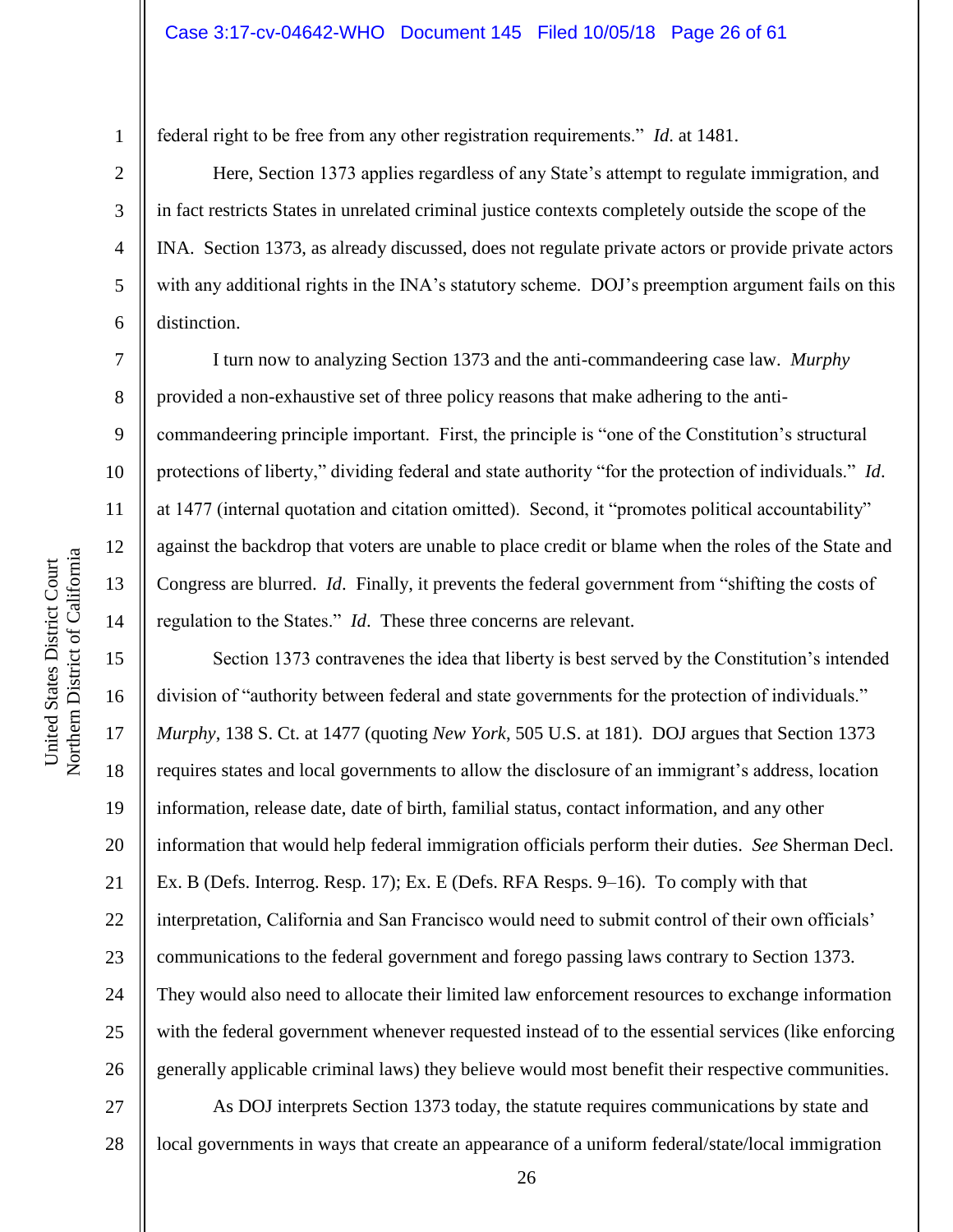#### Case 3:17-cv-04642-WHO Document 145 Filed 10/05/18 Page 27 of 61

enforcement policy indiscernible to San Francisco or California residents. *Murphy*, 138 S. Ct. at 1477 ("When Congress itself regulates, the responsibility for the benefits and burdens of the regulation is apparent."). Section 1373 effectively "supplants local control of local officers" by prohibiting those jurisdictions from preventing employees from communicating with the INS. *City of Chicago*, 2018 WL 3608564, at \*8; *see also United States v. California*, 314 F. Supp. 3d at 1099 ("Section 1373 does just what *Murphy* proscribes: it tells States they may not prohibit (i.e., through legislation) the sharing of information regarding immigration status with the INS or other government entities."). The statute undermines existing state and local policies and strips local policy makers of the power to decide for themselves whether to communicate with INS. *See Printz*, 521 U.S. at 931 ("To say that the Federal Government cannot control the State, but can control all of its officers…merits the description 'empty formalistic reasoning of the highest order.") (internal quotations and citation omitted).

California expresses the legitimate concern that entanglement with federal immigration enforcement erodes the trust that Latino and undocumented immigrant communities have in local law enforcement, which is essential for victims and witnesses to feel they can safely report crimes. *See* Wong Decl. ¶¶ 4, 41–44, 52–53 (discussing how entanglement affects undocumented immigrants' trust in law enforcement); Hart Decl.  $\P\P$  9, 11 (reiterating the Santa Cruz Sheriff's Office view that trust is essential to community-oriented policing); Goldstein Decl. ¶ 5 (summarizing California's belief, embodied in the Values Act, that trust between law enforcement and the immigrant community is central to public safety); Rosen Decl. ¶ 8 (expressing firsthand experience of immigration enforcement actions chilling voluntary reporting in domestic violence cases); *see also Chicag*o, 888 F.3d at 280 ("State and local law enforcement authorities are thus placed in the unwinnable position of either losing needed funding for law enforcement, or forgoing the relationships with the immigrant communities that they deem necessary for efficient law enforcement").

26 27 28 The harm that entanglement with immigration enforcement does to community trust is more than theoretical, as plaintiffs and amici have shown. To summarize just one study, the fear of police inquiring into immigration status results in a lower likelihood that Latinos will report

1

2

3

4

5

6

7

8

9

10

11

12

13

14

15

16

17

18

19

20

21

22

23

24

25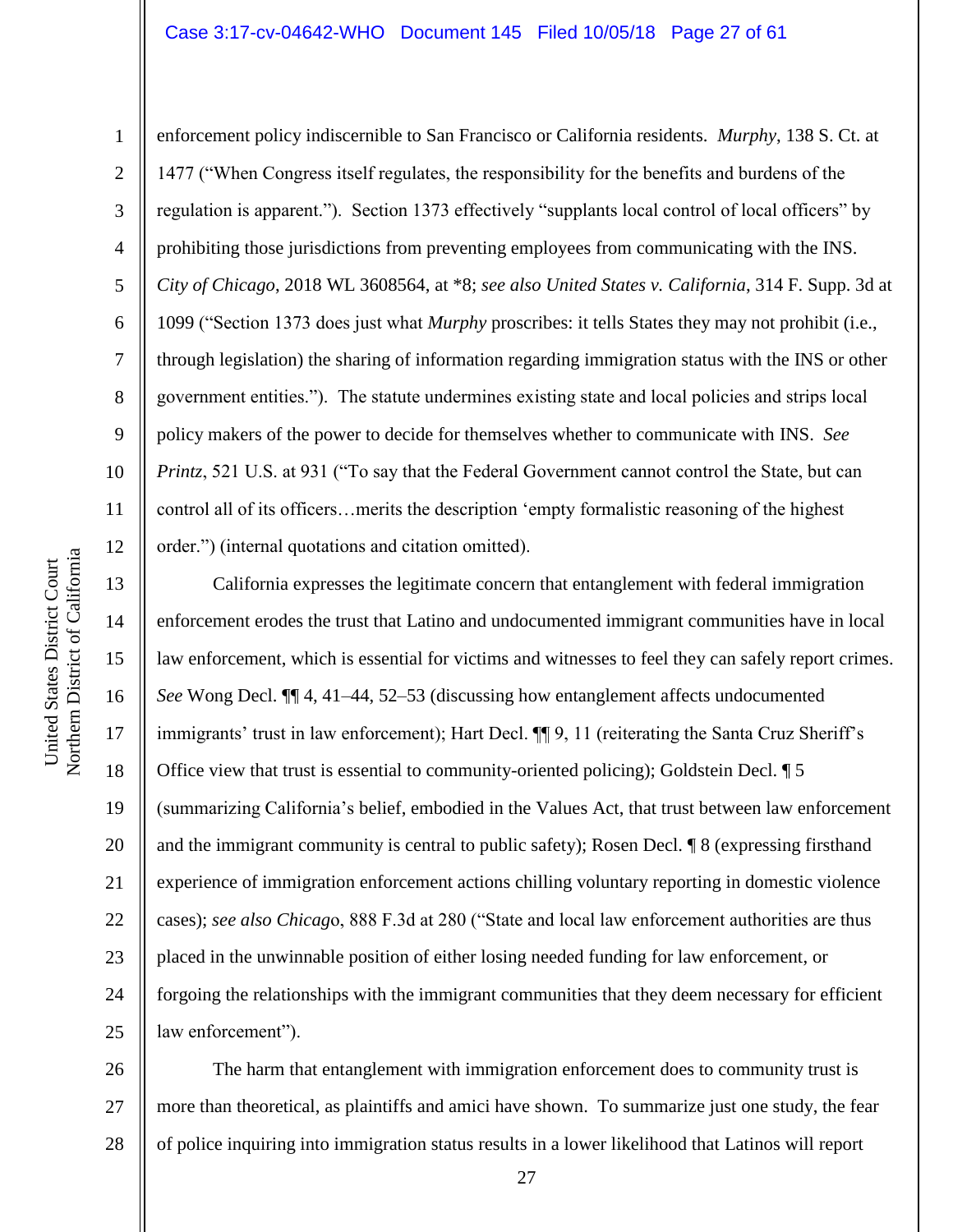#### Case 3:17-cv-04642-WHO Document 145 Filed 10/05/18 Page 28 of 61

being a victim or witnessing crimes by 44 percent, undocumented immigrants by 70 percent, and even U.S.-born Latinos by 28 percent. *See* CA RJN Ex. 4; *see also* Wong Decl. ¶¶ 35-38 (sharing similar results in a separate study); Amicus Brief (CA Dkt. No. 130; SF Dkt. No. 136-1) (providing many other studies documenting the erosion of trust in local law enforcement who implicate themselves in immigration enforcement).

Finally, Section 1373 shifts a portion of immigration enforcement costs onto the States. *Murphy*, 138 S. Ct. at 1477 (finding that Congress "is pressured to weigh the expected benefits of the program against its costs" but fails to do so if it can "compel the States to enact and enforce its program."). It compels state and local governments not to prohibit their employees from communicating with federal immigration officials. California's law enforcement agencies experienced double the detainer requests from ICE in one year—from 15,000 in fiscal year 2016 to 30,000 in fiscal year 2017. *See* TRAC Reports, Inc., Latest Data: Immigration and Customs Enforcement Detainers, California (2018). According to DOJ's broad interpretation of Section 1373, San Francisco and California must respond to each request, including release dates, no matter the burden on the law enforcement agencies or the length of the person's detainment term. *See* Hart Decl.  $\P$  19–20 (reporting that Santa Cruz County jails are run over capacity, with staff shortages making compliance impossible, and that 60 percent of all arrests are misdemeanors where individuals are booked and released within hours).

19 20 21 22 23 24 25 26 DOJ does not directly respond to the arguments made by San Francisco and California that track the three policy considerations supporting the anti-commandeering principle, and instead portrays Section 1373 merely as protecting the transfer of information to federal officials. It distinguishes a prohibition on states from regulating their own state citizens and a law that regulates states as "the owners of data bases." *Reno*, 528 U.S. at 151. It contends that *Murphy* supports the defense because PASPA was an effort to "regulate the States' sovereign authority to regulate their own citizens," while in contrast Section 1373 is just an information-sharing component of a larger statutory scheme to enforce immigration.

27 28 In *Printz*, the Supreme Court found that a federal statute requiring state and local law enforcement to conduct background checks on handgun license applications was unconstitutional.

1

2

3

4

5

6

7

8

9

10

11

12

13

14

15

16

17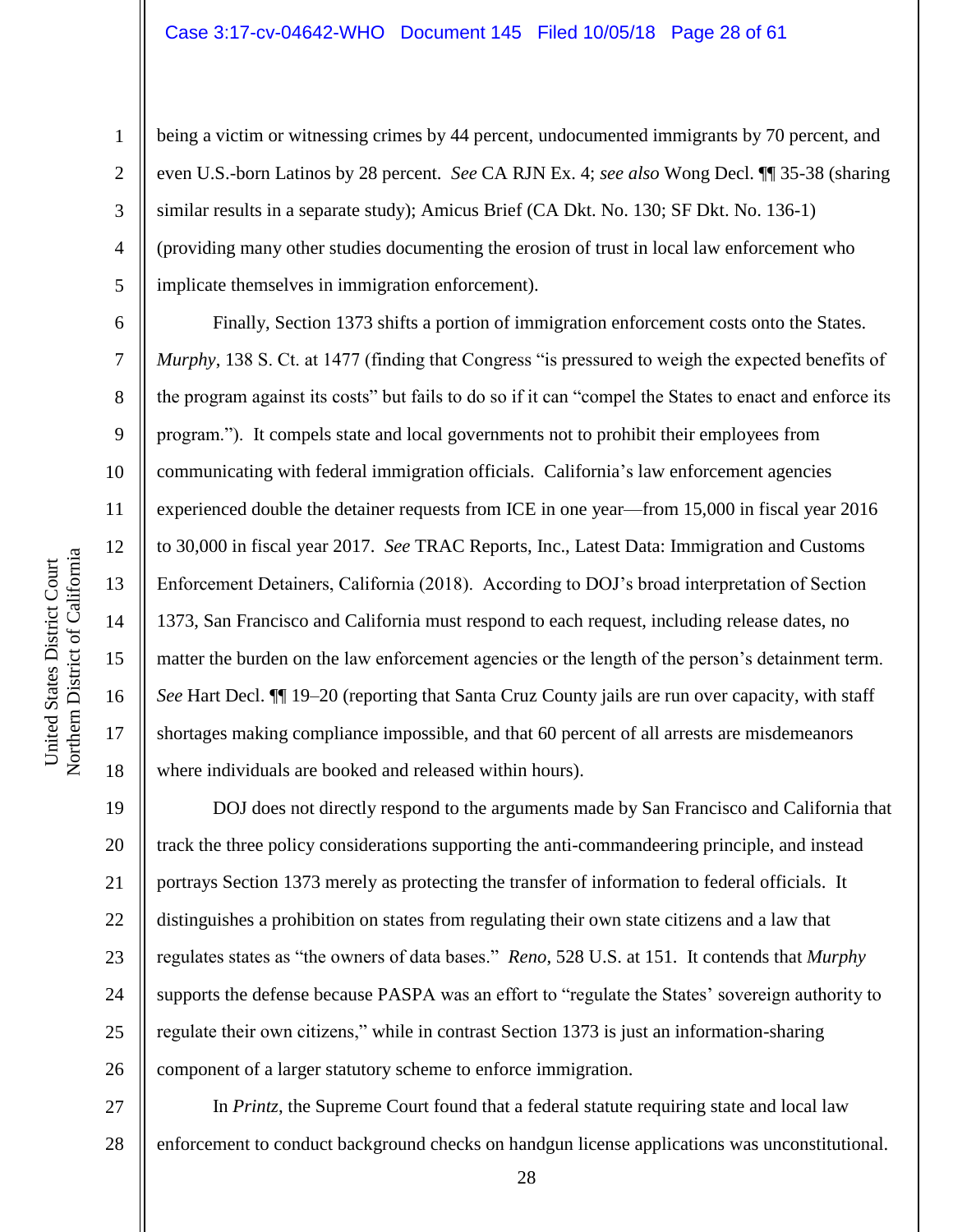Northern District of California Northern District of California United States District Court

United States District Court

1 2 3 4 5 6 7 8 9 10 11 12 13 14 15 16 521 U.S. at 935 (holding that the federal government cannot "command the States' officers, or those of their political subdivisions, to administer or enforce a federal regulatory program."). DOJ relies on dicta, remarking that statutes "which require only the provision of information to the Federal Government, do not involve the precise issue [of]...forced participation of the States' executive in the actual administration of a federal program." *Printz*, 521 U.S. at 918; *see also id*. at 936 ("the Court appropriately refrains from deciding whether other purely ministerial reporting requirements imposed by Congress on state and local authorities pursuant to its Commerce Clause powers are similarly invalid.") (O'Connor, J., concurring). The Court has yet to decide the merits of that distinct issue. *Id*. (finding that those statutes requiring only information-sharing "do not involve the precise issue before us here."); *see also United States v. California*, 314 F. Supp. 3d at 1101 (finding "[t]he more critical question, however, is whether required information sharing constitutes commandeering at all. *Printz* left this question open."). *Printz's* holding, as the Court later explained in *Murphy*, applied "not only to state officers with policymaking responsibility but also to those assigned more mundane tasks." 138 S. Ct. at 1477. *Printz* does not support carving out statutes that focus on information-sharing from the anti-commandeering principle if the statutes are still characteristic of commands to States, their officers, or their political subdivisions.

17 18 19 20 21 22 23 24 25 26 27 28 There is no distinction for anti-commandeering purposes, post-*Murphy*, between a federal law that affirmatively commands States to enact new laws and one that prohibits States from doing the same. Even if the Court would recognize an exception for statutes requiring "purely ministerial reporting," *Printz*, 521 U.S. at 936, Section 1373's impact is not merely as a ministerial information-sharing statute. It prohibits state and local jurisdictions, their agencies, and officials, from preventing information-sharing with the federal government whether through ministerial reporting, local agency policymaking, or legislative rulemaking. *See* 8 U.S.C. § 1373 ("a Federal, State, or local government entity or official may not prohibit, or in any way restrict, any government entity or official from sending to, or receiving from, the [INS] information regarding the citizenship or immigration status, lawful or unlawful, of any individual."). The statute takes control over the State's ability to command its own law enforcement. This is particularly concerning given the State's and San Francisco's view of the decidedly negative impact that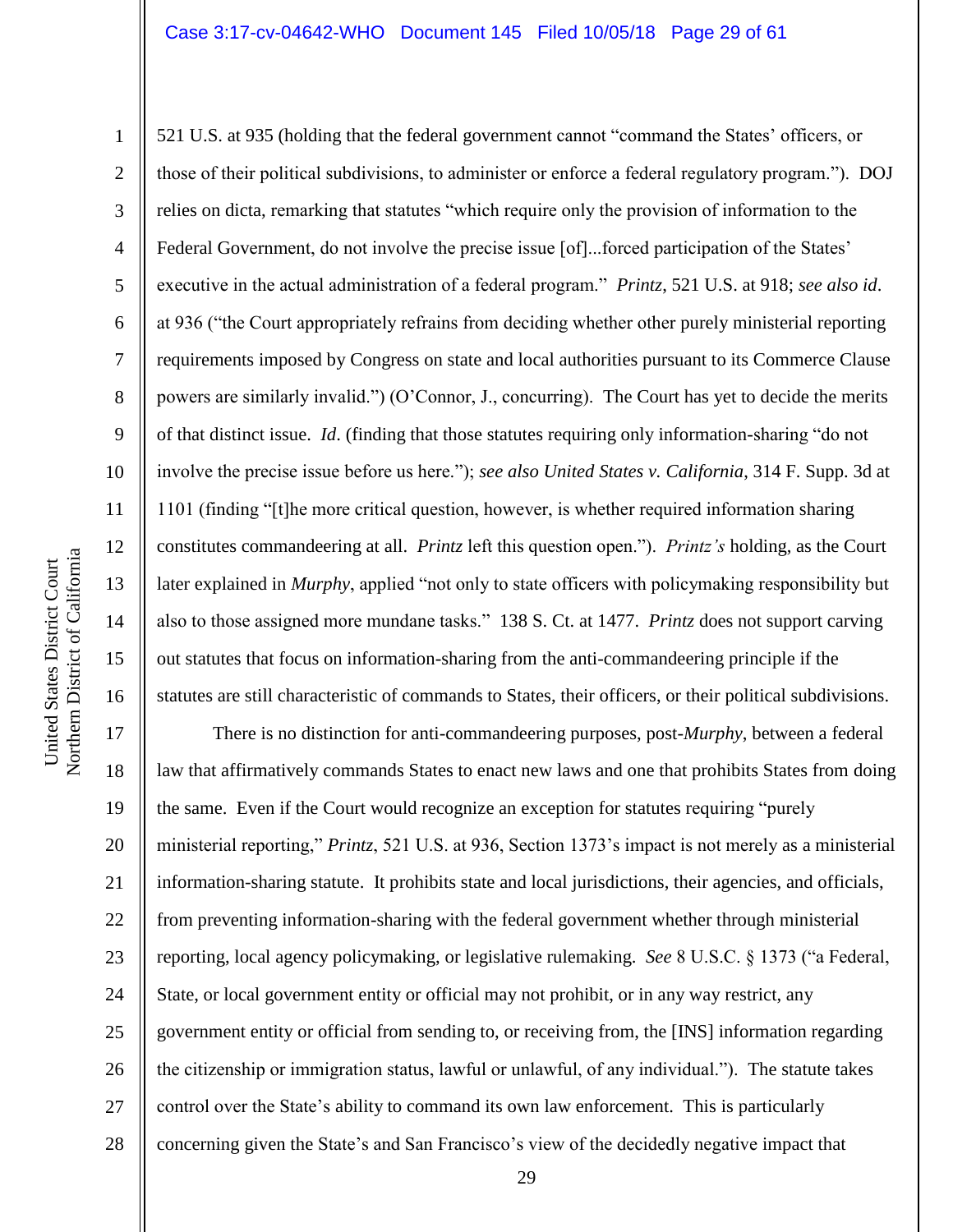entanglement with federal immigration enforcement has on community trust and reducing crime. Section 1373 lacks the "critical alternative" discussed in *New York*, 505 U.S. at 176, allowing a state to decline to administer a federal program. *Id*. at 176–177.

As the court wrote in *City of Chicago*, Section 1373 "effectively thwart[s] policymakers' ability to extricate their state or municipality from involvement in a federal program." 264 F. Supp. 3d at 949. It goes beyond information-sharing to "require[] local policymakers to stand aside and allow the federal government to conscript the time and cooperation of local employees." *City of Chicago*, 2018 WL 3608564, at \*11. Further, with Section 1373 imposed on states and local governments, "federal priorities dictate state action" and this inevitably reaches the state's relationship with its own citizens and undocumented immigrant communities in ways that no doubt will affect their perceptions of the state and trust in its law enforcement agencies. *United States v. California*, 314 F. Supp. 3d at 1109, Dkt. No. 193 at 50. For the reasons discussed above, I find that Section 1373 is unconstitutional.<sup>3</sup>

### **b. Applicable Federal Laws in the Byrne JAG Statute**

15 16 17 18 19 20 21 22 23 24 DOJ asserts that it has the power to condition Byrne JAG grants on any federal law as long as it gives notice that it applies, as it did for Section 1373. Given that Section 1373 is unconstitutional, "[a]s an unconstitutional law, Section 1373 automatically drops out of the possible pool of 'applicable Federal laws' described in the Byrne JAG statute" whether I interpret the statute as DOJ requests or not. *City of Chicago*, 2018 WL 3608564, at \*13 (citing *Branch v. Smith*, 538 U.S. 254, 281–82 (2003) (finding that the phrase "as state law requires" does not include unconstitutional state laws)); *see also City of Philadelphia*, 2018 WL 2725503, at \*32–33 ("Because the JAG Byrne Program requires compliance with an unconstitutional statute (in this case, Section 1373) in order to receive grant funds, the Certification Condition is itself unconstitutional."). DOJ has no authority to demand state and local governments certify

25

 $\overline{a}$ 

1

2

3

4

5

6

7

8

9

10

11

12

13

<sup>26</sup> 27 <sup>3</sup> DOJ also asks the court to consider whether Section 1373's language can operate as an independent grant condition regardless of the validity of Section 1373. Because I do not find that the Byrne JAG statute or Section  $10102(a)(6)$  provided independent authority for the Attorney General to impose the conditions, it follows that there would not be authority to impose a separate

<sup>28</sup> grant condition identical to Section 1373's terms, without an act of Congress.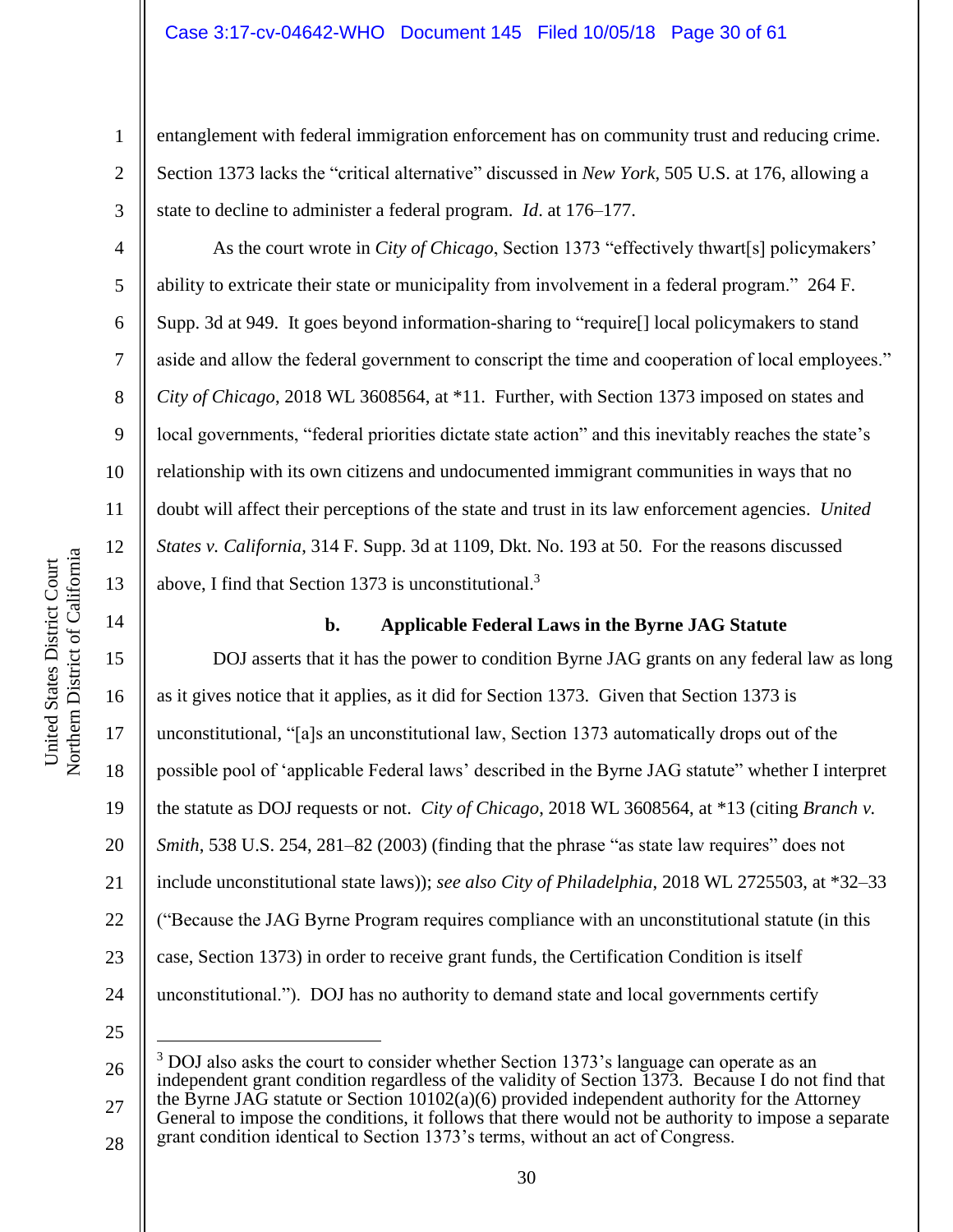1 2

3

4

5

6

7

8

9

10

11

12

13

14

15

16

17

18

19

20

21

22

compliance with an unconstitutional law. 4

For completeness, though, I will address DOJ's argument on whether Section 1373 is an applicable law if it is constitutional. San Francisco makes three persuasive counterarguments based in the text, context, and legislative history of the Byrne JAG statute to interpret the "applicable Federal laws" provision as limited to federal laws about the grant-making process. *See* SF Mot. for Summ. J. at 14–15; *see also* Amicus Brief (SF Dkt. No. 135-1) (advancing similar arguments).

First, it is superfluous to interpret "all other applicable Federal laws" as "all Federal laws," especially considering that Congress explicitly imposed compliance with other conditions by implementing the Sex Offender Registration and Notification Act and the Prison Rape Elimination Act. Second, because all the other conditions in Section 10153(a) apply to the grant itself, the statutory context does not support imposing a condition beyond the grant administration process. Finally, DOJ's own practice narrowly interprets "applicable laws" to the grant process, and the certification form only asks grant applicants to certify compliance with federal laws "applicable to the award." SF RJN Ex. C  $\S$  3(a).

Starting with the text, the Ninth Circuit has found that, in isolation, "the term 'applicable' has a spectrum of meanings." *Ileto v. Glock, Inc.*, 565 F.3d 1126, 1134 (9th Cir. 2009). Here, the words "all other" that precede the "applicable" term do not give me much of any guidance on the scope of the provision's application. DOJ's cases are also not determinative of the plain meaning of the text in this statute. I agree with the courts in *City of Philadelphia*, 280 F. Supp. 3d at 619, and *City of Chicago*, 264 F. Supp. 3d at 944, that "[b]oth positions are plausible" and this question is a "close call." Because "applicable" could hold either meaning proposed by the parties based on the text alone, to determine the congressional intent of this language I turn to "the specific

24

 $\overline{a}$ 

23

25 <sup>4</sup> In *City of Chicago*, the court also emphasized the constitutional distinction between Section 1373 and the condition that recipients must certify compliance with Section 1373. The anticommandeering principle may invalidate an unconstitutional law, but it would not invalidate

26 27 agency authority to impose federal grant conditions if it is appropriately permitted by Congress. *See S. Dakota v. Dole*, 483 U.S. 203, 210 (1987) (finding that the Tenth Amendment limits

28 congressional regulation of state affairs, not the conditions attachable to federal grants). I agree with this distinction in reaching the conclusion here.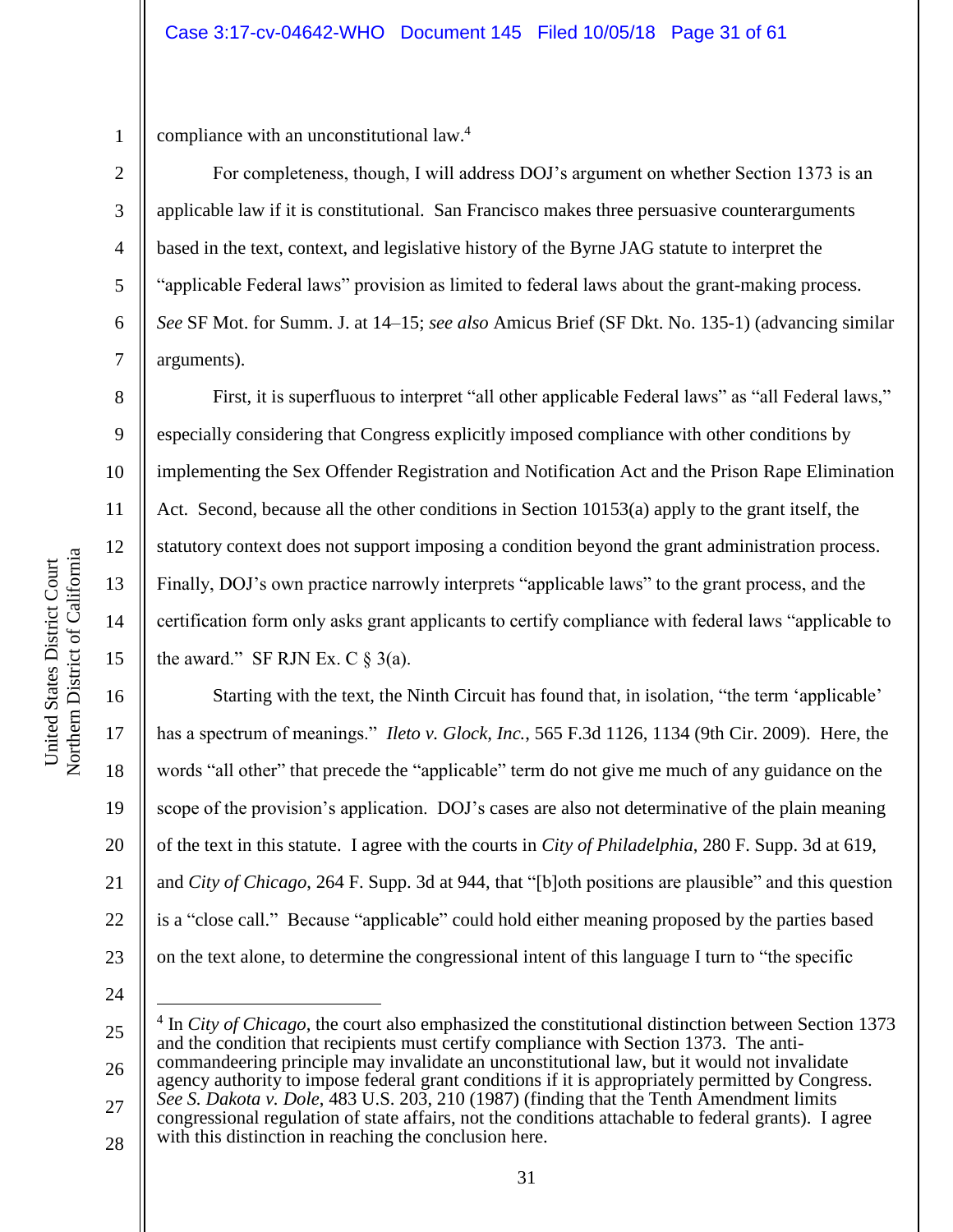context in which [the term 'applicable'] is used[] and the broader context of the statute as a whole." *Ileto*, 565 F.3d at 1134 (quoting *Robinson v. Shell Oil Co.*, 519 U.S. 337, 341 (1997)).

The statutory structure suggests "applicable" was intended to refer to laws related to grant applications. The entire sentence appears in the last of four "residual clauses" within a proviso, all of which concern the grant application. In *Republic of Iraq v. Beaty*, 556 U.S. 848, 857–58 (2009), the Court recognized that "presumptively, the 'grammatical and logical scope [of a proviso] is confined to the subject-matter of the principal clause.'" *Id*. (quoting *United States v. Morrow*, 266 U.S. 531, 534–535 (1925)); *see also Alabama Dep't of Revenue v. CSX Transp., Inc.*, 135 S. Ct. 1136, 1144–45, (2015) (finding that "the meaning of [a residual clause] is best understood by reference to the provisions that precede it."). In some instances, a proviso can state an independent rule—it "may be lazy drafting, but is hardly a novelty." *Id*. at 859. Here, the phrase "all other applicable Federal laws" refers to the preceding clause requiring grant applications to include a certification "in a *form* acceptable to the Attorney General." 34 U.S.C. § 10153(a)(5) (emphasis added). There is no indication that an acceptable form of the certification would encompass additional substantive compliance with laws not directly required by Congress. Accordingly, I would find that Section 1373 is not an applicable law regardless of its constitutionality.

# **B. The Spending Clause**

19 20 21 22 23 24 25 26 27 California and San Francisco also argue that even if the Attorney General had the power to impose the conditions on grant funding delegated to him by Congress, it exceeds the constitutional limits of the Spending Power to require the new conditions. As discussed above, the Spending Power includes "condition[ing] the receipt of funds, by states and others, on compliance with federal directives." *Skinner*, 884 F.2d at 447. But this power is not absolute. Exercising the Spending Power to impose grant conditions must: (i) be in pursuit of the general welfare; (ii) be unambiguous; (iii) be reasonably related to Congress's articulated goal; and (iv) not induce the State to commit an unconstitutional action. *Id*. San Francisco and California challenge the ambiguity and relatedness of the three conditions.

32

1

2

3

4

5

6

7

8

9

10

11

12

13

14

15

16

17

18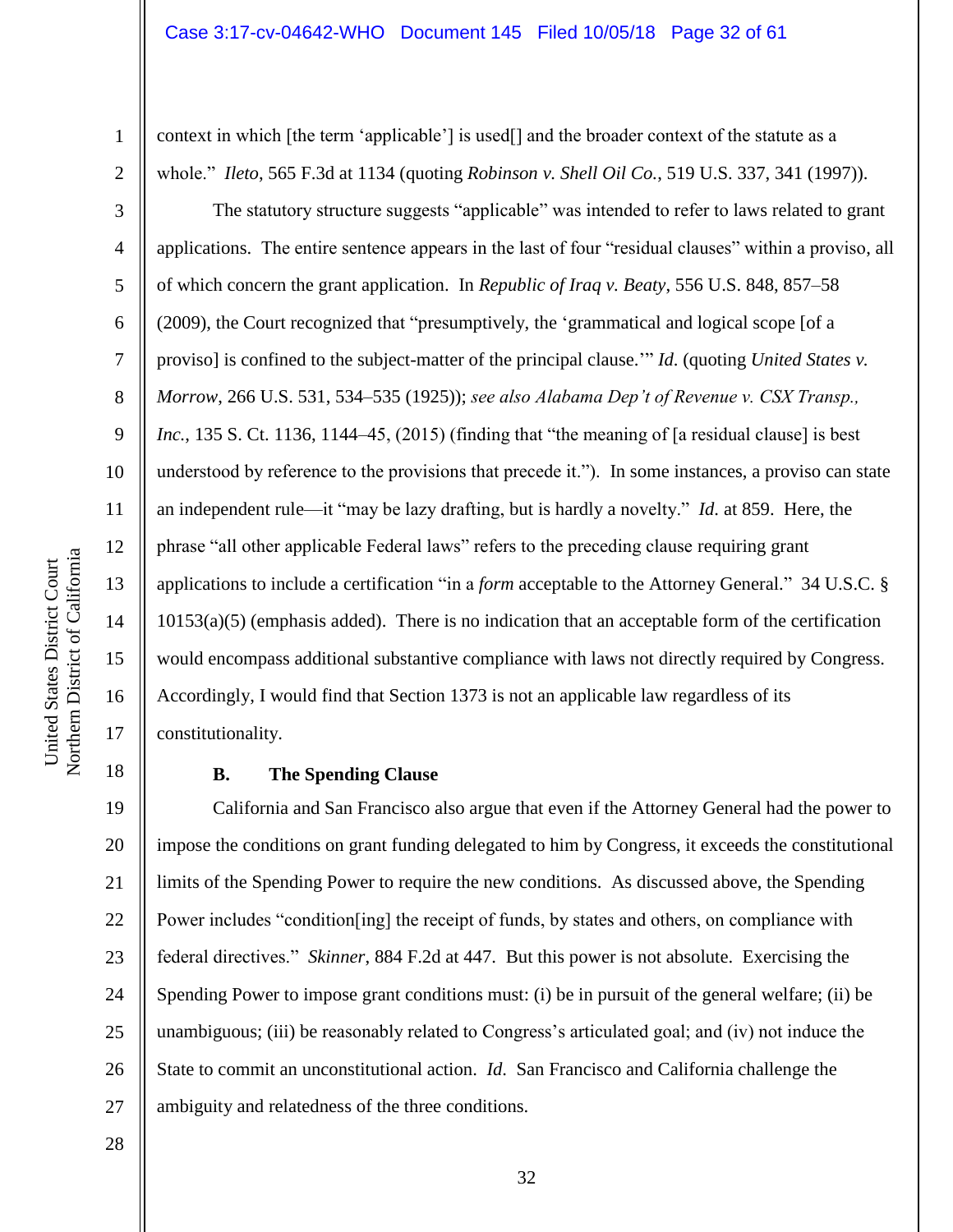#### **1. Unambiguous Requirement**

When Congress requires conditions on federal funds, "it must do so unambiguously" so that state and local governments can decide whether to accept the funds and "exercise their choice knowingly, cognizant of the consequences of their participation." *S. Dakota v. Dole*, 483 U.S. 203, 207 (1987) (quoting *Pennhurst State Sch. & Hosp.*, 451 U.S. at 17). Congress cannot implement new conditions after-the-fact because states must decide to opt-in to a federal program willingly and aware of the conditions. *See Nat'l Fed. of Indep. Bus. v. Sebelius*, 132 S. Ct. 2566, 2602-04 (2012). Courts tasked with determining if an exercise of the Spending Power is unambiguous must find that the underlying statute provides "clear notice" of its application. *Arlington Cent. Sch. Dist. Bd. of Educ.*, 548 U.S. at 296. San Francisco challenges all three conditions as ambiguous, while California focuses its briefing on the access and notice conditions.

#### **a. Access and Notice Conditions**

California asserts that the access and notice conditions do not provide clear notice of what is required to comply. There is no statute providing guidance about the condition requirements, and the award letters presumably outlining the terms of compliance do not explain the requirement that a state or local statute, rule, regulation, policy, or practice, must be in place and "designed to ensure" federal agents have access to and get notice concerning individuals in correctional facilities and their release date information. *See* DOJ RJN, Ex. B ¶¶ 55, 56. California also takes issue with DOJ's lack of explanation about whether the TRUTH Act disqualifies it from satisfying the access condition, and what state entities in the California Board of State and Community Corrections, which receives the Byrne JAG funds, are included in the award letter language "program and activity." *See* Sherman Decl. Ex. E at RFA Resp. 21 & 39.

San Francisco's contentions focus on the inconsistency of the DOJ's statements and positions explaining the access and notice conditions. San Francisco asserts that the notice condition, requiring notice "as early as practicable," is unclear and that the award letter language does not acknowledge times when notice is impossible because inmates are released with little or no notice. *See* Lee Decl. ¶ 7, Ex. E at ¶¶ 55, 56; DOJ RJN, Ex. B ¶¶ 55, 56. Further, San Francisco believes it is unclear from the DOJ's briefing in *City of Philadelphia v. Sessions* and

1

2

3

4

5

6

7

8

9

10

11

12

13

14

15

16

17

18

19

20

21

22

23

24

25

26

27

28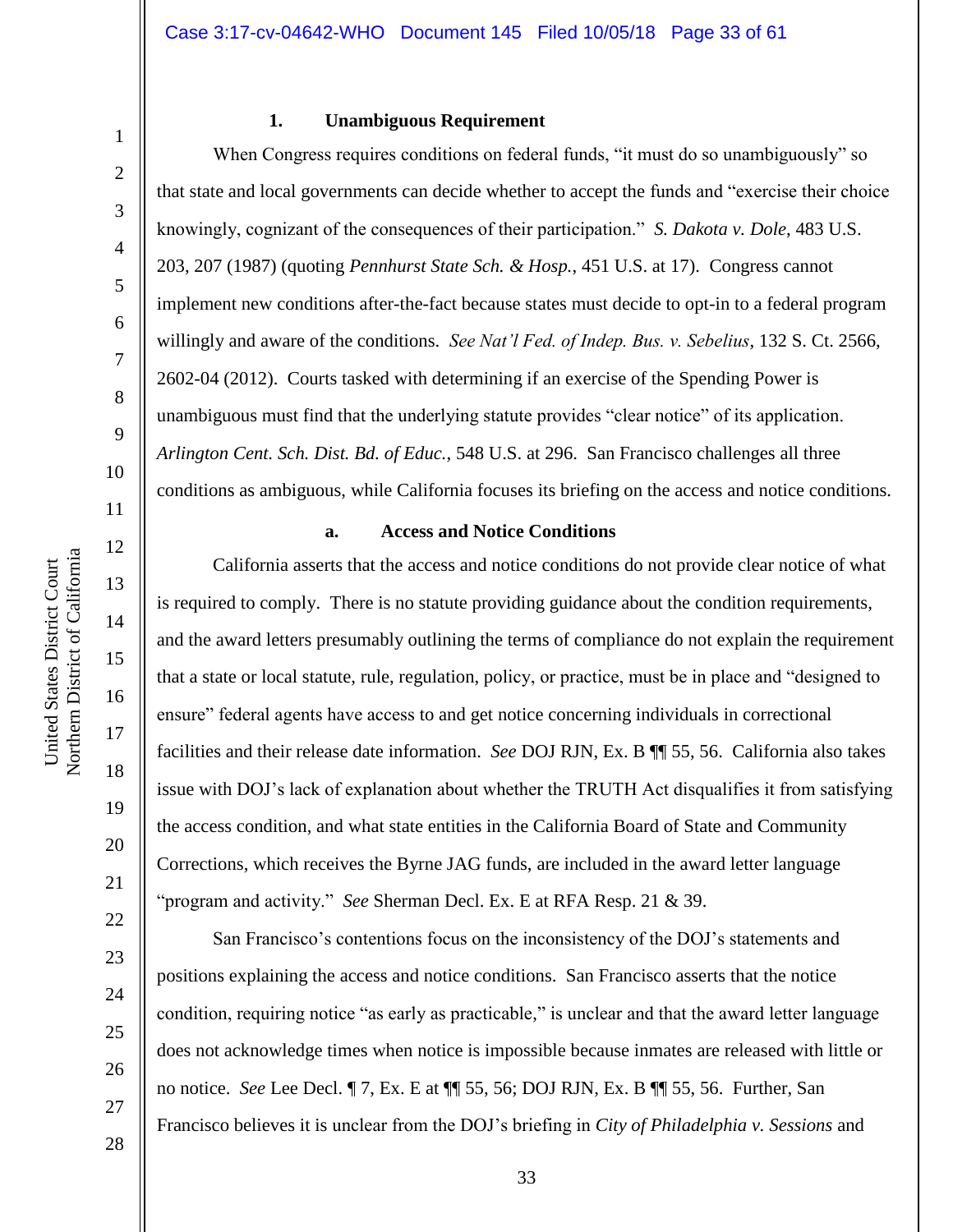#### Case 3:17-cv-04642-WHO Document 145 Filed 10/05/18 Page 34 of 61

1

2

3

4

5

6

7

8

9

10

11

12

13

14

15

16

17

18

19

20

21

22

*California v. Sessions* if San Francisco must provide access to inmates who consent or if it can decline access if the inmate is unwilling to meet with ICE. *Compare City of Philadelphia v. Sessions*, No. 2:17–cv–03894–MMB, Dkt. No. 28, at 32 (E.D. Pa. Oct. 12, 2017) (citing DOJ's argument that access conditions require access "even if the inmate refuses to answer questions"), *with California v. Sessions*, Dkt. No. 83, at 6 (N.D. Cal. Nov. 22, 2017) (arguing that the access condition does not "forbid a jurisdiction from informing detainees…that they may choose not to meet with immigration authorities.").

DOJ's response to San Francisco and California is nearly the same; it quotes the language of its award letters and contends that the notice and access conditions are unambiguous in their text. It also notes that to the extent grant applicants had questions, they should have contacted their respective "Grant Manager" as encouraged in the 2017 Byrne JAG solicitation. *See* Lee Decl. Ex. A & B. It pushes back against the need to specify the outer limits of its conditions, arguing that the conditions are not ambiguous even if they are indeterminate "provided that the existence of the conditions is clear, such that States have notice that compliance with the conditions is required." *Charles v. Verhagen*, 348 F.3d 601, 607 (7th Cir. 2003) (citation omitted); *see, e.g., Benning v. Georgia*, 391 F.3d 1299, 1306 (11th Cir. 2004) ("Once Congress clearly signals its intent to attach federal conditions to Spending Clause legislation, it need not specifically identify and proscribe in advance every conceivable state action that would be improper.") (citation omitted). It also responds to San Francisco's focus on inconsistent statements concerning the access condition merely as "different sides of the same coin" requiring San Francisco not to insert itself between federal immigration officials and detainees. DOJ Mot. Summ. J & Opp. at 21 n.13 (SF Dkt. No. 113).

23 24 25 26 27 28 In the case of a condition on federal funding, courts "must view the [governing statute] from the perspective of a state official who is engaged in the process of deciding whether the State should accept [the] funds and the obligations that go with those funds." *Arlington Cent. Sch. Dist. Bd. of Educ.*, 548 U.S. at 296. Beginning with the text of the statute, if the "language is plain, the sole function of the courts—at least where the disposition required by the text is not absurd—is to enforce it according to its terms." *Hartford Underwriters Ins. Co. v. Union Planters Bank, N. A*.,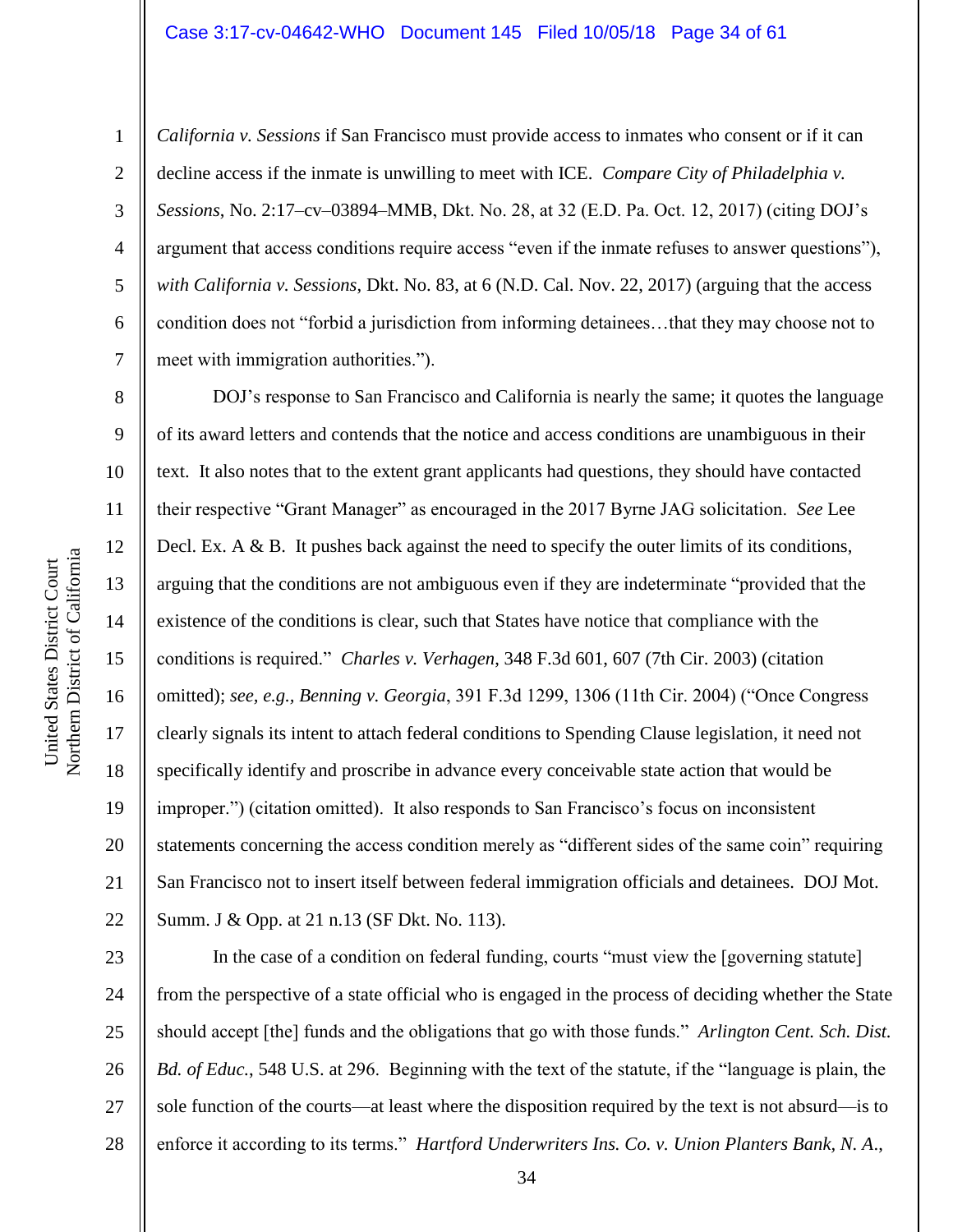1 2

3

4

5

6

7

8

9

530 U.S. 1, 6 (2000) (internal quotations omitted).

Here, as in *City of Philadelphia*, "[w]hether Congress unambiguously imposed the Challenged Conditions (or unambiguously authorized the Attorney General so to do) entails largely the same inquiry as whether it conferred authority upon the Attorney General to impose them." 280 F. Supp. 3d at 646. I found no authority within the Byrne JAG statute to support the Attorney General's purported power to impose the new conditions, and I found no independent authority to impose the conditions based on the Assistant Attorney General's powers delineated in Section 10102. *See supra* Sec. II.A.1-2. On that basis, the notice and access conditions "cannot have been unambiguously authorized by Congress if they were never statutorily authorized." *Id*.

10

11

12

13

14

15

16

17

18

19

20

# **b. Certification Condition**

The certification condition is unclear from San Francisco's perspective because DOJ has maintained different and increasingly broad interpretations of how state and local governments must comply with Section 1373. In 2007, DOJ's Office of Inspector General ("OIG") evaluated San Francisco's compliance with Section 1373 and concluded that even though ICE officials objected to its policies, there was no concern about the flow of information between the two agencies. *See* Lee Decl. ¶ 9, Ex. G at AR00010–12. However, in 2016, DOJ's OIG noted the opposite conclusion based on its interpretation of San Francisco's Sanctuary City laws' internal savings clause. *See* Lee Decl. ¶ 10, Ex. H at 5–6 n.7. San Francisco also alludes to various representations that DOJ has made throughout this litigation and in parallel cases, which offer inconsistent guidance on the scope of the certification condition. *See* SF Mot. Summ. J. at 19–20.

21 22 23 24 25 26 27 28 DOJ considers the certification condition unambiguous from the text of the award documents. The award documents in defendants' exhibits show that complying with Section 1373 entails not restricting information on citizenship or immigration status. *See* DOJ RJN, Ex. B ¶¶ 53–55. In October 2016, DOJ contends that OJP also issued "guidance" on compliance with the Section 1373 certification condition. But at no point in this guidance does the OJP clearly answer the questions raised by San Francisco about what its interpretation of compliance really means. *See* DOJ RJN, Ex. F (repeating generally that its "goal is to ensure that our JAG and SCAAP recipients are in compliance...").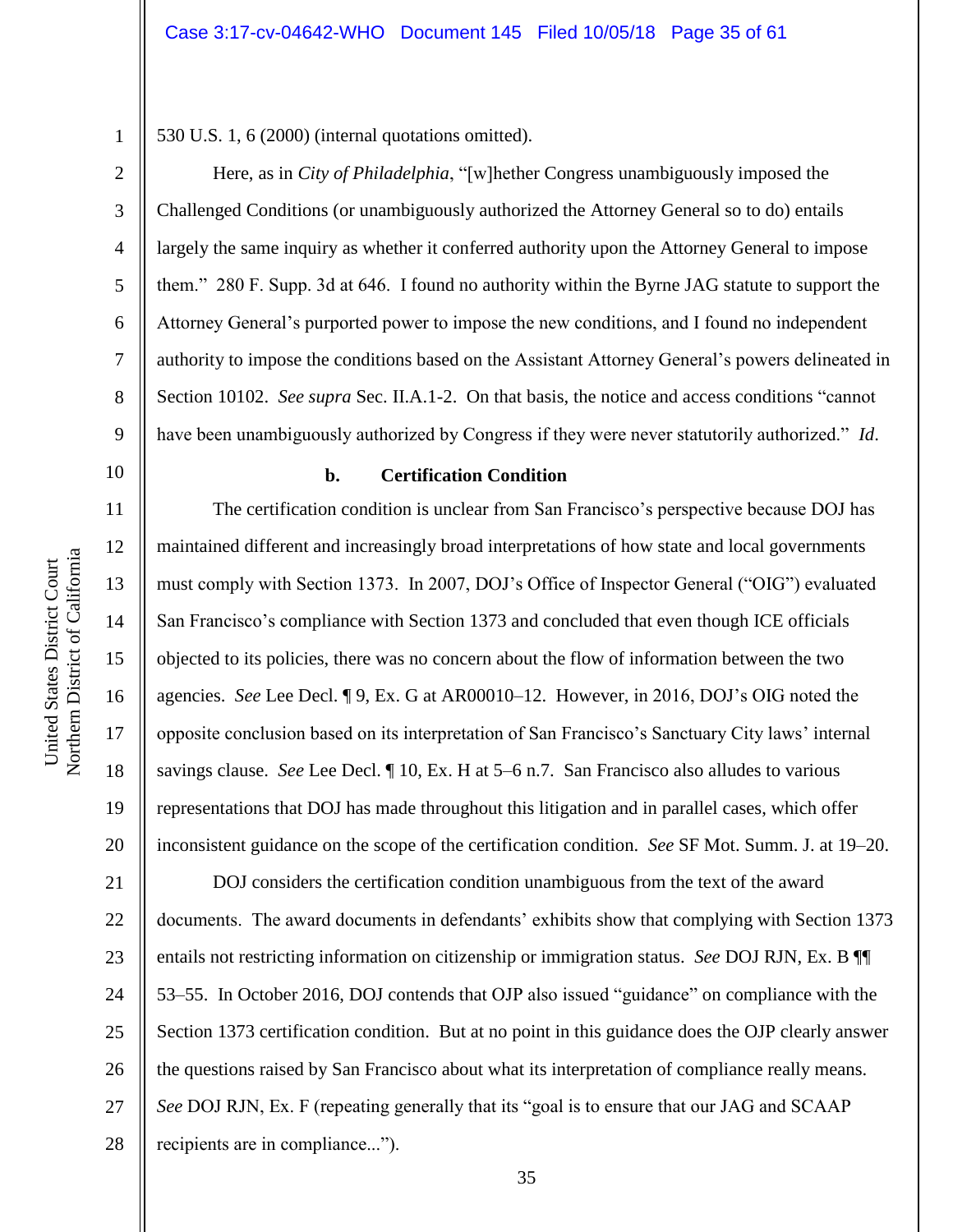1

2

3

4

5

6

7

8

9

10

11

12

13

14

15

16

17

In C*ity of Philadelphia*, the court found that whether the certification condition was unambiguous was a "close call," just as it found it was a close call whether Section 1373 was authorized by the "all other applicable Federal laws" language in Section 10153(a)(5)(D) of the Byrne JAG statute. 280 F. Supp. 3d at 619, 646. It concluded that Philadelphia was likely to succeed on the merits of its ambiguity argument given that there were several interpretations of the "applicable Federal laws" text that did not provide clear notice of the Section 1373 certification condition. *Id*. at 646–647 ("on one hand it could signify all federal laws related to grantmaking (as the City would have it), or on the other, all federal laws related to law enforcement, or even the entire corpus of federal law codified in the United States Code.").

As discussed above, I find that the plain text was not definitive in interpreting the meaning of "all other applicable Federal laws," and the structure of the statute supported a limited interpretation encompassing federal laws related to the grant. *See supra* Sec. II.A.3.b. Congress required applications for Byrne JAG program grants to be certified in compliance with "all other applicable Federal laws." 34 U.S.C. § 10153(a)(5)(D). However, the certification of "applicable" laws is understood in relation to the preceding language "in such form as the Attorney General may require," which I do not interpret as conferring more than ministerial powers to the Attorney General. *Id*.

18 19 20 21 22 23 24 25 26 27 28 DOJ's evolving interpretations of the certification condition further demonstrate ambiguities that prevent applicants from deciding whether to accept the funds "cognizant of the consequences of their participation." *Dole*, 483 U.S. at 207 (quoting *Pennhurst State Sch. & Hosp.*, 451 U.S. at 17). In September 2017, in its opposition to San Francisco's motion for summary judgment in *City and Cty. of San Francisco v. Trump*, DOJ argued that San Francisco's sanctuary city ordinances violated Section 1373 because they discouraged or restricted employees from sharing information regarding immigration status. *See* Oppo. at 14–15, Case No. 3:17–485– WHO (N.D. Cal. Sept. 27, 2017) (Dkt. No. 172). Then at the October 23, 2017 hearing, DOJ suggested that Section 1373 applies to a person's release status, identity or age, date of birth, residence, and address. Lee Decl. ¶ 13, Ex. K at 17:2–22:23. In a November 15, 2017 letter to San Francisco, DOJ expressed that it was concerned that San Francisco's sanctuary city policies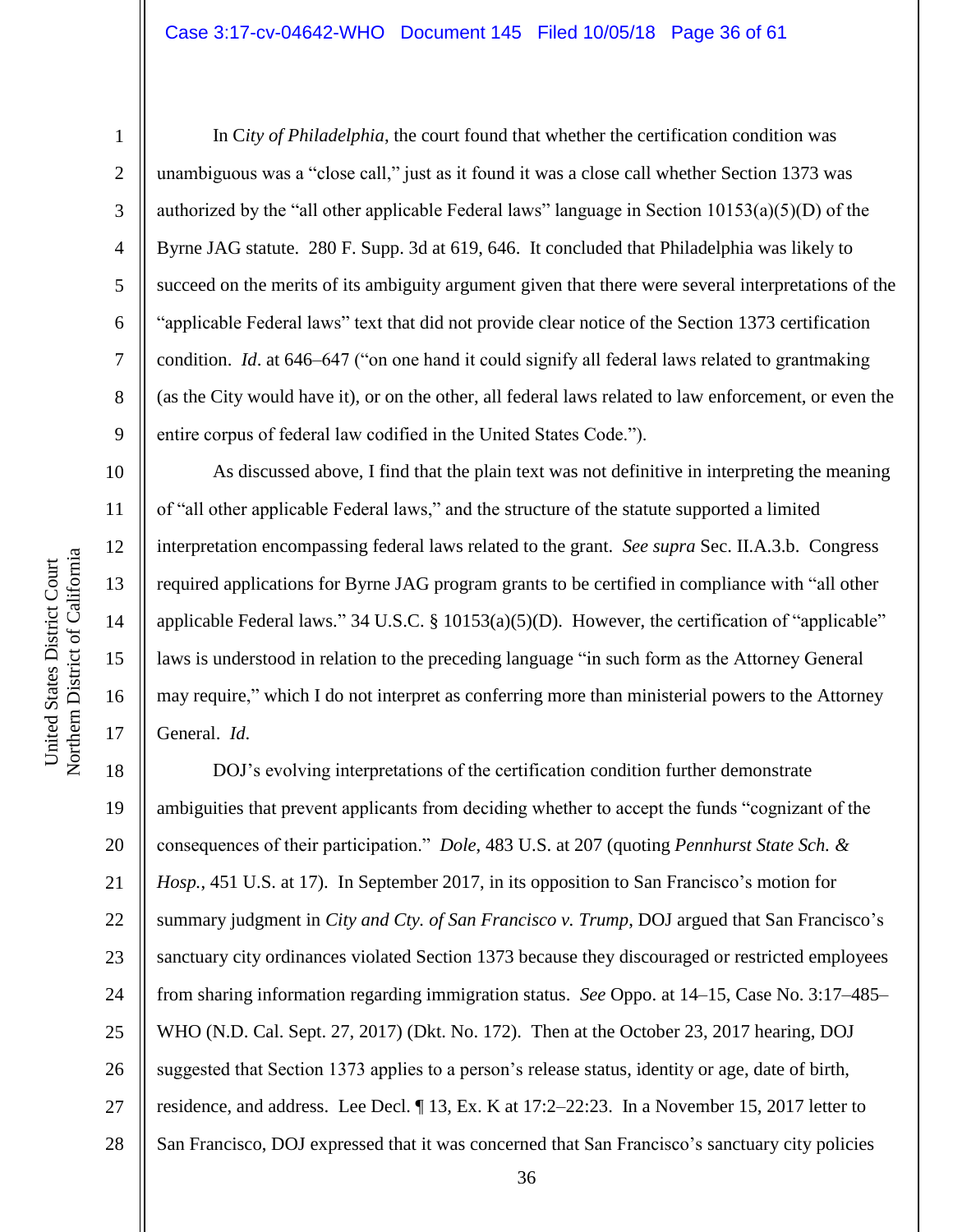violate Section 1373 since they prohibit notifying ICE of release state or personal information. *See* Lee Decl. ¶ 14, Ex. L. Now in this case, DOJ takes the expansive position that Section 1373 encompasses a detainee's release date, residential address, location information, date of birth, familial status, and contact information. *See* Lee Decl. ¶ 6, Ex. D (RFA Nos. 9–14).

**2. Relatedness Requirement**

In addition to being unambiguous, conditions on congressional spending must share some nexus such that they are "reasonably related to the purpose of the federal program." *See Dole*, 483 U.S. at 213 (O'Connor, J., dissenting). This means that Byrne JAG program funds conditioned on certified compliance with Section 1373 and the notice and access conditions "must have some nexus to immigration enforcement." *Cty. of Santa Clara v. Trump*, 250 F. Supp. 3d 497, 532 (N.D. Cal.), reconsideration denied, 267 F. Supp. 3d 1201 (N.D. Cal. 2017), appeal dismissed as moot sub nom. *City & Cty. of San Francisco v. Trump*, Case No. 17–16886, 2018 WL 1401847 (9th Cir. Jan. 4, 2018).

California contends that the challenged conditions, which pertain to federal immigration enforcement, lack any reasonable relationship to the criminal justice purpose of Byrne JAG program and in fact undermine its purpose of recognizing local control over local public safety. *See* AR-992 (announcing the DOJ's new conditions so that "federal immigration authorities have the information they need to enforce immigration laws."). It also emphasizes DOJ's increasing focus on removing classes of immigrants who have incurred civil penalties but have not been convicted of any crime, which is beyond the criminal justice goals of the Byrne JAG program. Similarly, San Francisco asserts that Congress's purpose for the Byrne JAG program was to give state and local governments support for their own initiatives related to one of eight criminal justice purposes—none of which is immigration enforcement. 34 U.S.C. § 10152(a)(1)(A)–(H).

24 25 26 27 28 DOJ argues that the grant conditions satisfy the relatedness inquiry because the term "criminal justice" is broadly defined in the same chapter of the Byrne JAG statute as "activities pertaining to crime prevention, control, or reduction, or the enforcement of the criminal law, including, but not limited to, police efforts to prevent, control, or reduce crime or to apprehend criminals, . . . activities of courts having criminal jurisdiction, and related agencies." 34 U.S.C. §

1

2

3

4

5

6

7

8

9

10

11

12

13

14

15

16

17

18

19

20

21

22

23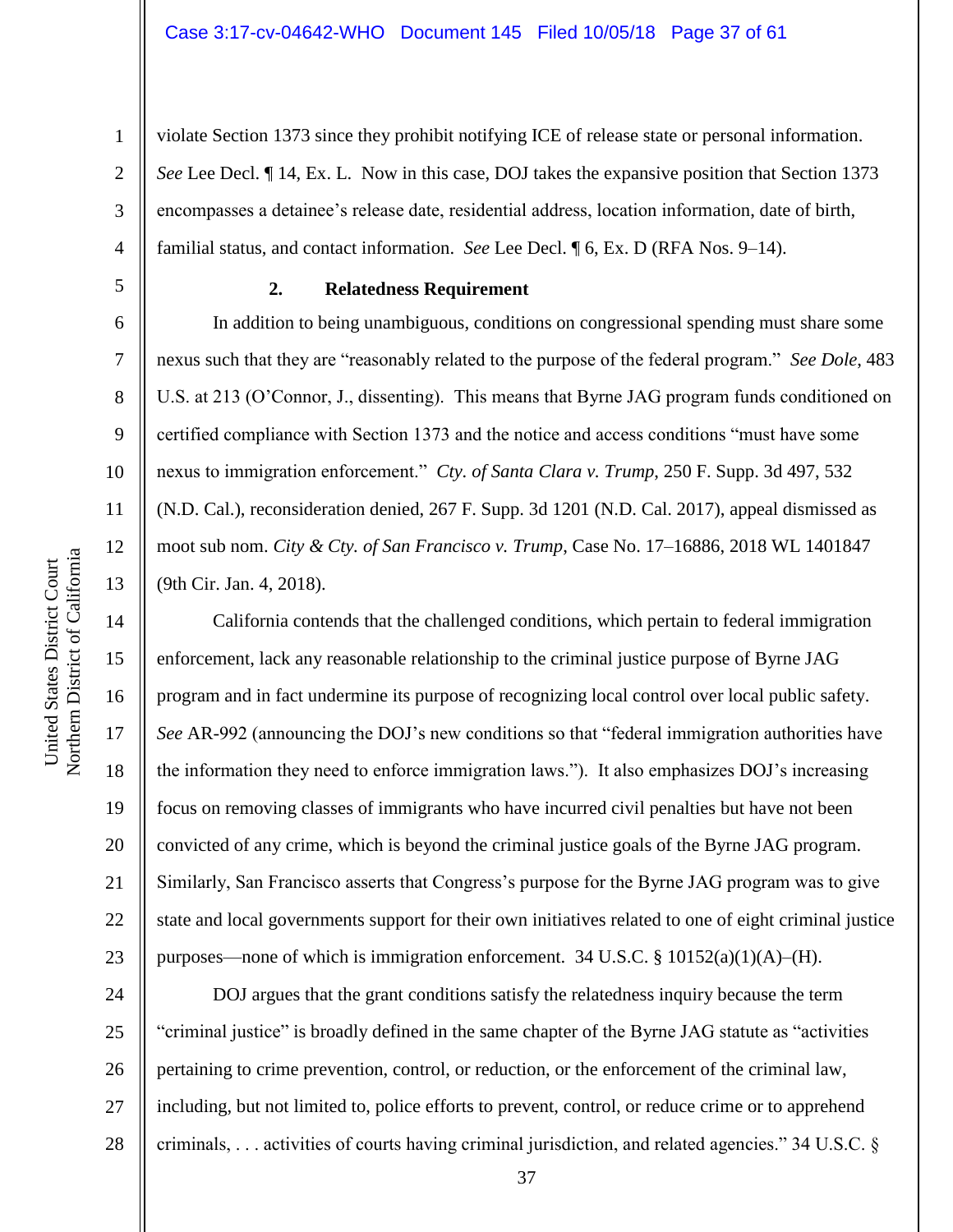10251(a)(1). Drawing from Section 10102(a), DOJ also contends that the conditions relate to the Assistant Attorney General's responsibility to "maintain liaison with" state governments in criminal justice matters. 34 U.S.C. §  $10102(a)(1)$ , (2). It contends that its efforts to remove immigrants convicted of serious crimes are sufficiently related to apprehending criminals and reducing crime because once removed, a criminal is no longer present to re-offend.

As I have already discussed at length, on its face the Byrne JAG program is a formula grant program for specified funds to be used by states and local law enforcement in programs related to one of eight broad program areas related to criminal justice. 34 U.S.C. § 10152(a)(1)(A)–(H); s*ee also City of Philadelphia*, 280 F. Supp. 3d at 643 ("the best reading of the Byrne statute is that Congress intended to create a formula grant program that simply provided fiscal assistance to states and localities for any of a wide variety of permissible purposes that the applicant jurisdictions, having heard from various stakeholders, were entitled to select."). The legislative history bolsters this interpretation of its purpose. *See, e.g.*, H.R. Rep. 109–233, at 89, reprinted in 2005 U.S.C.C.A.N. 1636, 1640 ("The Committee believes that these reforms will work to give State and local governments more flexibility to spend money for programs that work for them rather than to impose a 'one size fits all' solution."); 151 Cong. Rec. 25, 919 (2005) ("Byrne grants fund local law enforcement to combat the most urgent public safety problems in their own communities.").

19 20 21 22 23 24 25 26 27 28 Congress repealed the only requirement related to immigration that existed before, and it has failed to amend the Byrne JAG statute to add similar conditions since. *See* Immigration Act of 1990, Pub. L. 101-649, § 507(a); Misc. and Tech. Immigration and Naturalization Amend. of 1991, Pub. L. 102-232, § 306(a)(6) (repealed 2006) (requiring states to provide records of the "criminal convictions of aliens"); CA RJN Exs. 32–36 (various House and Senate bills that failed to amend the Byrne JAG statute with an immigration enforcement component); *see also* Amicus Brief at 4 n.6 (CA Dkt. No.132; SF Dkt. No. 138-1) (summarizing failed efforts since the 1990s to impose immigration conditions on Byrne JAG grant funding). In fact, "Congress has repeatedly, and frequently, declined to broadly condition federal funds or grants on compliance with Section 1373 or other federal immigration laws," as DOJ is now attempting to do with the challenged

1

2

3

4

5

6

7

8

9

10

11

12

13

14

15

16

17

18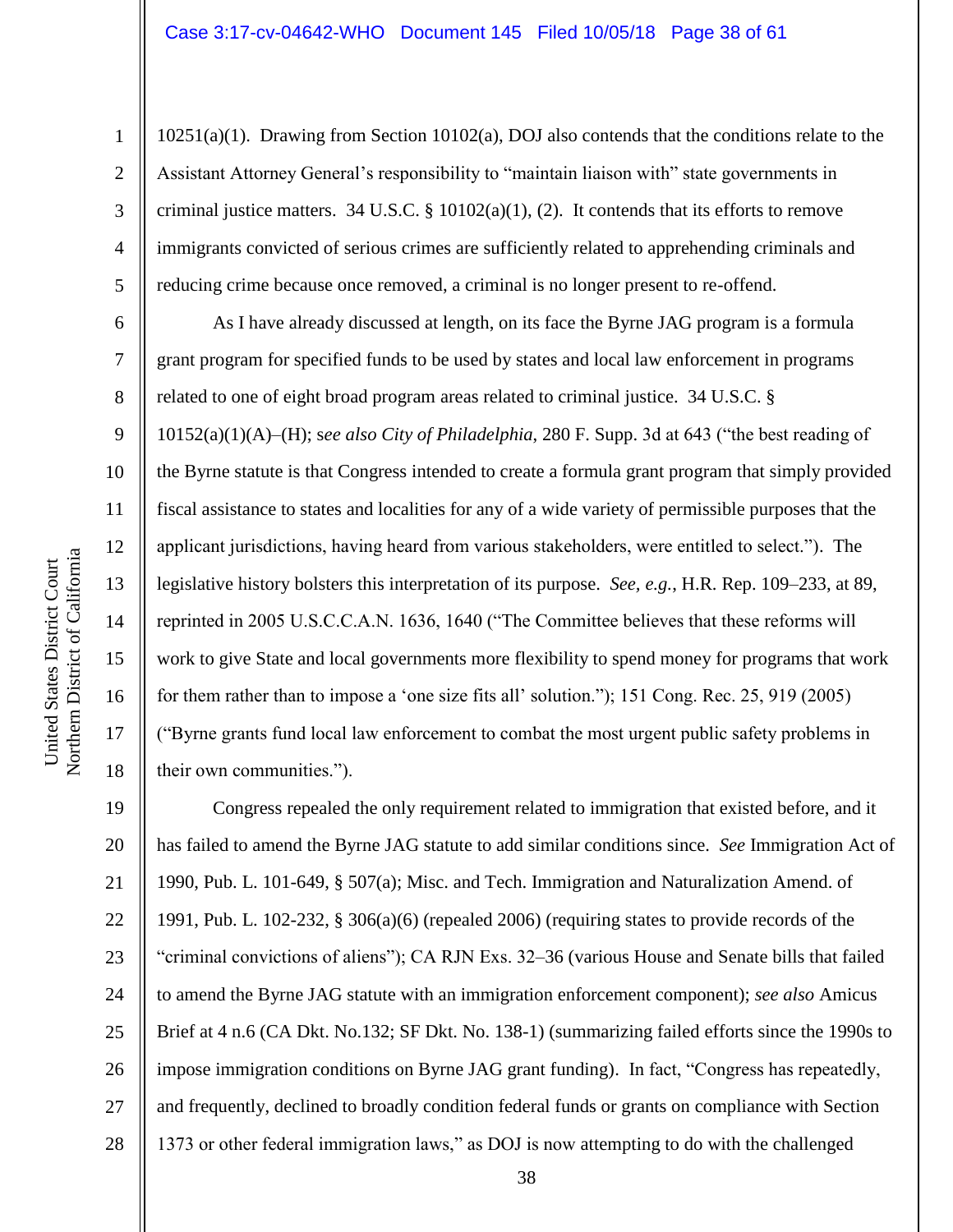conditions. *Cty. of Santa Clara*, 250 F. Supp. 3d at 531 (citing Ending Sanctuary Cities Act of 2016, H.R. 6252, 114th Cong. (2016); Stop Dangerous Sanctuary Cities Act, S. 3100, 114th Cong. (2016); Stop Dangerous Sanctuary Cities Act, H.R. 5654, 114th Cong. (2016); Stop Sanctuary Policies and Protect Americans Act, S. 2146, 114th Cong. (2016)).

The Byrne JAG programs that are at risk of losing funding because of the access and notice conditions do not relate to immigration enforcement. The conditions address interviewing and accessing detained individuals for removal purposes, and as applied they "target[] for defunding grants with no nexus to immigration enforcement at all." *Cty. of Santa Clara*, 250 F. Supp. 3d at 533. As recognized in *City of Philadelphia*, criminal law is integral to federal immigration law, but it is not a two-way street; immigration law does not impact local law enforcement's administration and enforcement efforts in the criminal justice system. 280 F. Supp. 3d at 642, 642 ("Immigration law has nothing to do with the enforcement of local criminal laws."). The INA authorizes local law enforcement to cooperate with the federal government to enforce immigration laws, but it does not require it. *See, e.g.*, 8 U.S.C. §§ 1252c, 1324(c), 1357(g) (authorizing state and local officers to arrest for INA violations, and to enter formal cooperative agreements to perform other specific functions of federal immigration officers). Relatedly, both California and San Francisco have shown that their own policies and laws respect the separation between immigration enforcement and the essential duties local law enforcement carry out with their limited resources.

20 21 22 23 24 25 26 27 28 California's Byrne JAG program funding is intended to support law enforcement programs like task forces focused on criminal drug enforcement, violent crime, and gang activities; none of these involve immigration enforcement. *See* Caligiuri Decl. ¶ 29. California's COPS grant funding also funds the salaries and costs of four full-time employees who work on antimethamphetamine efforts. *Id*. ¶ 21. Likewise, San Francisco's funding goes towards at-risk youth programs to reduce recidivism, law enforcement programs aiming to reduce drug trade and servicing people with drug use and mental health problems. *See* Chyi Decl. ¶¶ 10, 17, 18. The access and notice conditions, which DOJ admits are intended to promote immigration enforcement, lack any relationship to (and in fact interfere with) the criminal justice priorities set

1

2

3

4

5

6

7

8

9

10

11

12

13

14

15

16

17

18

19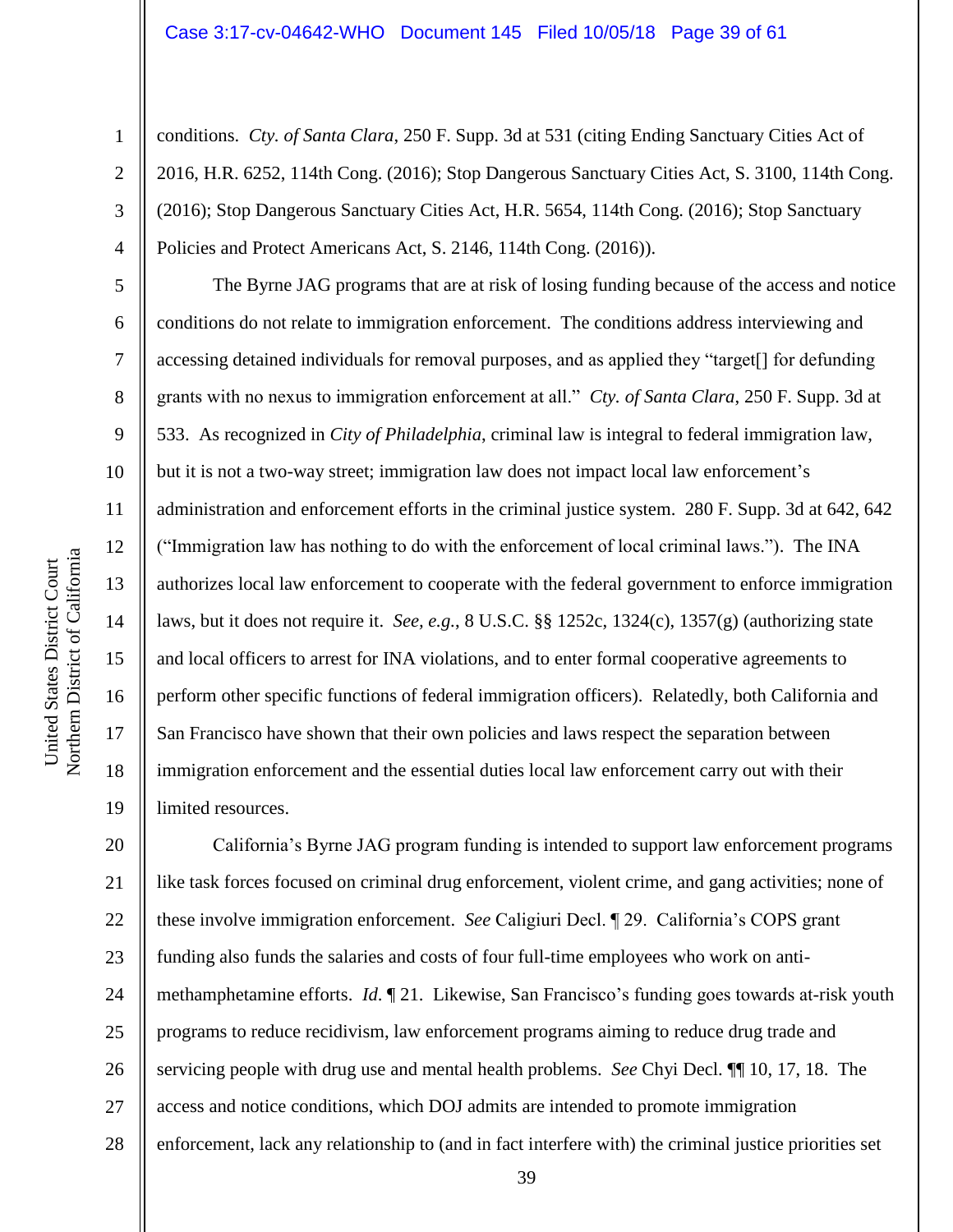by the plaintiffs applying for criminal justice program funding through the Byrne JAG statute. Contrary to DOJ's view, maintaining liaison with state and local governments on criminal justice matters does not justify requiring access to their detainees and notice of release dates for every individual the federal government requests.

Even if the Attorney General had the Spending Power to impose immigration enforcement on traditional criminal justice responsibilities of local law enforcement, the conditions are more substantial than the relationship between the dual sovereigns can reasonably bear. The Attorney General has made it clear that DOJ "no longer will exempt classes or categories of removable aliens from potential enforcement," yet many immigration violations do not involve criminal law and are only violations of civil penalties. *Cf.* CA RJN Ex. 37 at 2, *with* 8 U.S.C. §§ 1182(a)(6)(A)  $\&$  (9)(B), 1202(g), 1227(a)(1)(B). California and San Francisco have shown that their uses of the Byrne JAG grants are much broader than preventing reoffenders, such that "adherence to the Department of Justice conditions would conflict with its justifiable policies towards non-criminal aliens." *City of Philadelphia*, 280 F. Supp. 3d at 644. In this respect, "the federal interest in enforcing immigration laws falls outside the scope of the Byrne JAG program." *Id.* at 642.

16 20 22 23 24 26 27 The certification condition is unrelated as well. In my prior Order on California's motion for a preliminary injunction, I found that the Section 1373 certification condition may have a sufficient nexus to the purposes of the Byrne JAG program "depending on the breadth of the federal government's interpretation of Section 1373." Order at 23 (CA Dkt. No. 89). Even though the federal government's interest in immigration enforcement extends beyond the Byrne JAG statute's goal of supporting criminal justice programming, "the Certification Condition appears to have some relationship with the JAG Program." *City of Philadelphia*, 280 F. Supp. 3d at 642, 644. But as the court in *City of Philadelphia* found, Section 1373 by its plain terms was not limited to "aliens, criminal aliens, or even convicted criminals." *Id*. at 644. Philadelphia established that it uses Byrne JAG funds for justifiable policies related to non-criminal aliens outside just prosecuting criminals. *Id*. Based on these facts, it noted the certification condition "arguably exceeds the relatedness requirement." *Id*. (citing *Dole*, 483 U.S. at 215 (O'Connor, J., dissenting). I agree.

1

2

3

4

5

6

7

8

9

10

11

12

13

14

15

17

18

19

21

25

28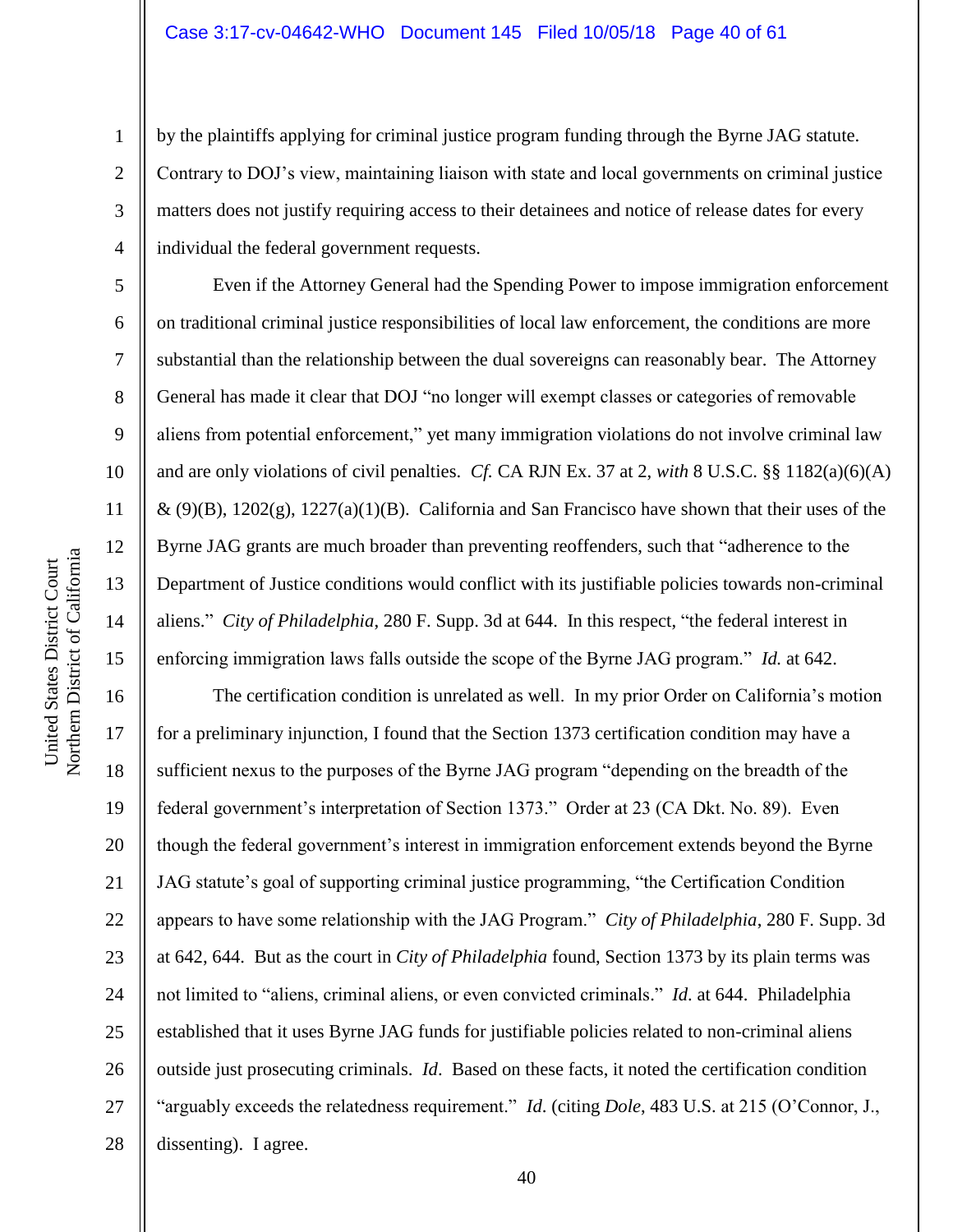1

2

3

4

5

6

7

8

9

10

11

12

13

14

15

16

17

The Supreme Court has required only that grant conditions "bear some relationship to the purpose of the federal spending." *New York*, 505 U.S. at 167. I have already discussed why I would have found Section 1373 is not an "applicable law" under the Byrne JAG statute regardless of its constitutionality. Requiring a certification of compliance with an inapplicable law would seem to exemplify un-relatedness. Assuming that Section 1373 was an "applicable law," according to its text it still prevents restricting "information regarding the citizenship or immigration status, lawful or unlawful, *of any individual*." 8 U.S.C. § 1373(a) (emphasis added). In turn, the Section 1373 certification condition exceeds the bounds of the Byrne JAG statute and demonstrates "an attenuated or tangential relationship" that the DOJ is not entitled to impose. *Dole*, 483 U.S. 203, 215 (1987). By its express terms it applies to "any individual," including non-criminal immigrants and United States citizens alike. *See City of Philadelphia*, 280 F. Supp. 3d at 644 (quoting 8 U.S.C. § 1373(a)). This condition, like the access and notice conditions, does not apply to the criminal justice purposes of the programs the Byrne JAG statute supports.

Accordingly, even if Congress delegated the Spending Power to the Attorney General, the challenged conditions are ambiguous and insufficiently related to the grant or the local criminal justice program purposes of the federal spending.

#### III. **CALIFORNIA'S ARBITRARY AND CAPRICIOUS CLAIM**

18 19 20 21 22 23 California argues that all three conditions for Byrne JAG program funding are "arbitrary and capricious" under the Administrative Procedure Act ("APA"). DOJ counters that there is no final agency action because it has not yet granted or denied California's fiscal year 2017 Byrne JAG application or imposed the conditions on the grant.<sup>5</sup> Assuming for the sake of argument that there was final agency action, DOJ contends that the conditions are not arbitrary and capricious. I address each argument below.

24

#### **A. Requiring the Challenged Conditions is a Final Agency Action**

An agency action is final if it "marks the consummation of the agency's decisionmaking

26

 $\overline{a}$ 

<sup>27</sup> 28 <sup>5</sup> Defendants note that their argument is unchanged from earlier in the case, when I found California demonstrated that the imposition of the certifying condition is a final agency action. *See* DOJ Mot. Summ. J & Opp. at 10 n.4 (CA Dkt. No. 124).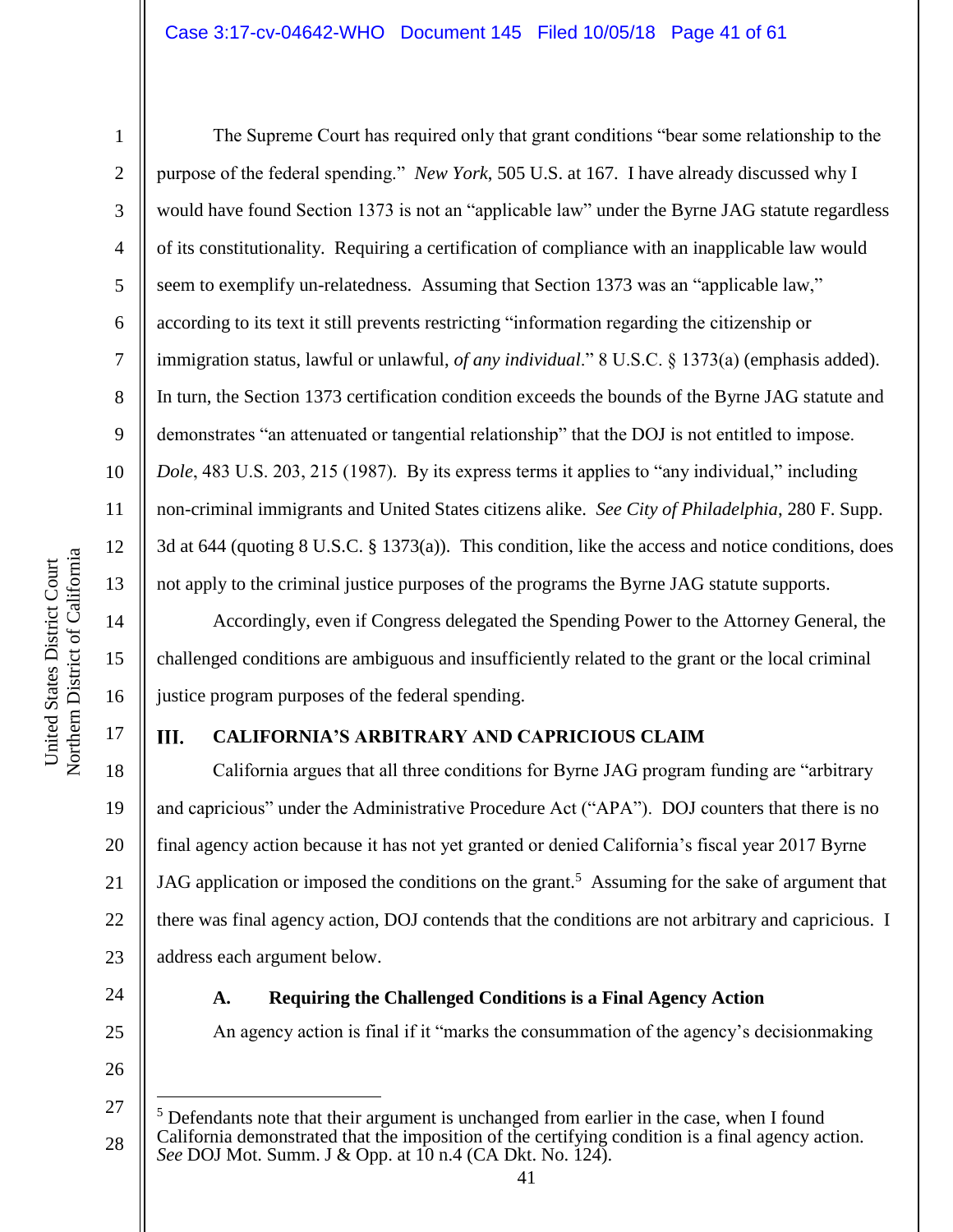#### Case 3:17-cv-04642-WHO Document 145 Filed 10/05/18 Page 42 of 61

Northern District of California Northern District of California United States District Court United States District Court

1

2

3

5

8

9

11

12

13

14

15

16

17

18

19

20

21

22

23

27

28

4 6 7 10 process" and determines "rights or obligations…from which legal consequences flow." *Bennett v. Spear*, 520 U.S. 154, 177–178 (1997) (internal quotations omitted). DOJ acknowledges that it has determined certain California laws violate Section 1373, as evidenced by its affirmative litigation in *United States v. California*, Case No. 2:18–cv–490, Dkt. No. 1 (E.D. Cal. Mar. 6, 2018). *See* DOJ Mot. Summ. J & Opp. at 11 n.5 (CA Dkt. No. 124). It tries to distinguish this legal conclusion from a final factual determination on the Byrne JAG program application. But as I found in the prior Order, finding that the Byrne JAG program and COPS grants require compliance with Section 1373 is a final action, and there are clear legal consequences for California stemming from imposing the condition. *See* Order at 19–20 (CA Dkt. No. 89) (finding "the federal government has articulated that certain funds…will require adherence to the certification condition" and "[r]eceipt of the grants is conditioned on certifying compliance with the federal government's interpretation of Section 1373."). For the reasons expressed in the prior Order, I find that all the challenged conditions have been determined by the Attorney General as requirements for grant funding and constitute final agency action.

Courts presiding over the parallel cases agree. On a motion to dismiss in *City of Philadelphia*, the court found that the decision to impose the conditions was final since plaintiffs pleaded facts showing the conditions were required for funding, and that compliance with them would significantly alter their local policies. 309 F. Supp. 3d at 280. In *City of Chicago*, the court found DOJ's decision to impose the grant funding conditions was a final agency action, not the factual determination whether to award the funds (as DOJ argues again here). 2018 WL 3608564, at \*4. Compliance with the conditions is required for grant funding based on the Byrne JAG 2017 Solicitation. *Id*. The conditions forced Chicago to decide between accepting the award at the loss of dictating its own local policy preferences or foregoing the monetary award. *Id*.

24 25 26 These are the same circumstances here. California has shown that the decision to impose new conditions on the Byrne JAG and COPS grants was final and will lead to significant legal consequences depending on its decision to participate as well as to certify its compliance.

**B. Imposing the Challenged Conditions was Arbitrary and Capricious**

The APA requires courts to "hold unlawful and set aside agency action, findings, and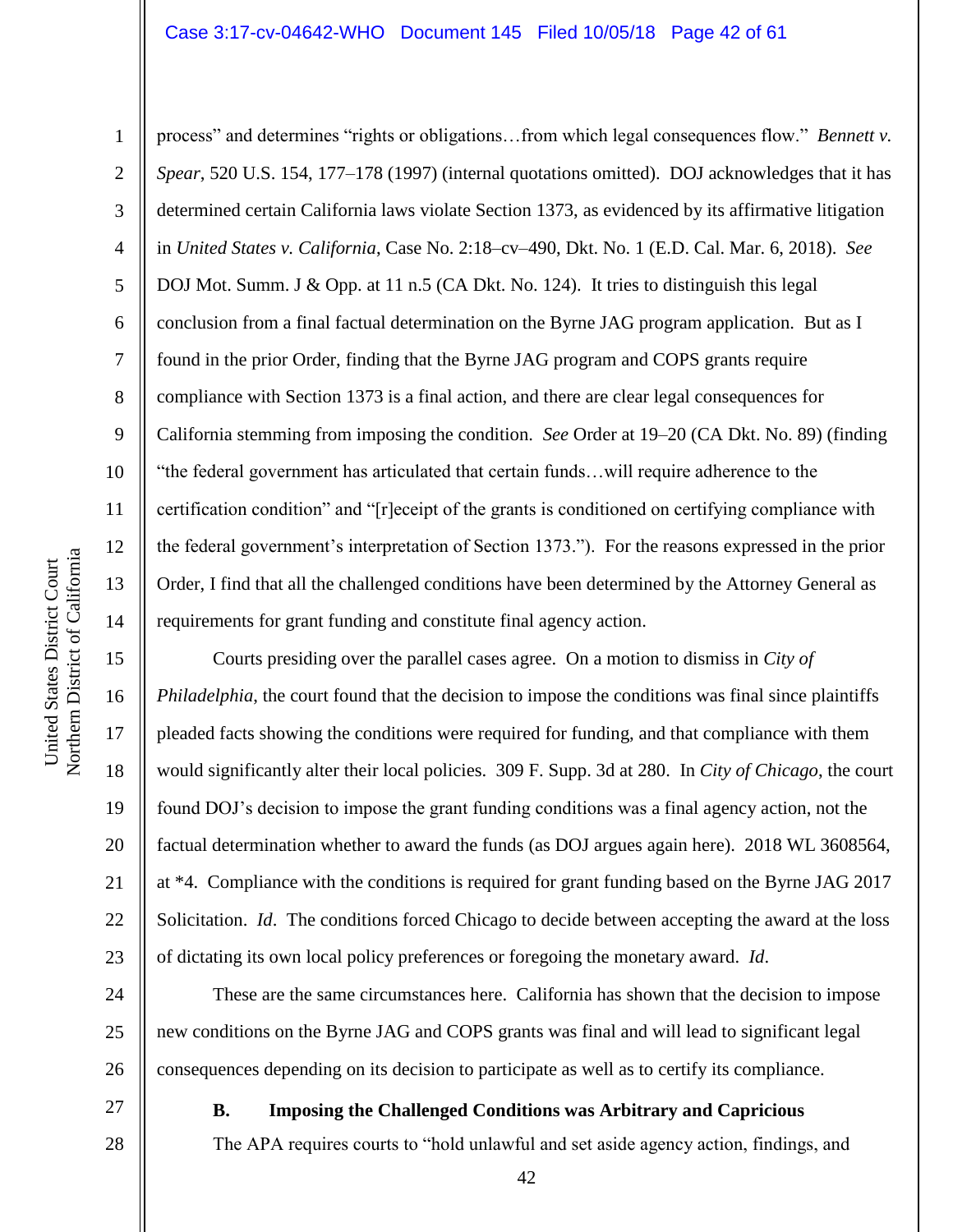#### Case 3:17-cv-04642-WHO Document 145 Filed 10/05/18 Page 43 of 61

Northern District of California Northern District of California

11

12

13

14

15

United States District Court

United States District Court

16

1 2 3 4 5 6 7 8 9 10 conclusions found to be arbitrary, capricious, an abuse of discretion, or otherwise not in accordance with law." 5 U.S.C.  $\S$  706(2)(A). Actions where there is a "rational connection between the facts found and the choice made" to achieve these goals are valid. *Motor Vehicle Mfrs Ass'n v. State Farm Mut. Auto Ins. Co*, 463 U.S. 29, 43 (1983). Agency action should be overturned when, among other things, the agency: (i) relied on factors Congress did not intend for it to consider; (ii) failed to consider important aspects of the problem it is addressing; or (iii) explained its decision counter to the evidence before it. *State Farm*, 463 U.S. at 43; *see also Pac. Coast Fed'n of Fishermen's Ass'n v. Nat'l Marine Fisheries Serv*., 265 F.3d 1028, 1034 (9th Cir. 2001). California contends that the administrative record establishes all those problems and requires overturning the agency action.

Because California challenges grant conditions, the usual administrative procedures that show an agency's justification for its action, such as formal rules, notice and comment, or hearings, are not present here. *See* 5 U.S.C. § 553(a)(2). I did not have the complete administrative record at the time of the preliminary injunction, and in the prior Order I was not prepared to find the certification condition was arbitrary and capricious because "the change in policy might 'be ascribed to a difference in view.'" Order at 22 (CA Dkt. No. 89).

17 18 19 20 21 22 23 24 25 26 Now I am presented with the complete administrative record of 48 documents totaling 1037 pages. *See* Administrative Record (CA Dkt. No. 96) (SF Dkt. No. 84). DOJ bases its agency action to impose the new conditions on five documents in the record: (i) a 2007 OIG Audit Report, *see id*. AR-00001-00109; (ii) a 2016 OIG Memorandum, *see id*. AR-00366-00381; (iii) a Letter from Assistant Attorney General Kadzik to Rep. Culberson, *see id*. AR-00382-00391; (iv) DOJ Press Release No. 17–826, *see id*. AR-00992; and (v) the Backgrounder on Grant Requirements, *see id*. AR-00993. These are nearly the identical records it unsuccessfully relied on in *City of Philadelphia*, 280 F. Supp. 3d at 619–625, with the addition of the Letter to Rep. Culberson. The records do not "articulate a satisfactory explanation for [DOJ's] action." *State Farm*, 463 U.S. at 43.

27 28 First, citing the 2007 OIG Audit Report, DOJ claims that the challenged conditions were arrived at understandably because they promote interests in "maintain[ing] liaison" between tiers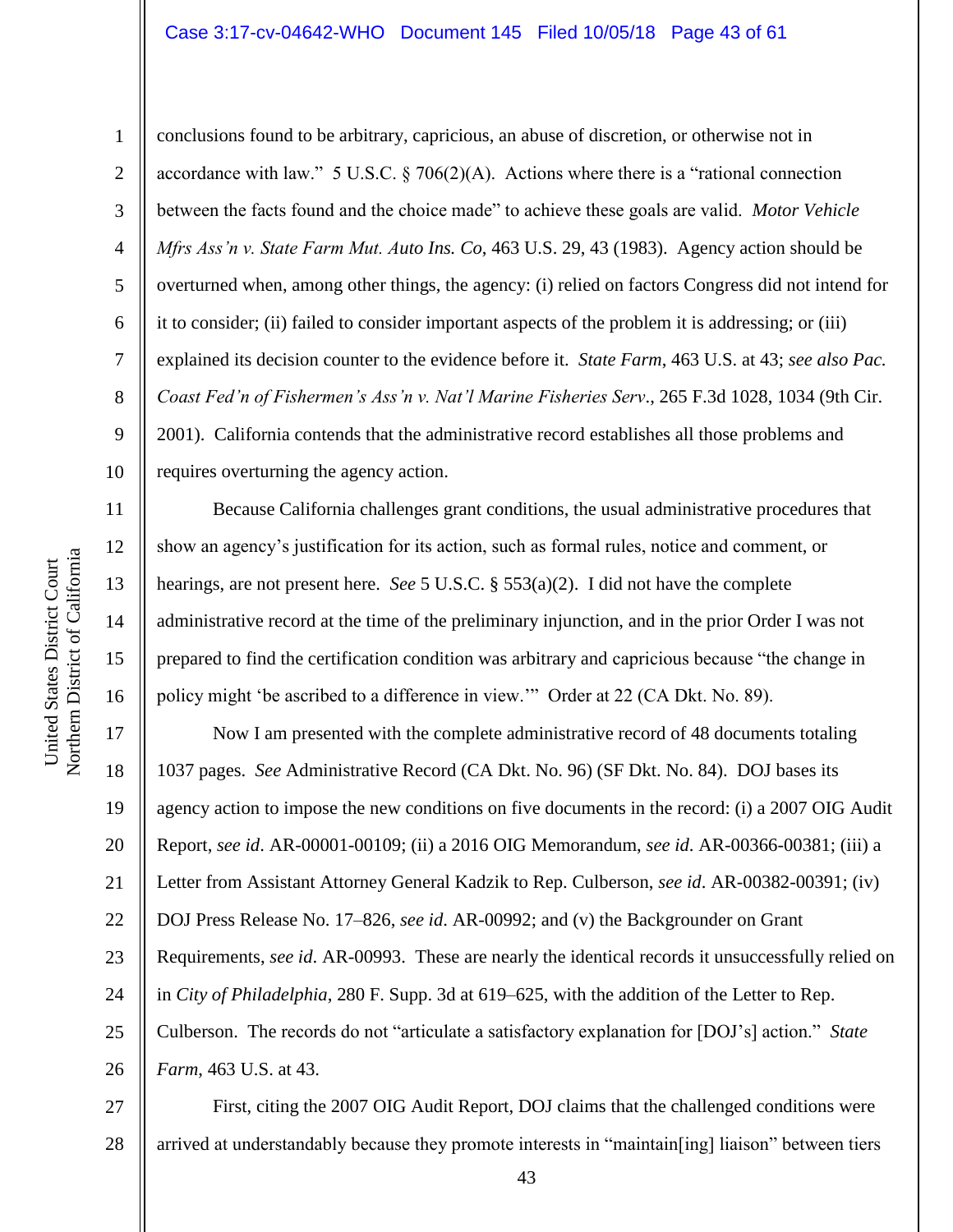#### Case 3:17-cv-04642-WHO Document 145 Filed 10/05/18 Page 44 of 61

1

2

3

4

5

6

7

8

9

of government in criminal justice matters. DOJ Mot. for Summ. J. at 21. The thorough analysis by the court in *City of Philadelphia* explains why this argument misses the mark. The 2007 OIG Audit Report concluded that it could not "statistically extrapolate the number of offenses committed by undocumented criminal aliens who were released from local custody without a referral to ICE" and that it "could not determine if ICE was notified before the criminal aliens in our sample were released from custody." AR-00014. As a result, DOJ cannot look to this record to establish that it properly "examine[d] the relevant data to reach a relevant basis for its decision…because it failed to use the relevant data to form an opinion at all." *City of Philadelphia*, 309 F. Supp. 3d at 324 (internal quotations omitted) (identifying two more reasons the 2007 OIG Report provided no support as to the arbitrary and capriciousness of the challenged conditions).

16 20 Second, a similar issue arises with the 2016 OIG Memorandum. The Memorandum presents findings on ten state and local jurisdictions, with the express purpose of updating DOJ on steps taken to address compliance with Section 1373. *See* AR-00367. From the outset, this record comes after "OJP notified SCAAP and JAG applicants about the requirement to comply with Section 1373." AR-00374. It does not attempt to justify any of the new conditions, and instead it offers the DOJ steps to consider in light of DOJ's focus on "ensuring that grant applicants comply with Section 1373." *Id.* DOJ cannot rely on this document to establish a "rational connection" between the facts found and the choice made" to impose the new conditions because the choice to impose a certification condition was already made and this record does not purport to offer any post-hoc rationalization. *State Farm*, 463 U.S. at 43.

22 23 24 25 26 27 28 Nevertheless, the 2016 OIG Memorandum recommends that DOJ consider providing "clear guidance" on whether Section 1373 is an applicable federal law, acknowledging that the record does not purport to provide that guidance and clarifying that DOJ has not yet confirmed Section 1373's applicability to the Byrne JAG grant statute. *See* AR-00374 at n.13. DOJ cannot justify its certification condition on this record, which did not assess any of the reasons DOJ imposed the certification condition and which offered recommendations to DOJ specifically in response to DOJ's decision to notify applicants of the certification condition. To attempt to justify

17

18

19

21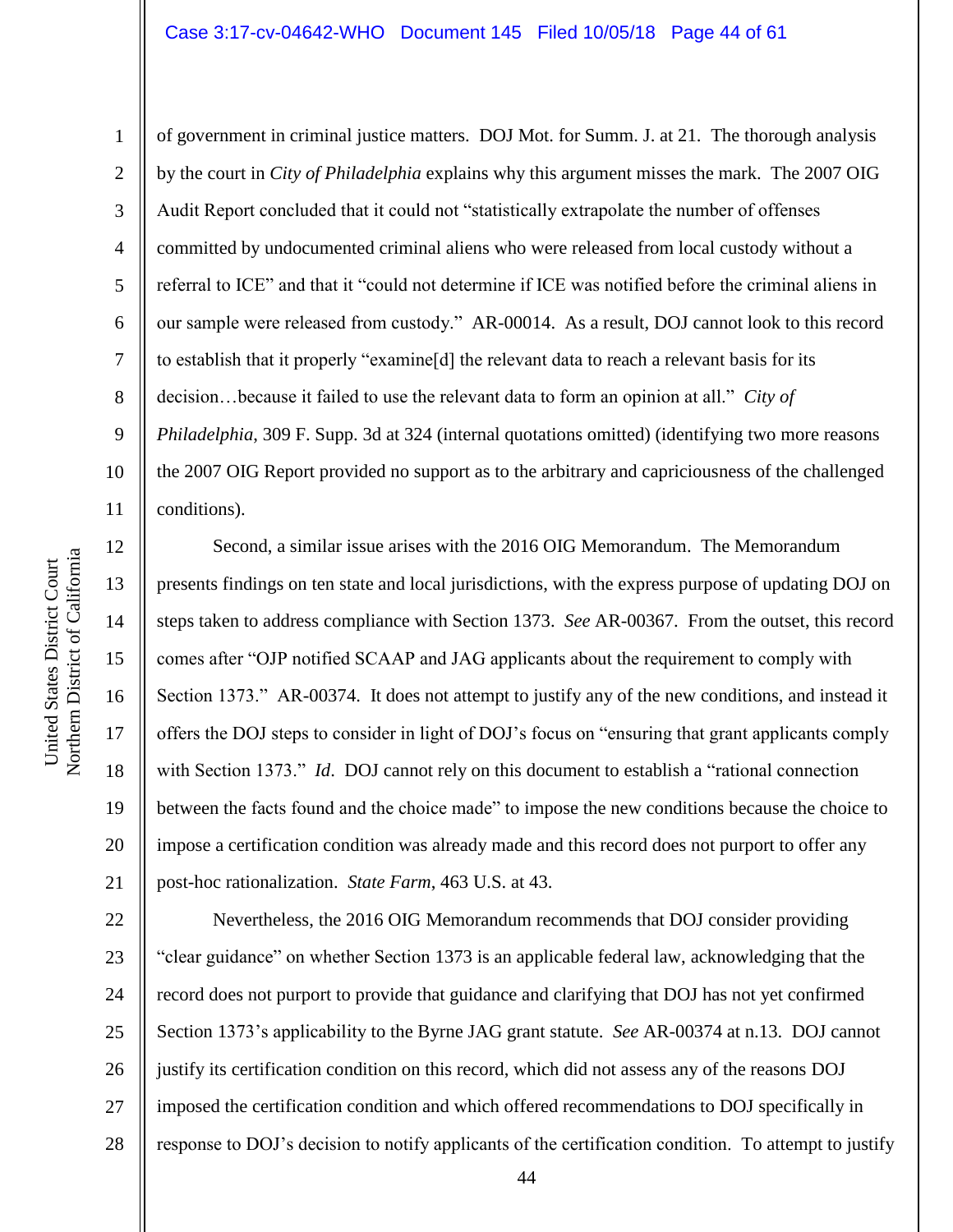#### Case 3:17-cv-04642-WHO Document 145 Filed 10/05/18 Page 45 of 61

the condition on this record is an exercise in circular reasoning. *See City of Philadelphia*, 280 F. Supp. 3d at 624 ("The Attorney General cannot justify the Certification on a tautology; a report concluding that many jurisdictions are not complying with Section 1373 does not justify imposing a condition requiring those jurisdictions to certify compliance.").

Third, in fiscal year 2016 the prior administration introduced the Section 1373 certification idea and recognized Section 1373 as an applicable federal law for the Byrne JAG program. *See* Attachment to Letter from Assistant Attorney General Kadzik to Rep. Culberson, AR-00384. The attachment is a Memorandum from the Assistant Attorney General for OJP to DOJ's Inspector General, discussing OJP's determination that Section 1373 is an applicable federal law for purposes of the Byrne JAG grant program. *See id*. This document does not explain how or why the OJP reached its determination about Section 1373 either. At most it demonstrates another tautology where the DOJ is justifying its conclusion to impose the conditions in this lawsuit based on a separate document that also makes an unsupported conclusion about the Section 1373 compliance condition.

Fourth, relying on the Backgrounder on Grant Requirements, DOJ contends that the challenged conditions had a "goal of increasing information sharing between federal, state, and local law enforcement . . . to enforce the law and keep our communities safe." *See* Backgrounder, AR-00993. I addressed the Backgrounder thoroughly in my prior Order. *See* Order at 21 (finding that it was unclear that the certification condition had the requisite rational connection to the facts in the Backgrounder). There is not a clear link, or at least the government has not been able to provide one, between localities keeping release dates or contact information confidential and more dangerous or less safe communities.

23 24 25 26 27 28 Finally, DOJ relies on a 2017 press release by the Attorney General proclaiming that sanctuary city policies "make all of us less safe because they intentionally undermine our laws and protect illegal aliens who have committed crimes." DOJ Press Release No. 17–826, AR-00992. The Attorney General contends that "[t]hese [sanctuary city] policies also encourage illegal immigration and even human trafficking by perpetuating the lie that in certain cities, illegal aliens can live outside the law." *Id*. The press release expressly communicates the DOJ's "top priority

1

2

3

4

5

6

7

8

9

10

11

12

13

14

15

16

17

18

19

20

21

22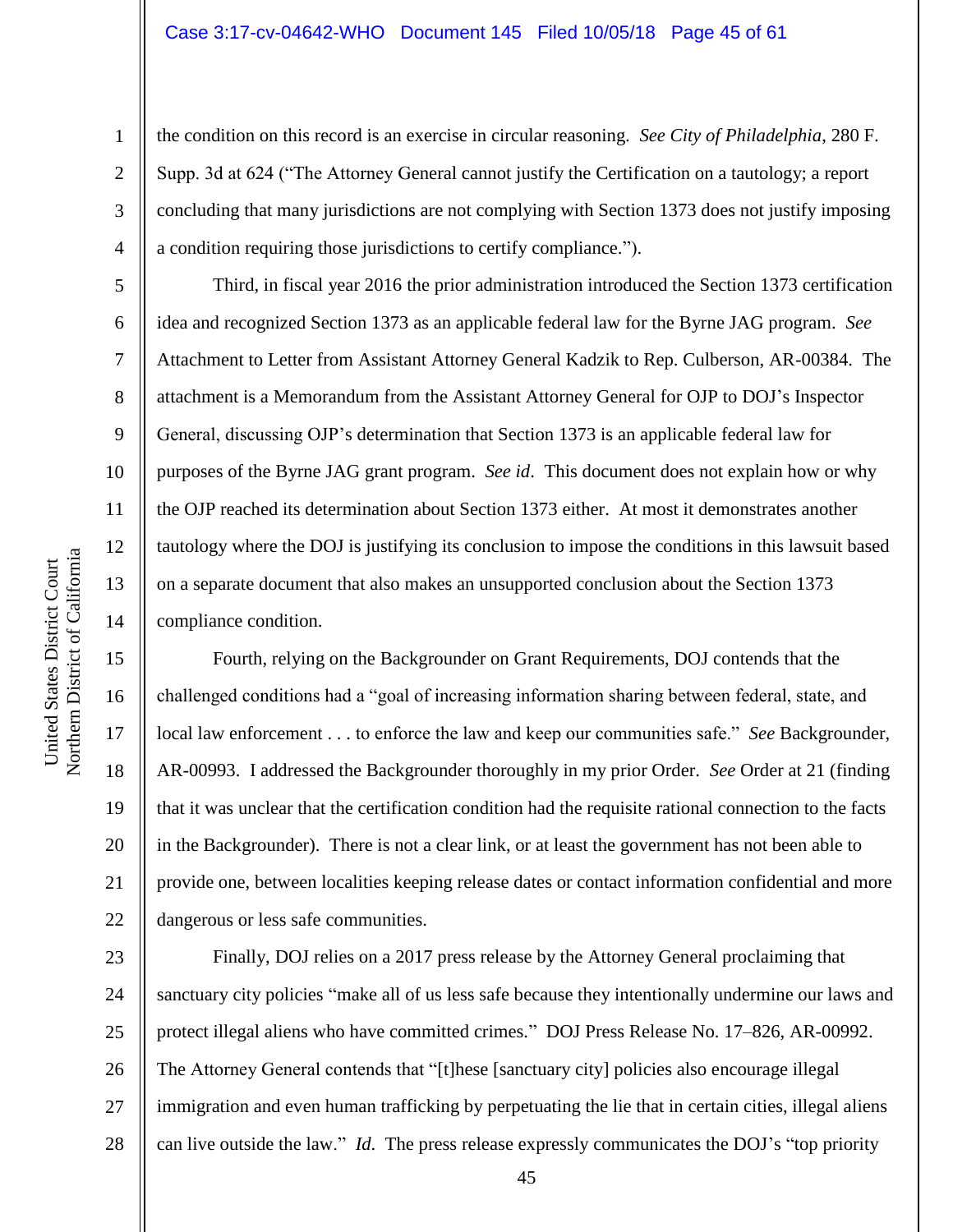1

2

3

4

5

6

7

8

9

10

11

12

13

14

15

16

17

18

19

of reducing violent crime" by encouraging jurisdictions to "change their policies and partner with federal law enforcement to remove criminals." *Id*. Much of the rhetoric discussed in this document tracks with the DOJ's Backgrounder in the administrative record, such as the contentions that sanctuary city policies make communities less safe, encourage illegal immigration, and allow crimes to be committed. However, also like the Backgrounder, this press release lacks any demonstrable linkage between allowing local government to maintain immigration confidentiality and less safe communities. As noted in *City of Philadelphia*, some claims in the press release are also "factually untrue" with respect to California's laws and policies. 280 F. Supp. 3d at 624; *see also* DOJ Press Release No. 17–826, AR-00992 (claiming that sanctuary policies nationwide "perpetuat[e] the lie that in certain cities, illegal aliens can live outside the law," and "protect illegal aliens who have committed crimes.").

It is worth emphasizing that the evidence before me indicates the opposite of DOJ's rhetoric. In contrast to DOJ's unsubstantiated view, California shows that imposing the challenged conditions may damage its law enforcement efforts. In support of its sanctuary policies, the California Assembly Committee on Public Safety relied on a study finding lower likelihoods of contacting law enforcement by Latinos (44 percent), undocumented immigrants (70 percent), and U.S.-born Latinos (28 percent) who were victims of a crime, for fear of police inquiring into their immigration status. *See* CA RJN Ex. 4; *see also* Wong Decl. ¶¶ 35-38 (sharing similar results in a separate study of San Diego undocumented Mexican nationals).

20 21 22 23 24 25 26 27 28 This evidence is not isolated to California. A letter from the Mayor of New Orleans to the Attorney General explains the work their law enforcement does in coordination with federal officials and why the conditions and rhetoric of the Executive Branch are hindering their work to make communities safer. *See* AR-00487 ("Fear within immigrant communities pushes individuals and families, undocumented or not, into the shadows, and makes the task of protecting everyone much more difficult for law enforcement."). A second letter from the City Solicitor of Philadelphia explains its view that trust between law enforcement and residents, regardless of immigration status, leads to safer communities. *See* AR-00640 ("gain[ing] the trust and cooperation of . . . residents, crime victims and witnesses . . . regardless of their immigration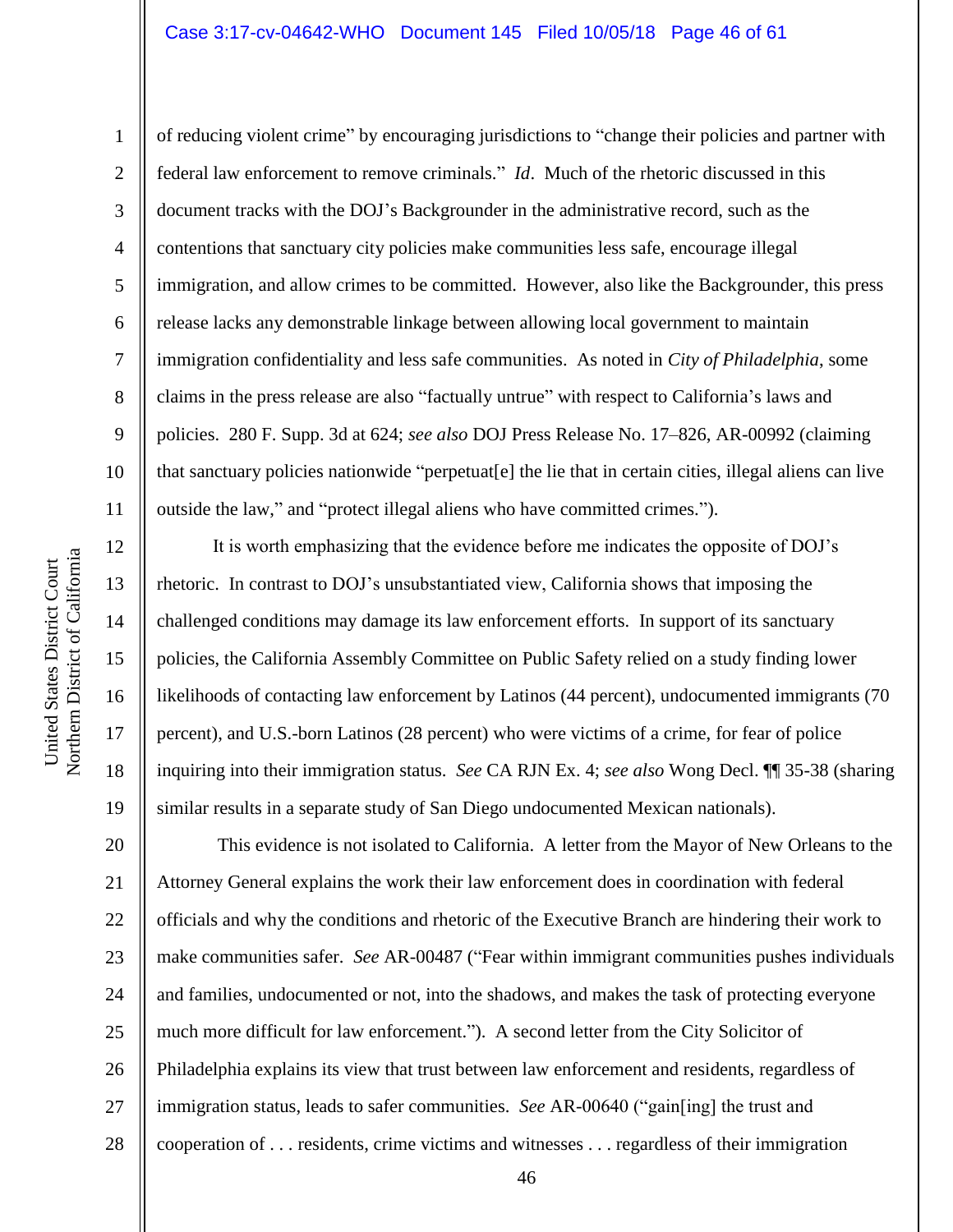#### Case 3:17-cv-04642-WHO Document 145 Filed 10/05/18 Page 47 of 61

status" makes the "community stronger and . . . streets safer."). The record also includes a letter from Milwaukee County's Corporation Counsel to the Acting Assistant Attorney General, stating that its local policies make the community safer and that the conditions will undermine those policies. *See* AR-00722 (finding that its resolutions "make the community safer by fostering trust between residents and local law enforcement.").

Amici prosecutors and law enforcement leaders provide many other studies showing that interjecting federal immigration enforcement into local law enforcement weakens trust, which is vitally important to community-oriented policing and reducing crime. *See* Amicus Brief (CA Dkt. No. 130; SF Dkt. No. 136-1). Not only do Latinos and undocumented immigrants become less likely to contact law enforcement if they are victims or witnesses of a crime, but 85 percent of immigrant families are mixed-status households, meaning that the fear or lack of trust extends to United States citizens who worry about the deportation of their family members or close relatives. *See id*. (citing Anita Khashu, The Role Of Local Police: Striking a Balance Between Immigration Enforcement and Civil Liberties, Police Found. (Apr. 2009), available at

[https://www.policefoundation.org/wp-content/uploads/2015/06/The-Role-of-Local-](https://www.policefoundation.org/wp-content/uploads/2015/06/The-Role-of-Local-PoliceNarrative.pdf)

[PoliceNarrative.pdf.](https://www.policefoundation.org/wp-content/uploads/2015/06/The-Role-of-Local-PoliceNarrative.pdf)).

According to a study of law enforcement officers, two-thirds expressed views that immigrants were reporting less crimes. *See id*. (citing Robert C. Davis et al., Access to Justice for Immigrants Who Are Victimized, 12 Crim. Just. Pol'y Rev. 183, 187 (2001)). These sentiments are corroborated by a national survey evidencing declines in immigrant communities that are willing to cooperate with law enforcement. *See id*. (citing Nat'l Immigrant Women's Advocacy Project Report, at 99 (May 3, 2018), available at [http://library.niwap.org/wp](http://library.niwap.org/wp-content/uploads/Immigrant-Access-to-Justice-National-Report.pdf)[content/uploads/Immigrant-Access-to-Justice-National-Report.pdf.](http://library.niwap.org/wp-content/uploads/Immigrant-Access-to-Justice-National-Report.pdf)).

24 25 26 27 28 The evident consequence of a widespread fear of deportation within Latino communities is an underreporting of violent crimes such as domestic violence and gang-related violence. *See id*. (citing Michael Morris & Lauren Renee Sepulveda, *A New ICE Age*, Texas Dist. & Cty. Attorneys Ass'n, The Texas Prosecutor, Vol. 47, No. 4 (July/Aug. 2017) (finding rape reporting by the Hispanic community in Houston fell 40 percent from 2016 to 2017 despite overall increase in

1

2

3

4

5

6

7

8

9

10

11

12

13

14

15

16

17

18

19

20

21

22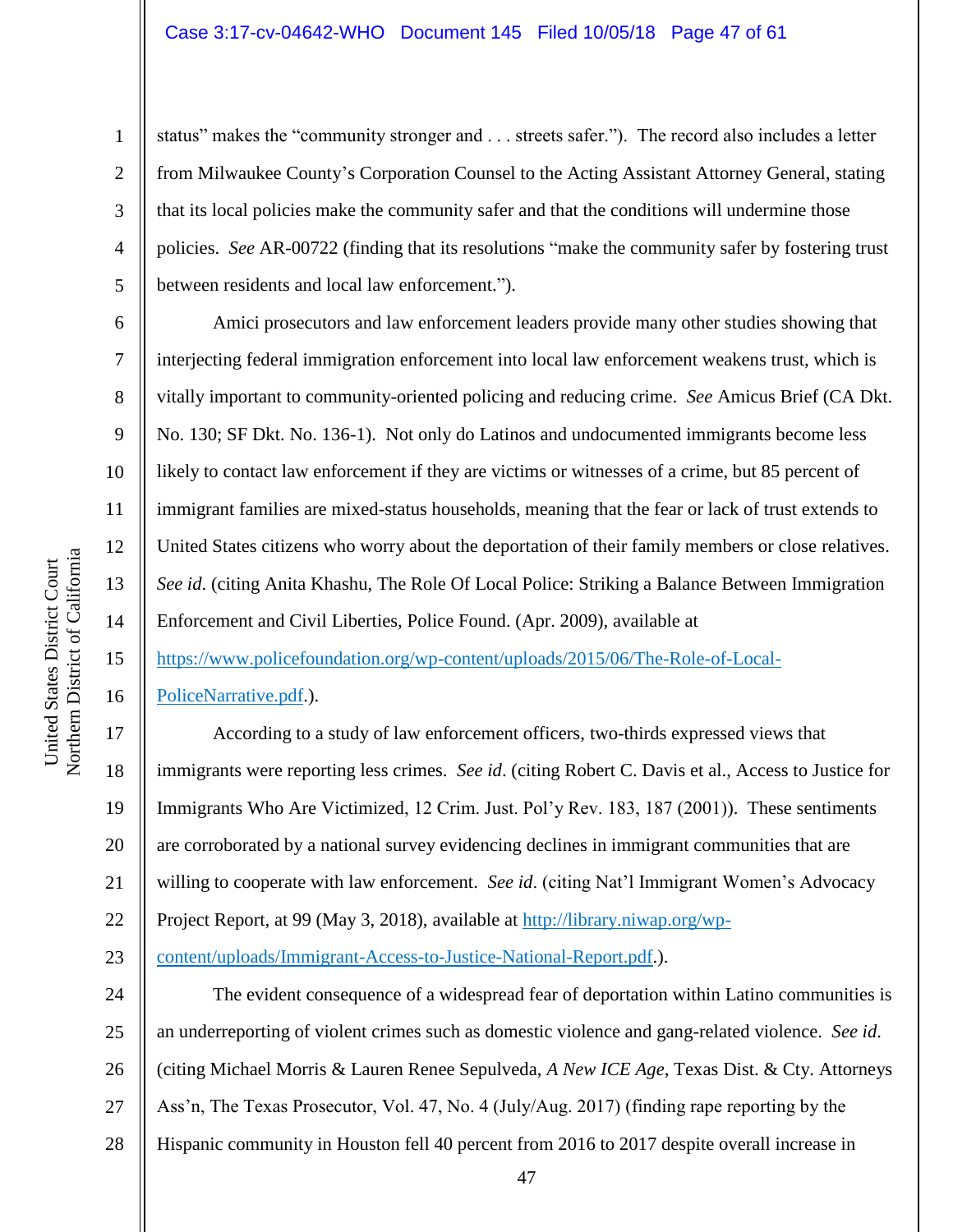1 2 crime reporting city wide); James Queally, Fearing Deportation, Many Domestic Violence Victims Are Steering Clear of Police and Courts, L.A. Times, Oct. 9, 2017,

3 [http://www.latimes.com/local/lanow/la-me-lnundocumented-crime-reporting-20171009-](http://www.latimes.com/local/lanow/la-me-lnundocumented-crime-reporting-20171009-story.html)

[story.html.](http://www.latimes.com/local/lanow/la-me-lnundocumented-crime-reporting-20171009-story.html) (finding similar declines in sexual assault and domestic violence reporting by the Hispanic community, but not other ethnic groups, in San Diego, Los Angeles, and San Francisco)). In another study focused on Latinas, those surveyed were increasingly unlikely to report violent crimes because of a fear of deportation and a lack of trust in the police. *See id*. (citing Jill Theresa Messing et al., Latinas' Perceptions of Law Enforcement: fear of Deportation, Crime Reporting, and Trust in the System, 30 J. Women & Soc. Work 328, 334 (2015)).

DOJ fails to explain adequately the reasons it imposed the challenged conditions. Its own justifications cannot "be ascribed to a difference in view or the product of agency expertise;" the record demonstrates the lack of evidence supporting its position, that it failed to consider important problems with its conditions and has repeatedly offered explanations that are counter to the evidence. *State Farm*, 463 U.S. at 43. The challenged conditions are arbitrary and capricious under the APA.

#### IV. **DECLARATORY RELIEF**

California and San Francisco seek a declaratory judgment that their respective laws comply with Section 1373 so that they can complete the certification condition. On its cross motion for summary judgment, DOJ argues that the requests for declaratory relief are non-justiciable under principles of standing and ripeness. Further it asks for judgment denying declaratory relief for California's Values Act and San Francisco's Administrative Code Chapters 12H and 12I.

22 23 24 25 26 27 28 When a party requests declaratory judgment, "the question in each case is whether the facts alleged, under all the circumstances, show that there is a substantial controversy, between parties having adverse legal interests, of sufficient immediacy and reality to warrant the issuance of a declaratory judgment." *Maryland Cas. Co. v. Pac. Coal & Oil Co.*, 312 U.S. 270, 273 (1941). A court can issue declaratory judgment "[i]n a case of actual controversy within its jurisdiction." 28 U.S.C. § 2201(a). I find that the claims are ripe for review and issue declaratory relief consistent with the forthcoming discussion.

4

5

6

7

8

9

10

11

12

13

14

15

16

17

18

19

20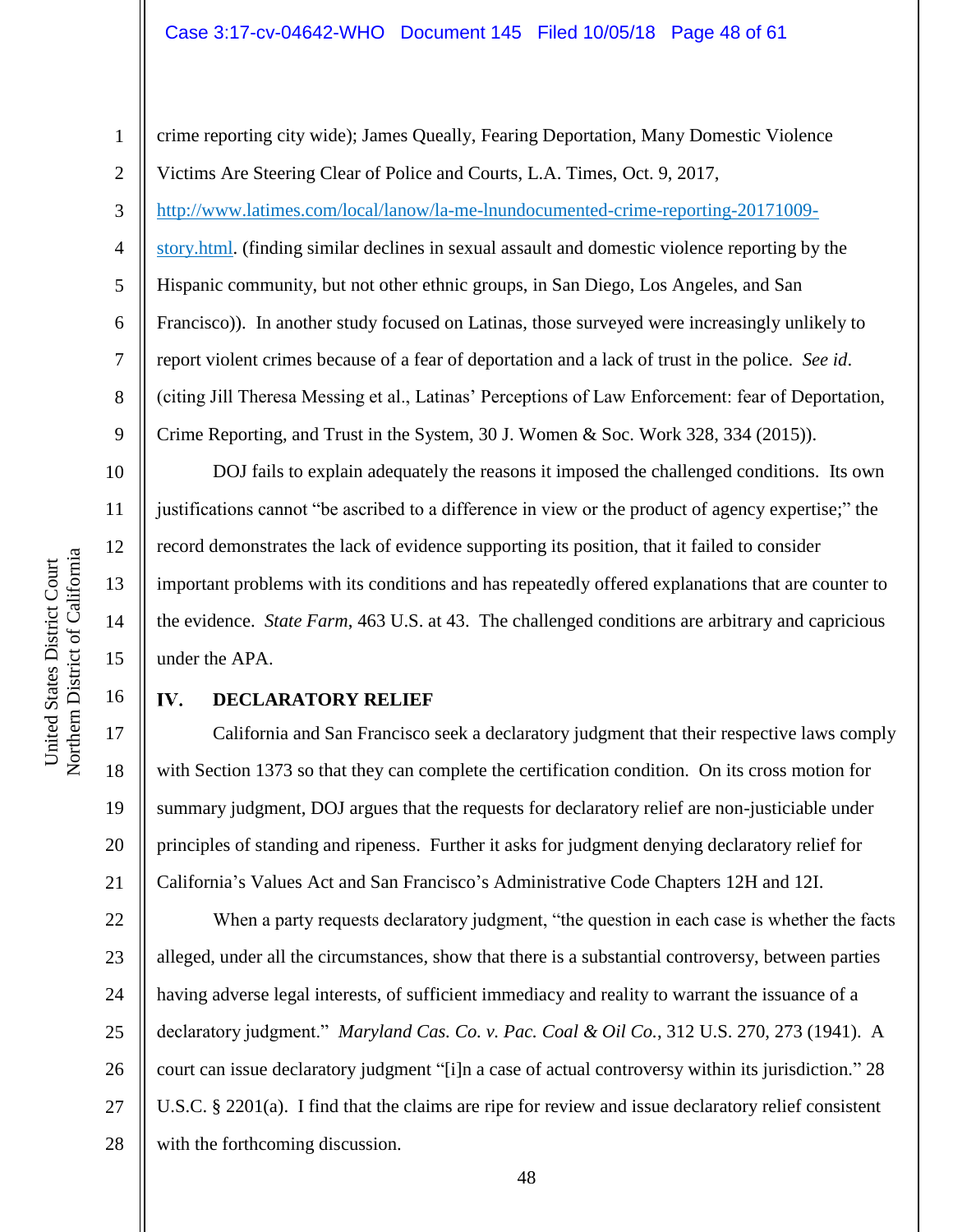#### **A. Justiciability**

DOJ argues that San Francisco and California's claims are not justiciable. It contends that California does not have the injury-in-fact needed to establish standing and its claims are not ripe. This is substantially the same argument it made against California's preliminary injunction motion (pertaining to Section 1373), which I rejected in a prior Order. *See* Order (CA Dkt. No. 89). It makes a ripeness argument against San Francisco, though I also found standing and ripeness previously. *See* Order Denying Motion to Dismiss at 2 (SF Dkt. No. 78). The analysis in those Orders applies with equal force today and extends to all the challenged conditions.

California and San Francisco have demonstrated Article III standing to challenge the conditions and their claims are ripe for review. Rather than restate the reasoning here, I refer to the discussions of justiciability in my prior Orders. *See* Order at 11–19 (CA Dkt. No. 89) (finding "the State has demonstrated Article III standing" and "its claims are ripe for review."); Order at 2 (SF Dkt. No. 78) (discussing the same finding for San Francisco); *see also Cnty. of Santa Clara*, 275 F. Supp. 3d. at 1207–11 (discussing justiciability in the context of the previous Executive Order imposing a Section 1373 certification condition).

#### **B. Interpreting Section 1373**

Assuming for the moment that Section 1373 is not unconstitutional on its face, I need to consider what it requires. DOJ asserts that Section 1373, at a minimum, includes contact information and release status information for any detained immigrants. *See* DOJ Mot. for Summ. J. at 29; *see also* Sherman Decl. Ex. B (Defs. Interog. Resps. 6, 17). San Francisco and California contend that Section 1373 only extends to citizenship and immigration status inquiries. *See* SF Mot. for Summ. J. 22–24; CA Mot. for Summ. J. at 25-27. This familiar disagreement about Section 1373 has already been analyzed and resolved by three district courts.

In *Steinle v. City & Cnty. of San Francisco*, the Hon. Joseph C. Spero found that Section 1373 was void of anything addressing inmate release dates because by its terms it only governed citizenship or immigration status information. 230 F. Supp. 3d 994, 1015 (N.D. Cal. 2017) ("no plausible reading of [Section 1373]...encompasses the release date of an undocumented inmate."). The court found no need to interpret legislative history because a plain reading of the statute is so

1

2

3

4

5

6

7

8

9

10

12

13

14

15

16

17

18

19

20

21

27

28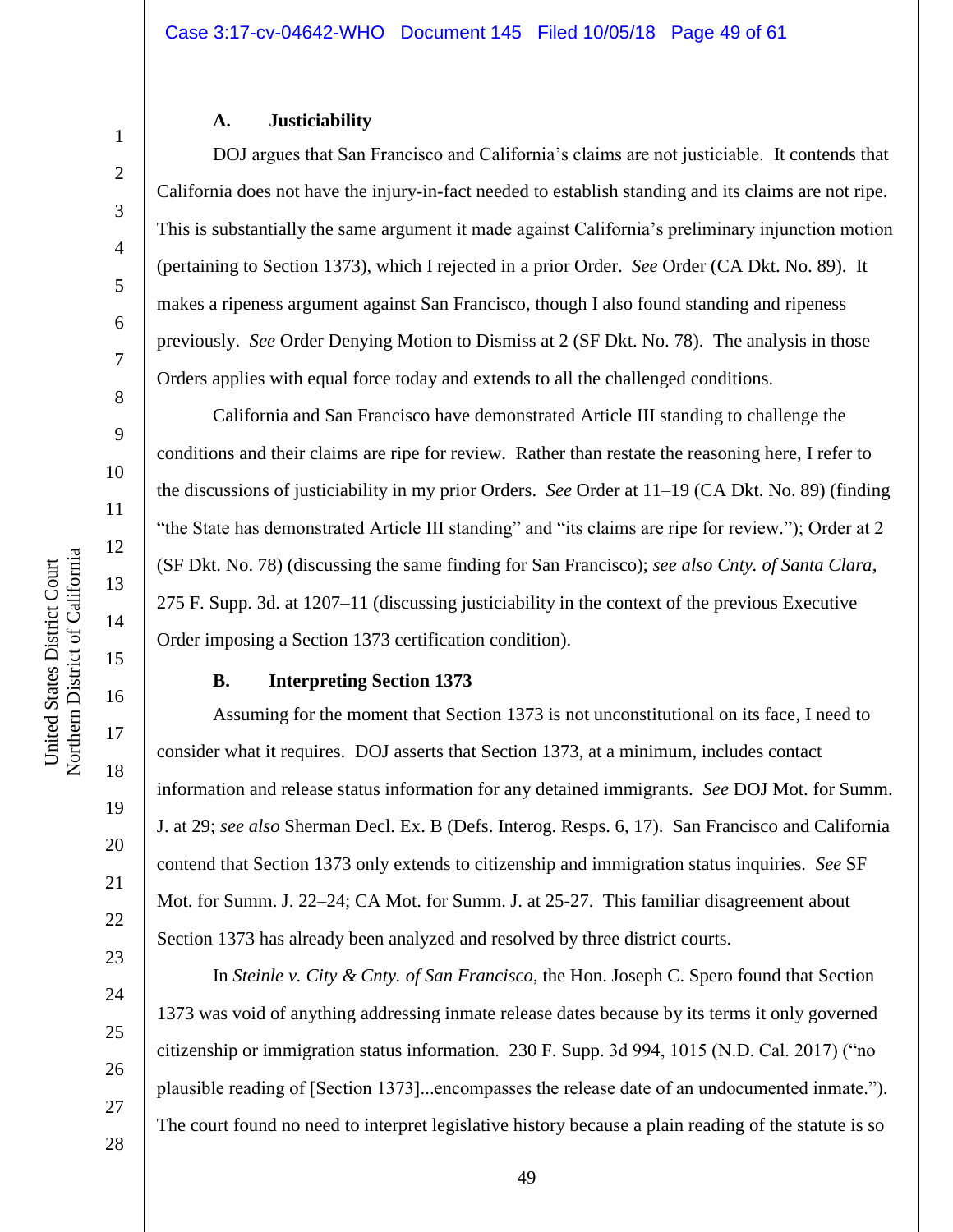#### Case 3:17-cv-04642-WHO Document 145 Filed 10/05/18 Page 50 of 61

clear. Following *Steinle*, in *City of Philadelphia* the court concluded that Section 1373 "does not require advance notice of an individual's release from custody." *City of Philadelphia*, 309 F. Supp. 3d at 332. The court offered two additional interpretations of Section 1373's text as well. The language "citizenship or immigration status" was limited to an individual's class of presence in the United States, such as undocumented, refugee, or United States citizen. *Id*. at 333. Further, the language "information regarding" was also limited only to information relevant to the "citizenship or immigration status" inquiry, of which release dates was not a part. *Id*. Finally, in *United States v. California*, DOJ's affirmative litigation to invalidate California's sanctuary state laws like the Values Act, DOJ argued that prohibiting release dates and addresses for detainees violated Section 1373. *United States v. California*, 314 F. Supp. 3d at 1101. But the court found "no direct conflict between SB 54 [the Values Act] and Section 1373." *Id*. Section 1373 was limited to information strictly related to immigration status and did not include information on release dates and addresses. *Id*. at 1102.

I have also discussed Section 1373 in my prior Order on California's preliminary injunction motion. *See* Order (CA Dkt. No. 89). I found that the meaning of the phrase "regarding immigration status" was ambiguous; DOJ offered no definition of the phrase. As I wrote then, "Under the INA, almost every bit of information about an individual could be relevant to status, particularly with respect to the right to asylum or as a defense to removal." *Id*. I cannot read the phrase "regarding immigration status" as broadly as the DOJ requests without inviting the same concern for ambiguity I identified before. "A contrary interpretation would know no bounds." *United States v. California*, 314 F. Supp. 3d at 1102.

22 23 24 25 26 27 28 San Francisco and California are also correct that if Congress intended to give Section 1373 broad enforcement application, it could have used broader language. *See Curtis v. United States*, 511 U.S. 485, 492 (1994) (finding Congress "knew how to do so" if it intended to draft a statute broadly); *see also United States v. California*, 314 F. Supp. 3d at 1103 ("If Congress intended the statute to sweep so broadly, it could have used broader language or included a list to define the statute's scope."). For example, 8 U.S.C.  $\S 1367(a)(2)$  was enacted within the same bill as Section 1373 and prohibits immigration officials from disclosing "any information which

1

2

3

4

5

6

7

8

9

10

11

12

13

14

15

16

17

18

19

20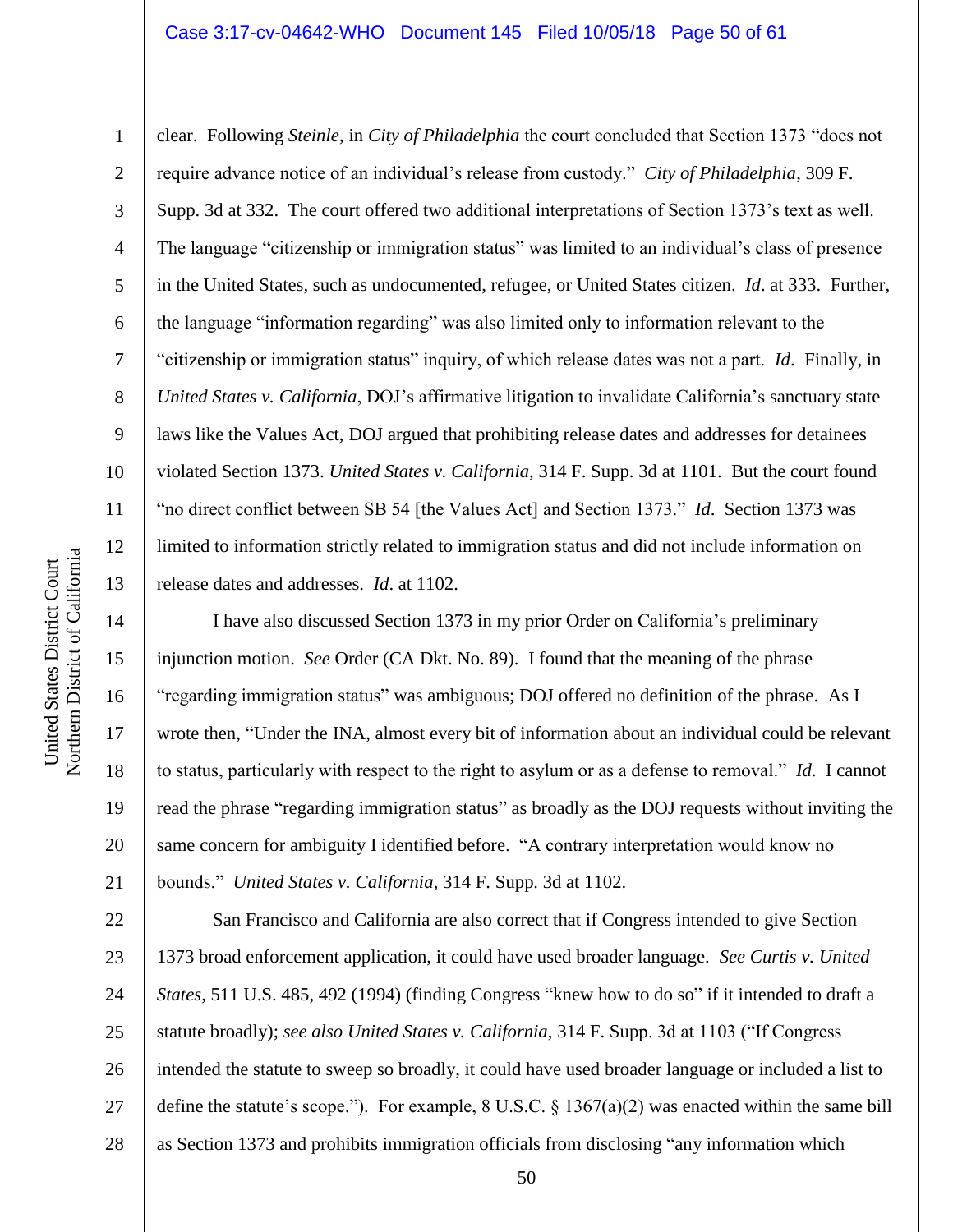relates to an alien." In other provisions of the INA, Congress used language such as "information regarding the name and address of the alien," 8 U.S.C. § 1360(c)(2), information "about the alien's nationality, circumstances, habits, associations, and activities," *id*. § 1231(a)(3)(C), "any information...regarding the purposes and intentions of the applicant," *id*. § 1225(a)(5), and "information concerning the alien's whereabouts and activities," *id*. § 1184 $(k)(3)(A)$ .

Accordingly, I agree with the other district courts that found Section 1373 would support only a narrow interpretation that extends to "information strictly pertaining to immigration status (i.e. what one's immigration status is)." *United States v. California*, 314 F. Supp. 3d at 1102.

### **C. California's Sanctuary State Laws Comply with Section 1373**

California asserts that its laws comply with Section 1373 as this court narrowly interprets the statute. It seeks declaratory judgment with respect to its TRUST Act, TRUTH Act, Values Act, California Penal Code Sections 422.93, 679.10, and 679.11, California Code of Civil Procedure Section 155, and California Welfare and Institutions Code Sections 827 and 831. The DOJ only requests judgment for defendants on the Values Act, effectively conceding that the other state laws would comply with Section 1373.<sup>6</sup> Based on the DOJ's concession, the only question remaining is whether the Values Act complies with Section 1373.

California relies on its interpretation that the Values Act's savings clause in subsection (e) expressly authorizes compliance with Section 1373. *See* Cal. Gov. Code § 7284.6(e). The savings clause states:

(e) This section does not prohibit or restrict any government entity or official from sending to, or receiving from, federal immigration authorities, *information regarding the citizenship or immigration status, lawful or unlawful, of an individual*, or from requesting from federal immigration authorities immigration status information, lawful or unlawful, of any individual, or maintaining or exchanging that information with any other federal, state, or local government entity, pursuant to Sections 1373 and 1644 of Title 8 of the United States Code.

Cal. Gov. Code § 7284.6 (emphasis added).

26 27 28  $\overline{a}$  $6$  The DOJ discusses in a footnote that the other state laws that California seeks declaratory judgment for may not be implicated by Section 1373 but may still give rise to different conflicts with analogous provisions elsewhere in the INA. *See* DOJ Mot. for Summ. J at 28 n.19 ("The complexity of such an assessment is yet another reason not to evaluate these statutes where OJP has made no inquiry or allegation that they violate Section 1373.").

1

2

3

4

5

6

7

8

9

10

11

12

13

14

15

16

17

18

19

20

21

22

23

24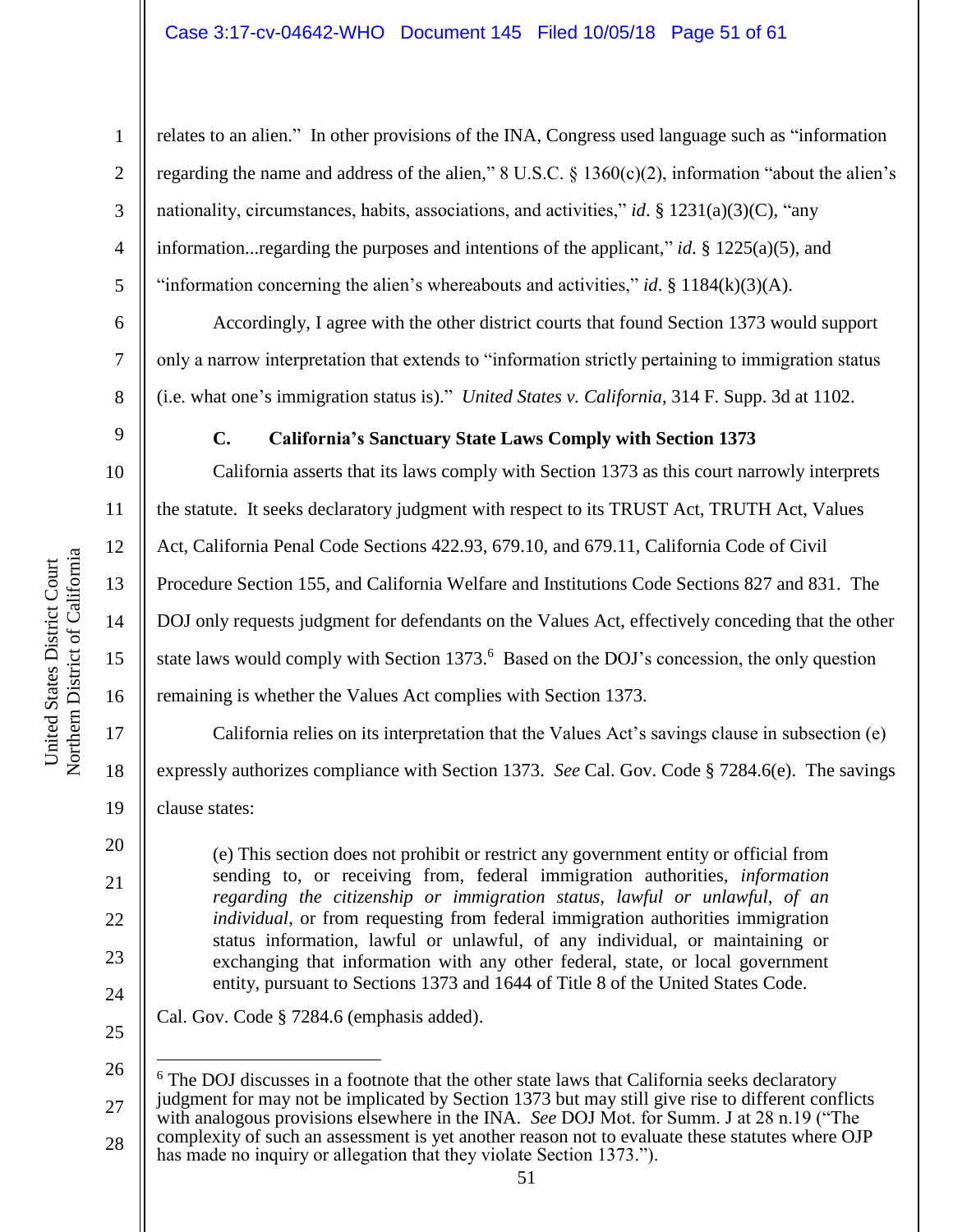1

2

3

5

8

10

11

12

13

14

15

United States District Court

United States District Court

16

4 6 7 9 Given my interpretation of Section 1373, limiting it to information relevant to citizenship or immigration status not including release date information, it is clear the Values Act complies with Section 1373. Its savings clause expressly does not prohibit the state government from communicating or sharing "information regarding the citizenship or immigration status, lawful or unlawful, of an individual," exactly what Section 1373 requires. *Compare* Cal. Gov. Code § 7284.6(e), with 8 U.S.C. § 1373 (stating state and local governments "may not prohibit, or in any way restrict, any government entity or official from sending to, or receiving from, the [INS] information regarding the citizenship or immigration status, lawful or unlawful, of any individual.").

San Francisco also requests a declaratory judgment that its sanctuary city laws, Chapters 12H and 12I, comply with Section 1373. DOJ disputes declaratory relief because it asserts the San Francisco laws prohibit providing contact information and the release status of detainees. Because I do not interpret Section 1373 broadly to require state and local governments to share contact information and release status information with federal immigration officials, I find that San Francisco's sanctuary city laws comply with the federal statute.

**D. San Francisco's Sanctuary City Ordinances Comply with Section 1373**

17 18 19 20 21 22 23 24 25 26 Chapter 12H prohibits San Francisco employees from "disseminat[ing] information regarding release status of any individual or any other such personal information" and allows them to communicate that information if required to by federal law. SF Admin. Code § 12H.2. The term "personal information" is defined expressly in Chapter 12I as "any confidential, identifying information about an individual, including, but not limited to, home or work contact information, and family or emergency contact information." *See* SF RJN Ex. A. San Francisco's Board of Supervisors also amended this chapter in 2016, changing restrictions on communicating "immigration status" to "release status." *See* SF RJN Ex. G. Chapter 12I prohibits responding to detainer requests from federal immigration officials and allows employees to notify federal officials of inmate release status in certain limited circumstances. SF Admin. Code § 12I.3.

27 28 There is no dispute that Chapters 12H and 12I prohibit sharing contact information and release dates with ICE, but that is not a requirement of Section 1373. Still, the DOJ interprets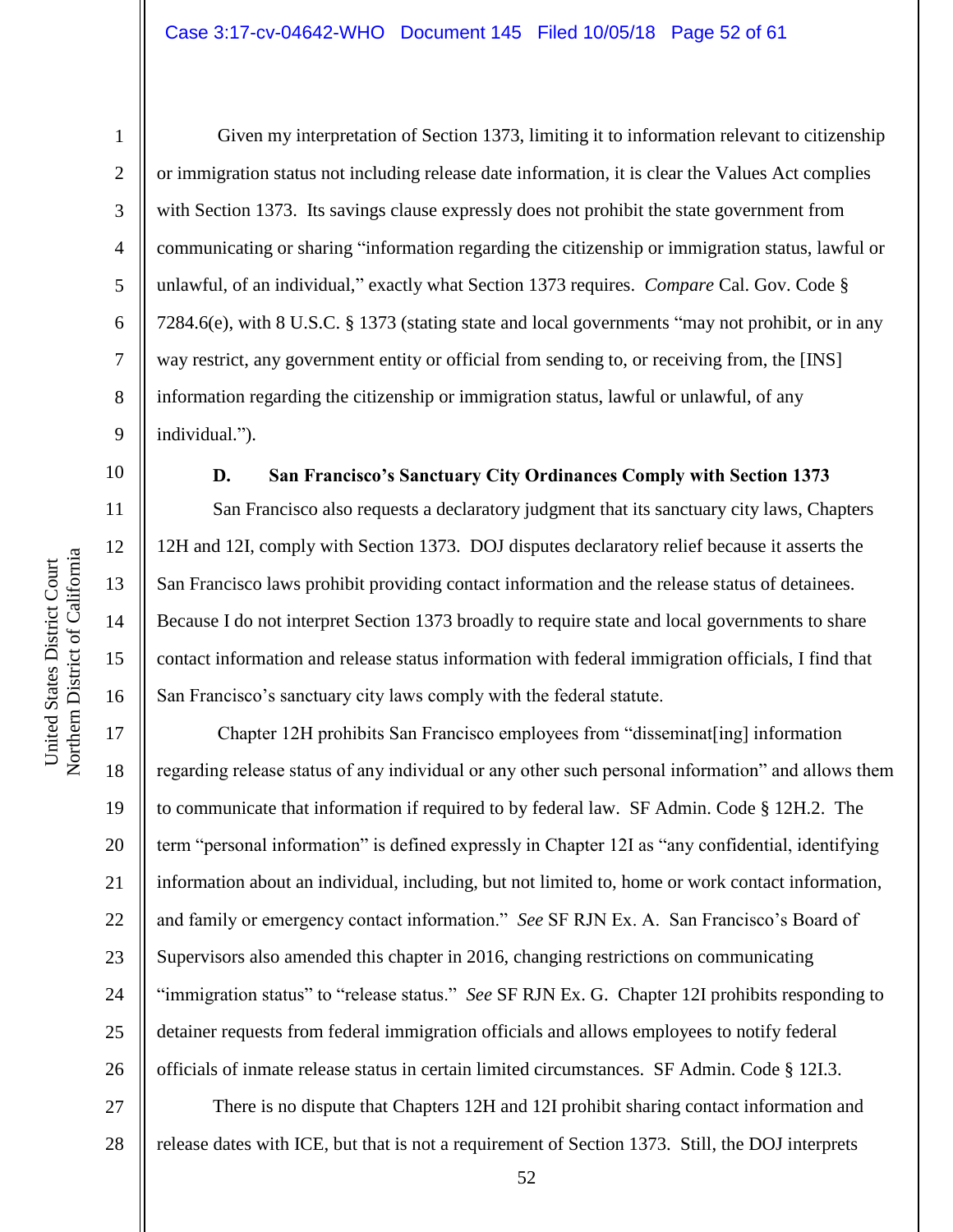Chapter 12H as violating Section 1373 even under the court's interpretation, based on its language prohibiting employees from "assist[ing] in the enforcement of Federal immigration law." SF Admin. Code § 12H.2. In reply, San Francisco contends that this general prohibition should not control where elsewhere in the chapter there is specific language that only prohibits employees from sharing release status information and personal information. I agree and do not read Chapters 12H and 12I so broadly where a narrower reading harmonizes the sanctuary city laws with Section 1373.

Neither Chapter 12H or 12I concerns communications about information on an individual's immigration and citizenship status. San Francisco's six departments that received Byrne JAG funds: the Department of Children Youth & Their Families, Adult Probation, Sheriff's Department, Police Department, District Attorney's Office, and Public Defender's Office, either administer policies that are consistent with San Francisco's Sanctuary City laws or do not have policies that involve Chapters 12H and 12I. *Cf.* Fletcher Decl. ¶¶ 6–7; Hennessy Decl. ¶¶ 11, 17– 18; Sainez Decl. ¶¶ 9–11 (outlining policies consistent with San Francisco's sanctuary city laws), *with* Chyi Decl.  $\P$  27; DeBerry Decl.  $\P$  5; Adachi Decl.  $\P$  5 (describing the lack of policies related to Chapters 12H and 12I). Additionally, these departments have notified their employees that federal laws requiring information-sharing, such as Section 1373, should be followed. *See* SF RJN Ex. D; *see also* Fletcher Decl. ¶ 8; Hennessy Decl. ¶ 10; Sainez Decl. ¶ 8; Chyi Decl. ¶ 29; DeBerry Decl. ¶ 7; Adachi Decl. ¶ 7.

20 21 22 23 24 25 26 27 28 DOJ discusses several San Francisco documents that it believes communicate policies instructing employees to prohibit immigration status information-sharing. *See* DOJ Mot. for Summ. J. at 33-34. It also believes the City Attorney's Office's written public guidance on interacting with ICE agents give employees the impression that they should refuse to speak with federal immigration officials because it lists what employees "are not required" to do for ICE agents and italicizes negatives like the word "not." I do not agree that the format of the documents is significant or dispositive of compliance with Section 1373. What is required, and what is apparent in the documents, is that they do not prohibit information-sharing of an individual's immigration status. San Francisco's sanctuary city laws, Chapters 12H and 12I, comply with

1

2

3

4

5

6

7

8

9

10

11

12

13

14

15

16

17

18

19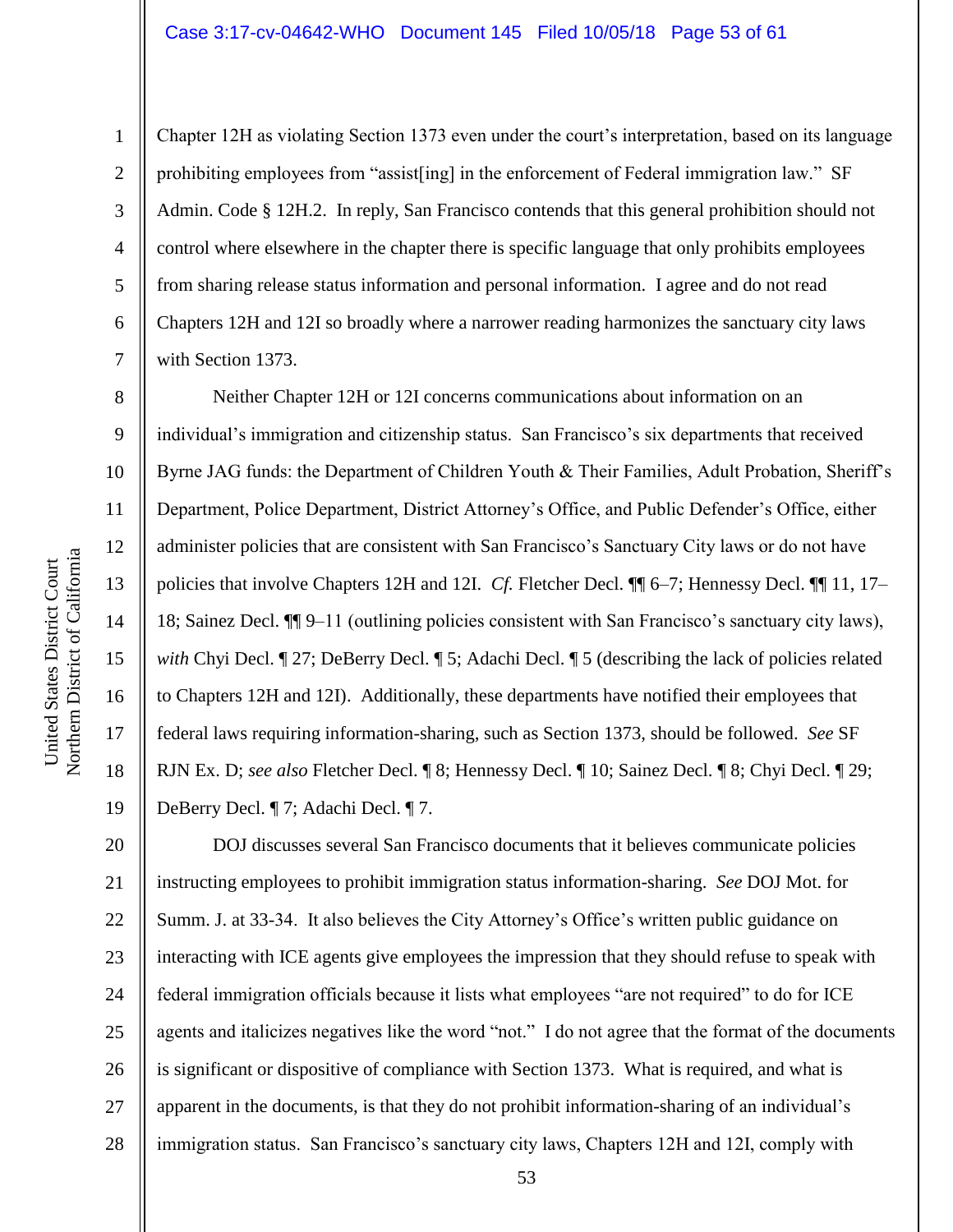Section 1373.

1

2

3

4

5

6

7

8

9

10

11

12

13

14

15

16

17

18

#### $\mathbf{V}$ . **INJUNCTIVE RELIEF**

According to well-established principles of equity, a permanent injunction is appropriate when: (i) a plaintiff "suffered an irreparable injury;" (ii) available remedies at law are "inadequate;" (iii) the "balance of hardships" between the parties supports an equitable remedy; and (iv) public interest is "not disserved." *eBay Inc. v. MercExchange, LLC*, 547 U.S. 388, 391 (2006). For all the reasons discussed above, San Francisco and California are entitled to a permanent injunction. They have demonstrated that the challenged conditions caused and will continue to cause them constitutional injury because imposing those conditions violates the separation of powers. As in *City & Cty. of San Francisco v. Trump*, DOJ "has not even attempted to argue that the injunction causes it any burden at all" and in light of the loss of Byrne JAG funding the balance of hardships tips in favor of enjoining the enforcement of the challenged conditions against California and San Francisco. 897 F.3d at 1244. Finally, I renew my earlier observation that "the public interest would appear to be better served if the [plaintiffs] did not have to choose between the Byrne JAG Program grant funds to assist [their] criminal law enforcement efforts and the health of [their] relationship with the immigrant community." *See* Order at 27. The public interest is not disserved here because an injunction "brings clarity to all parties and to citizens dependent on public services." *City & Cty. of San Francisco*, 897 F.3d at 1244.

19 20 21 22 23 24 The remaining question is one of scope. *See Hills v. Gautreaux*, 425 U.S. 284, 293–94 (1976) ("Once a constitutional violation is found, a federal court is required to tailor the scope of the remedy to fit the nature and extent of the constitutional violation."). After a careful review of the record, I conclude that a nationwide injunction is the appropriate remedy in this case. That said, I will stay the effect of the nationwide scope of the injunction until the Ninth Circuit has the opportunity to review it on appeal.

25 26 27 28 A district court, pursuant to its powers in equity, "may command persons properly before it to cease or perform acts outside its territorial jurisdiction." *Steele v. Bulova Watch Co.*, 344 U.S. 280, 289 (1952); *see also United States v. Oregon*, 657 F.2d 1009, 1016 n.17 (9th Cir.1981) ("When a district court has jurisdiction over all parties involved, it may enjoin commission of acts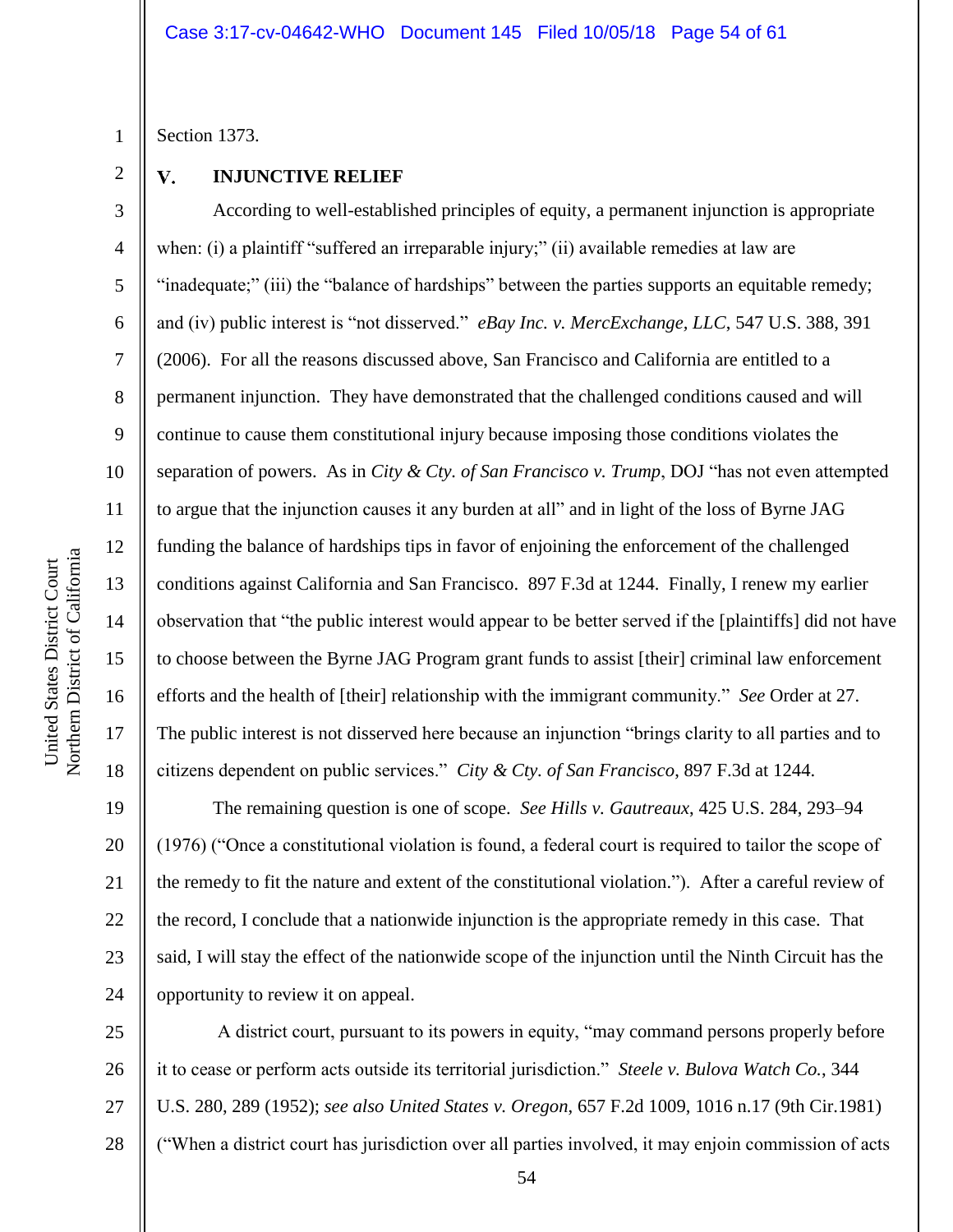outside of its district."). Yet "injunctive relief should be no more burdensome to the defendant than necessary to provide complete relief to the plaintiffs." *Califano v. Yamasaki*, 442 U.S. 682, 702 (1979). When considering the scope of injunctive relief, the court "must be mindful of any effect its decision might have outside its jurisdiction," and "should not award injunctive relief that would cause substantial interference with another court's sovereignty." *United States v. AMC Entm't, Inc.*, 549 F.3d 760, 770 (9th Cir. 2008) (citing *Steele*, 344 U.S. at 289).

In *City & Cty. of San Francisco*, the Ninth Circuit discussed recent cases upholding nationwide injunctions when "necessary to give Plaintiffs a full expression of their rights." 897 F.3d at 1244 (collecting cases). Nationwide injunctions are exceptional but are "not necessarily made over-broad by extending benefit or protection to persons other than prevailing parties in the lawsuit—even if it is not a class action—if such breadth is necessary to give prevailing parties the relief to which they are entitled." *Bresgal v. Brock*, 843 F.2d 1163, 1170–71 (9th Cir. 1987).

The Ninth Circuit has offered recent guidance on the breadth of evidence and inquiry needed to justify nationwide injunctive relief in the context of the Trump Administration's Executive Order attempting to place similar conditions on grant funding. *See City & Cty. of San Francisco,* 897 F.3d at 1245 (vacating nationwide injunctive relief when "the record is insufficiently developed as to the question of the national scope of the injunction" and lacks "a more searching inquiry into whether this case justifies the breadth of the injunction imposed."). Granting a nationwide injunction requires me to undertake "careful consideration" of a factual record evidencing "nationwide impact," or in other words, "specific findings underlying the nationwide application of the injunction." *Id.* at 1231, 1244.<sup>7</sup> The Ninth Circuit cited *City of* 

1

2

3

4

5

6

7

8

9

10

11

12

13

14

15

16

17

18

19

20

21

<sup>23</sup> 24 25 26 27 28  $\overline{a}$  $<sup>7</sup>$  At the hearing, California also argued that Ninth Circuit precedent compels a nationwide</sup> injunction when there is a violation of the APA, as here, because the agency action is necessarily set aside. *See* Transcript at 27 (citing *Earth Island Inst. v. Ruthenbeck*, 490 F.3d 687, 699 (9th Cir. 2007), (rev'd in part on other grounds), ("The nationwide injunction…is compelled by the text of the Administrative Procedure Act..."). This line of reasoning was followed in *City of Los Angeles v. Sessions*, 293 F. Supp. 3d 1087, 1101 (C.D. Cal. 2018), and the permanent injunction is currently on appeal in the Ninth Circuit. Yet even *Earth Island Inst.* recognized that a nationwide injunction is discretionary relief that the Ninth Circuit reviews under an abuse of discretion. *See* 490 F.3d at 699. Here, I follow the Ninth Circuit's guidance in *City & Cty. of San Francisco*, 897 F.3d at 1245, which more thoroughly addressed how district court's exercise discretion and dealt specifically with conditions placed on the Byrne JAG grant program.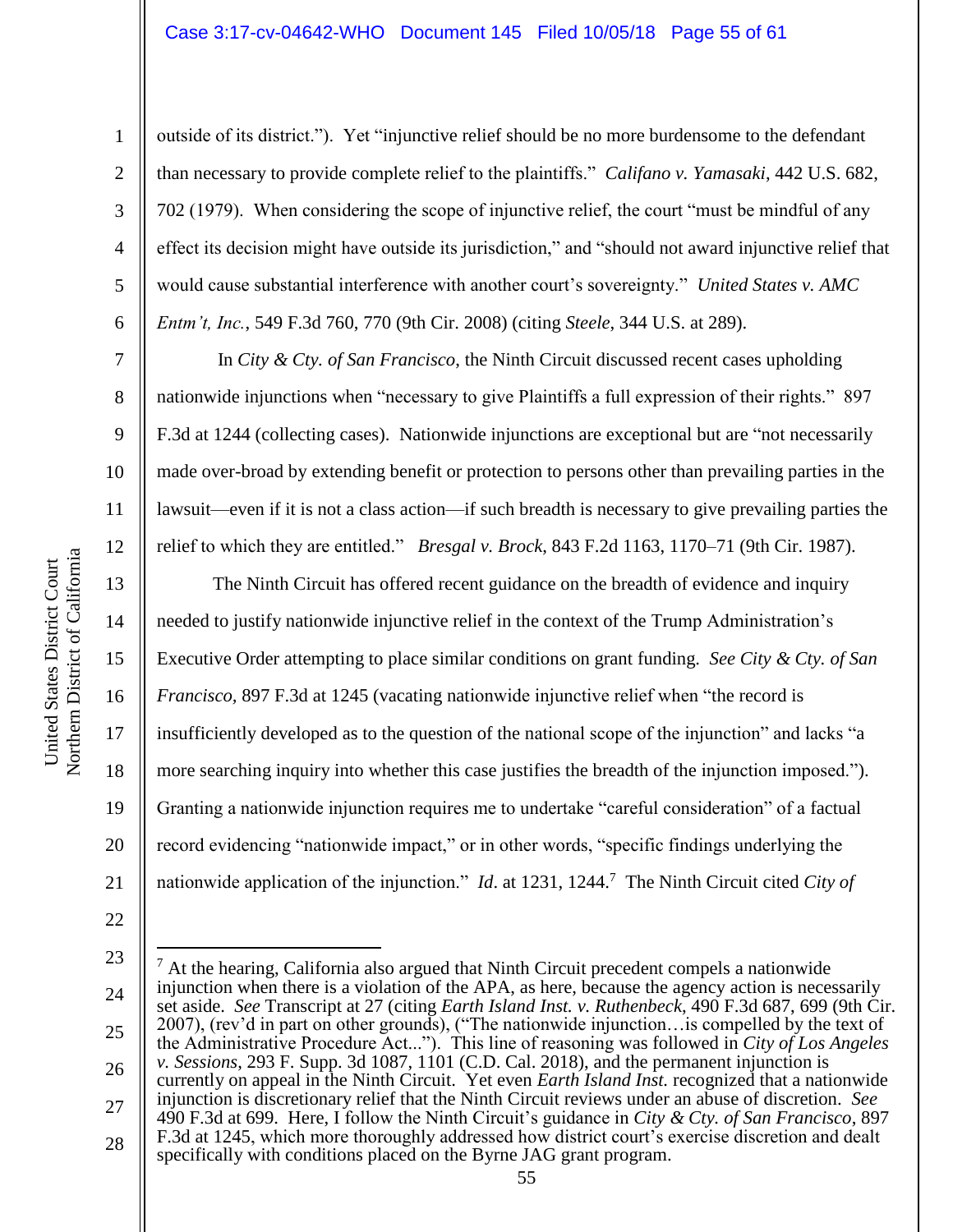*Chicago*, 888 F.3d at 292–93, for a point of comparison where the Seventh Circuit affirmed a nationwide injunction in part because the statute "interconnects" all recipients of Byrne JAG grants. *Id*. at 1244. The Seventh Circuit's decision has now been vacated, but the district court's ruling remains.

California offers three reasons why a nationwide injunction is needed here: (i) it protects California's interest in its Byrne JAG funding because there is a limited annual fund; (ii) it is the most equitable response to Section 1373's unconstitutionality; and (iii) it addresses constitutional deficiencies not geographically limited to California. San Francisco reiterates that nationwide injunctive relief is appropriate when a federal law is invalid, adding that the new conditions for Byrne JAG funding do not vary in their application or the legal issues presented for the hundreds of jurisdictions that also apply for the grants.

12 13 14 15 16 17 18 19 20 21 22 23 24 25 26 As in *City of Chicago*, I find that this case presents a narrow issue of law that does not vary from one jurisdiction to the next. 888 F.3d at 290–91. The court there explained how grant recipients were interconnected because "[t]he conditions imposed on one can impact the amounts received by others." *Id*. at 292. It continued to specify that the funding the Attorney General allocates under the Byrne JAG program is directly affected by the money distributed to other applicants, because the amount withheld or penalized for non-compliance with other Congressional statutory requirements is then reallocated to other recipients. *See id*. (citing 34 U.S.C. § 10156(f) ("If the Attorney General determines...that a State will be unable to qualify or receive funds ...then such State's allocation (or portion thereof) shall be awarded by the Attorney General to units of local government, or combinations thereof, within such State..."); § 20927 ("Amounts not allocated under a program referred to in this section to a jurisdiction for failure to substantially implement this subchapter shall be reallocated..."); § 30307(e) ("any amount that a State would otherwise receive for prison purposes...shall be reduced by 5 percent, unless the chief executive officer of the State submits to the Attorney General proof of compliance with this chapter.")). The structure of the grant program supports nationwide relief.

27 28 California contends that it will be unable to fund critical public safety programs if the federal government continues to cut it off from funding it is allocated by the Byrne JAG program.

1

2

3

4

5

6

7

8

9

10

11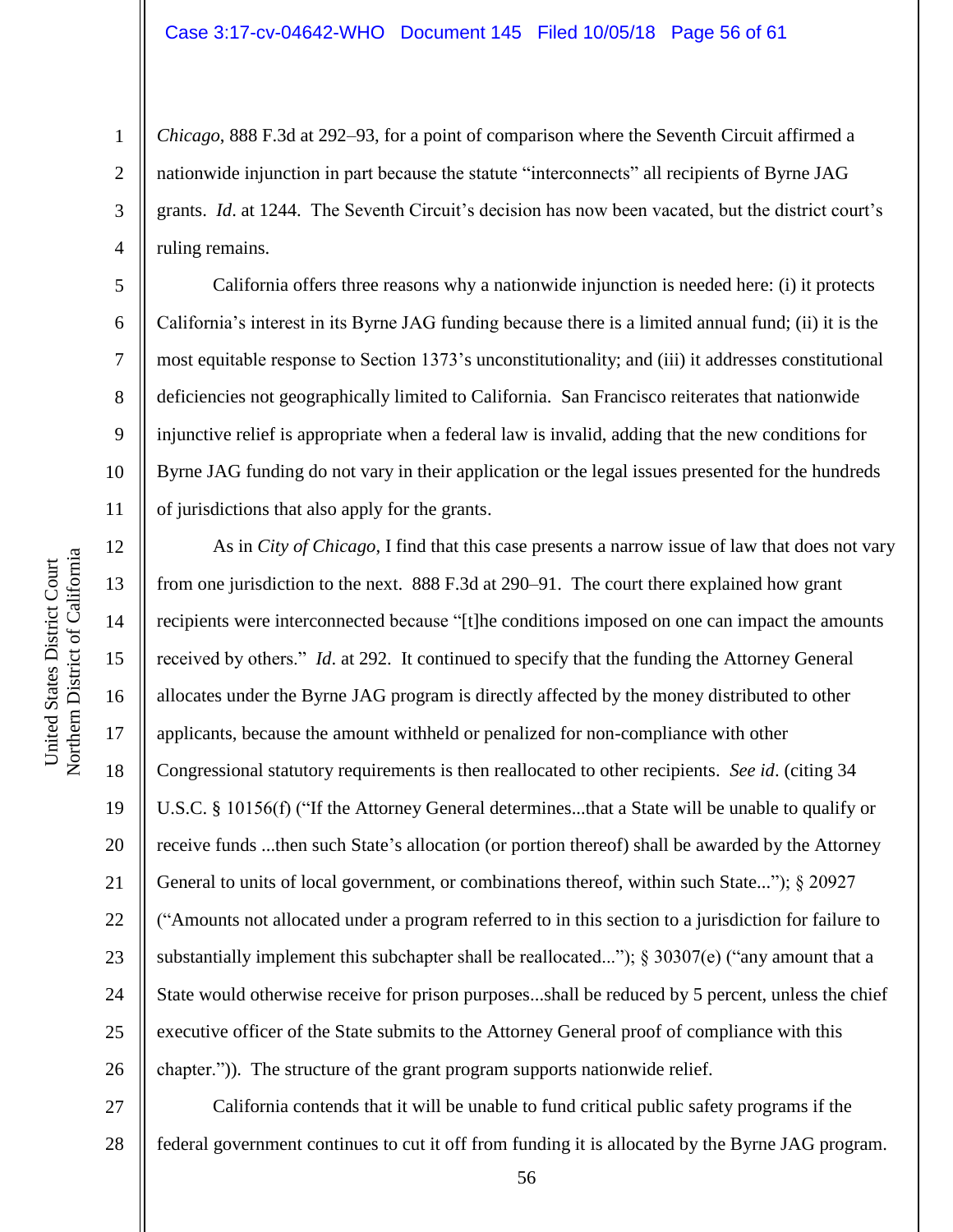*See* Jolls Decl. ¶ 19 ("a substantial number of local programs funded by the BSCC are funded entirely or in large part by JAG" and California will not be able to continue funding them); Caligiuri Decl. ¶¶ 23, 31, 32 (explaining the amount of CAMPgrant funding at issue and what programs it funds); McDonnell Decl. ¶¶ 8–9, 15 (discussing the programs the Byrne JAG program helps fund and the impact that lack of funding will have on them) (CA Dkt. No. 31). DOJ has withheld \$56.6 million nationwide and issued \$197.3 million in Byrne JAG funding that California was excluded from after the Seventh Circuit partially stayed its injunctive relief. *See* CA RJN Exs. 27, 28. California's funding also affects San Francisco's sub-grant funding. *See* 34 U.S.C. § 10156(c)(2) (allocating a portion of state funding to local governments); *see also City of Chicago*, 888 F.3d at 292 (finding it noteworthy that "the City is obligated to apply for Byrne JAG funds not only for itself but for eleven neighboring localities.").

12 13 14 15 16 17 18 19 20 21 22 23 San Francisco offers five declarations from municipal jurisdictions across the country, similarly demonstrating the far-reaching impact that the Byrne JAG conditions and distributions have on all types grant recipients across the geographical spectrum. *See* Jerzyk Decl. ¶ 9 (SF Dkt. No. 123) (stating Central Falls, Rhode Island is presented with a Hobson's Choice of declining funding to protect its citizens or agreeing to the conditions at the expense of its longstanding policies); Pittman Decl. ¶¶ 8, 10 (SF Dkt. No. 126) (stating the same Hobson's Choice for Seattle and the King County, Washington consortium of cities); Maesta Decl. ¶ 17 (SF Dkt. No. 127) (stating the same Hobson's Choice for Denver, Colorado); Hansen Decl. ¶ 5 (SF Dkt. No. 124) (stating a nationwide injunction would make it possible for Montgomery County, Maryland to accept Byrne JAG funding); Wright Decl. ¶ 8 (SF Dkt. No. 125) (stating that filing a lawsuit for Somerville, Massachusetts is not feasible since the litigation costs outweigh the amount of funding it would receive).

24 25 26 27 28 DOJ counters that nationwide injunctive relief is overbroad. It contends that a nationwide injunction would violate Article III standing. *See Gill v. Whitford*, 138 S. Ct. 1916, 1930 (2018) (rejecting standing for a statewide gerrymandering challenge because a plaintiff's remedy must be limited to his injury); s*ee also Zepeda v. U.S. Immigration & Naturalization Serv.*, 753 F.2d 719, 729 n.1 (9th Cir. 1983) (finding that class action plaintiffs were not entitled to relief for those they

1

2

3

4

5

6

7

8

9

10

11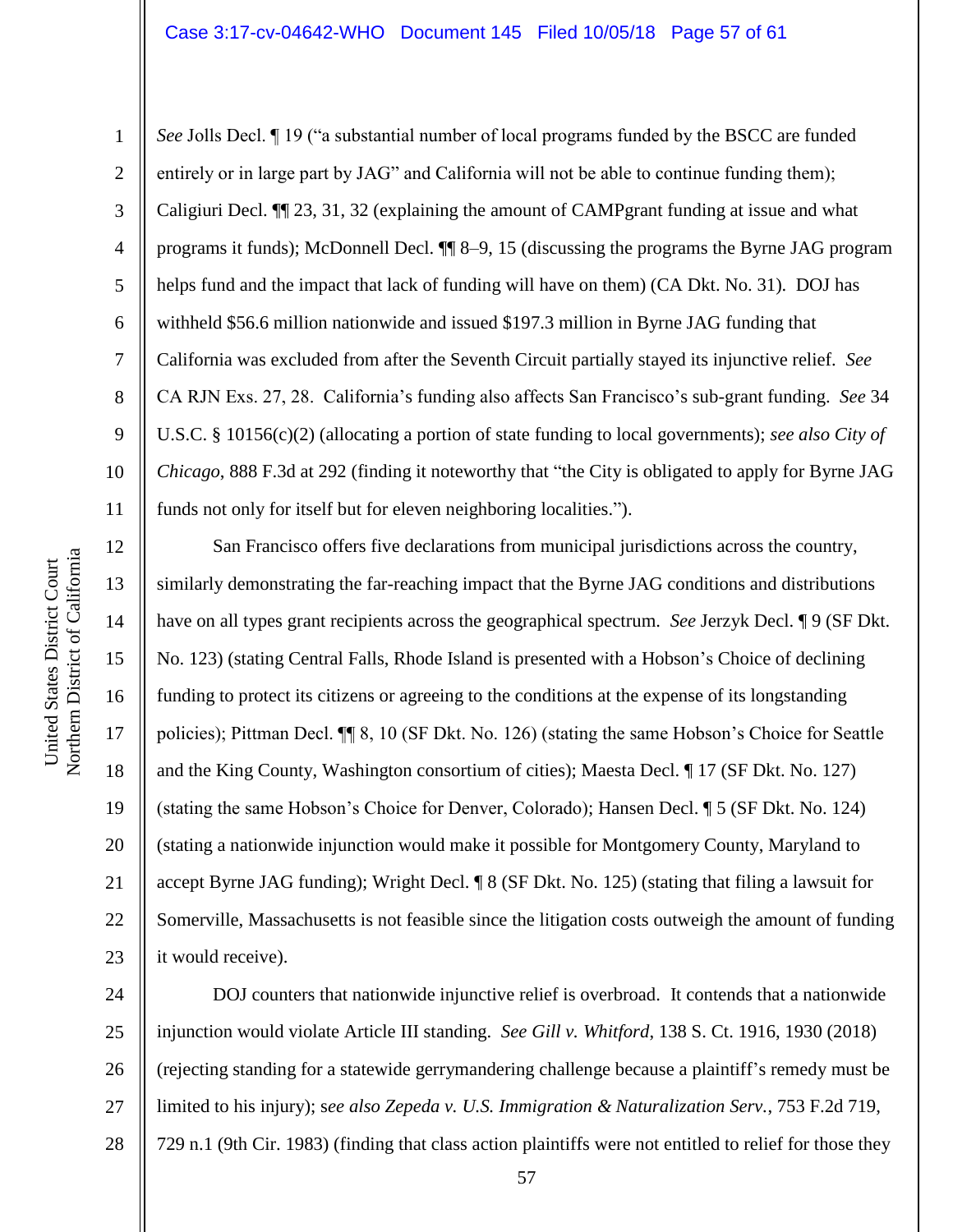#### Case 3:17-cv-04642-WHO Document 145 Filed 10/05/18 Page 58 of 61

did not represent outside of class certification). It also invokes the principle that injunctive relief should be limited only to the relief needed for the plaintiffs before the court. S*ee Los Angeles Haven Hosp. v. Sebelius*, 638 F.3d 644, 664 (9th Cir. 2011) ("injunctive relief should be no more burdensome to the defendant than necessary to provide complete relief to the plaintiffs before the court."). During the hearing, it argued that nationwide injunctive relief should be limited to class actions.

I am not persuaded that DOJ's Article III standing argument should prevent a nationwide injunction if it is evidently needed to provide complete relief from a facially unconstitutionally and uniformly applied law. Like the Ninth Circuit, I disagree with DOJ's wholesale arguments against nationwide injunctions; the scope of nationwide injunctive relief is not limited to class actions. *See, e.g.*, *Bresgal*, 843 F.2d at 1170–71 (determining over-breadth by the relief the parties are entitled to, not by the threshold issue of whether there is a certified class action).

DOJ expressed additional concern that nationwide injunctions prevent "legal questions from percolating through the federal courts, encouraging forum shopping, and making every case a national emergency for the courts and for the Executive Branch." *Trump v. Hawaii*, 138 S. Ct. 2392, 2425 (2018) (Thomas, J., concurring). I share that concern. Indeed, the issues in this case are the same issues before the Third and Seventh Circuits. *See* DOJ. Mot. for Summ. J. at 40 (noting that granting a nationwide injunction would authorize relief that the *en banc* Seventh Circuit might itself reject). DOJ called nationwide injunctions a "one-way-ratchet" that allows plaintiffs to have relief on behalf of all others, while the government cannot preclude all plaintiffs' claims. *City of Chicago*, 888 F.3d at 298 (Manion, J., dissenting in part). That is also a fair point.

22 23 24 25 26 27 28 Amici assert, on the other hand, that because there is a narrow constitutional issue in dispute with little variance in the DOJ's arguments and defenses, this does not appear to be the type of situation in which allowing more cases to percolate in federal courts would be of much benefit. *See* Amicus Brief at 11 (SF Dkt. No. 137-1). In addition, a nationwide injunction would not implicate some of the other concerns raised in the DOJ's briefing. In *L.A. Haven Hospice, Inc.*, the Ninth Circuit held that "a nationwide injunction would not be in the public interest because it would significantly disrupt the administration of the Medicare program . . . and would

1

2

3

4

5

6

7

8

9

10

11

12

13

14

15

16

17

18

19

20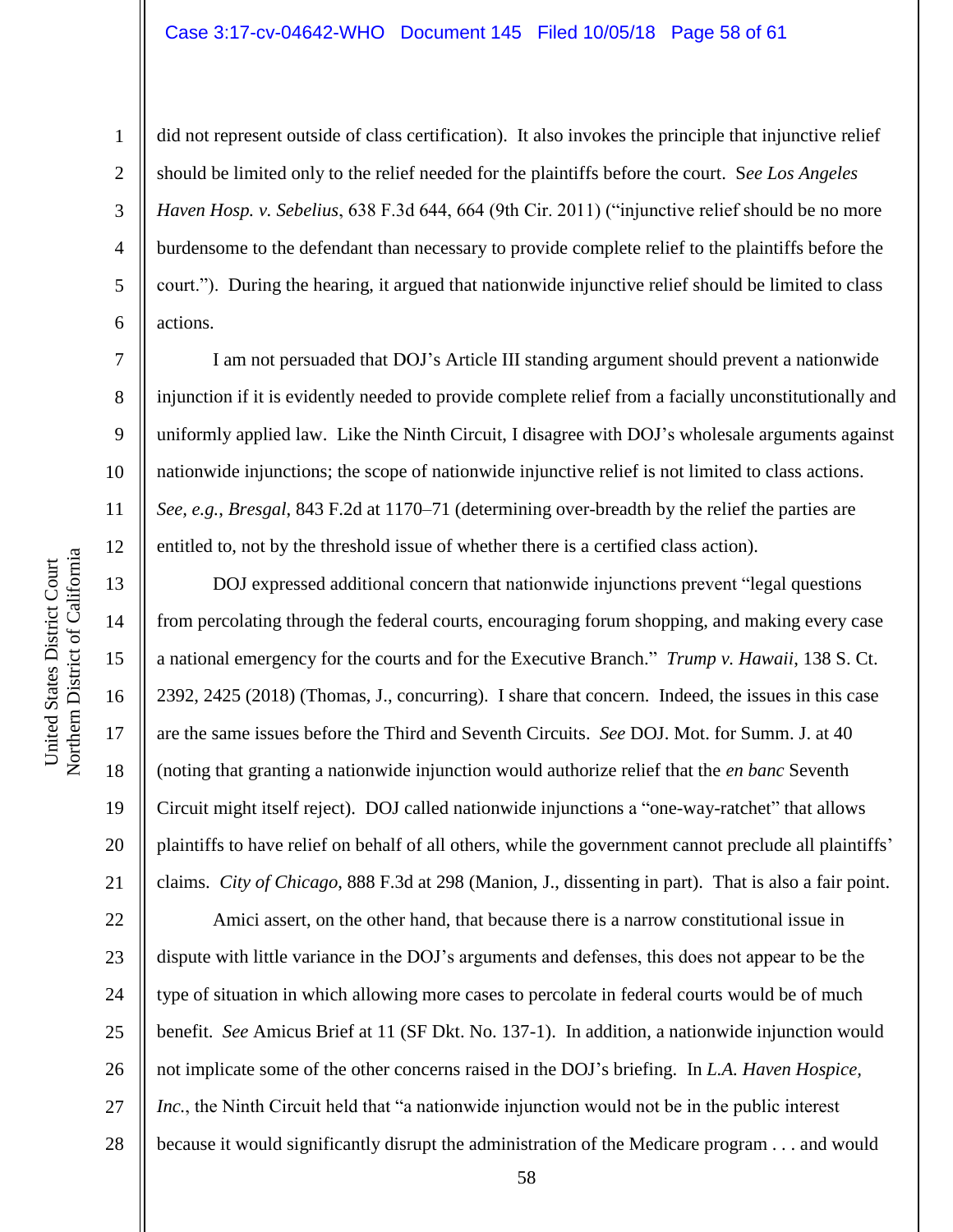#### Case 3:17-cv-04642-WHO Document 145 Filed 10/05/18 Page 59 of 61

Northern District of California Northern District of California United States District Court United States District Court

1

2

3

5

8

10

11

12

13

14

15

16

17

18

19

20

4 6 7 9 create great uncertainty." 638 F.3d at 665. A nationwide injunction would not disrupt the administration of the Byrne JAG program, a formula grant program that does not independently give the Attorney General authority to impose additional conditions not conferred by Congress. Public interest would be served, as I stated earlier, because an injunction would bring "clarity to all parties and to citizens dependent on public services." *City & Cty. of San Francisco*, 897 F.3d at 1244. Without a nationwide injunction when the court finds a constitutional violation, there is even greater likelihood that relief limited to the parties "would not cure the constitutional deficiency, which would endure in all [its] applications." *See Int'l Refugee Assistance Project v. Trump*, 857 F.3d 554, 605 (4th Cir. 2017).

California and San Francisco have shown that Section 1373 is unconstitutional and that the challenged conditions violate the separation of powers. In consideration of the factual record, including the structure of the Byrne JAG program and the harm to jurisdictions across the country, I find that this case justifies nationwide relief under *City & Cty. of San Francisco*, 897 F.3d at 1231. That said, this Order alternatively relies on my narrow interpretation of Section 1373 as it applies to California's and San Francisco's "sanctuary" laws and practices. If the Ninth Circuit agreed with those alternative findings, but disagrees about the constitutionality of Section 1373, a nationwide injunction would be inappropriate because the laws and practices of each "sanctuary" jurisdiction differ. Accordingly, I grant the injunction in favor of California and San Francisco and stay its nationwide scope until the Ninth Circuit has the opportunity to consider it on appeal.

#### VI. **MANDAMUS RELIEF**

21 22 23 24 25 26 California also seeks a writ of mandamus compelling the Attorney General to disburse Byrne JAG and COPS grant funding because the challenged conditions are unlawful under the APA. The APA authorizes the court to "compel agency action unlawfully withheld or unreasonably delayed." 5 U.S.C. § 706(1). The Ninth Circuit evaluates mandamus under the socalled *TRAC* factors. *See Indep. Min. Co. v. Babbitt*, 105 F.3d 502, 507 (9th Cir. 1997) (citing *Telecommc'ns. Research & Action v. FCC* (TRAC), 750 F.2d 70, 79–80 (9th Cir. 1984)).

> (1) the time agencies take to make decisions must be governed by a rule of reason; (2) where Congress has provided a timetable or other indication of the speed with

> > 59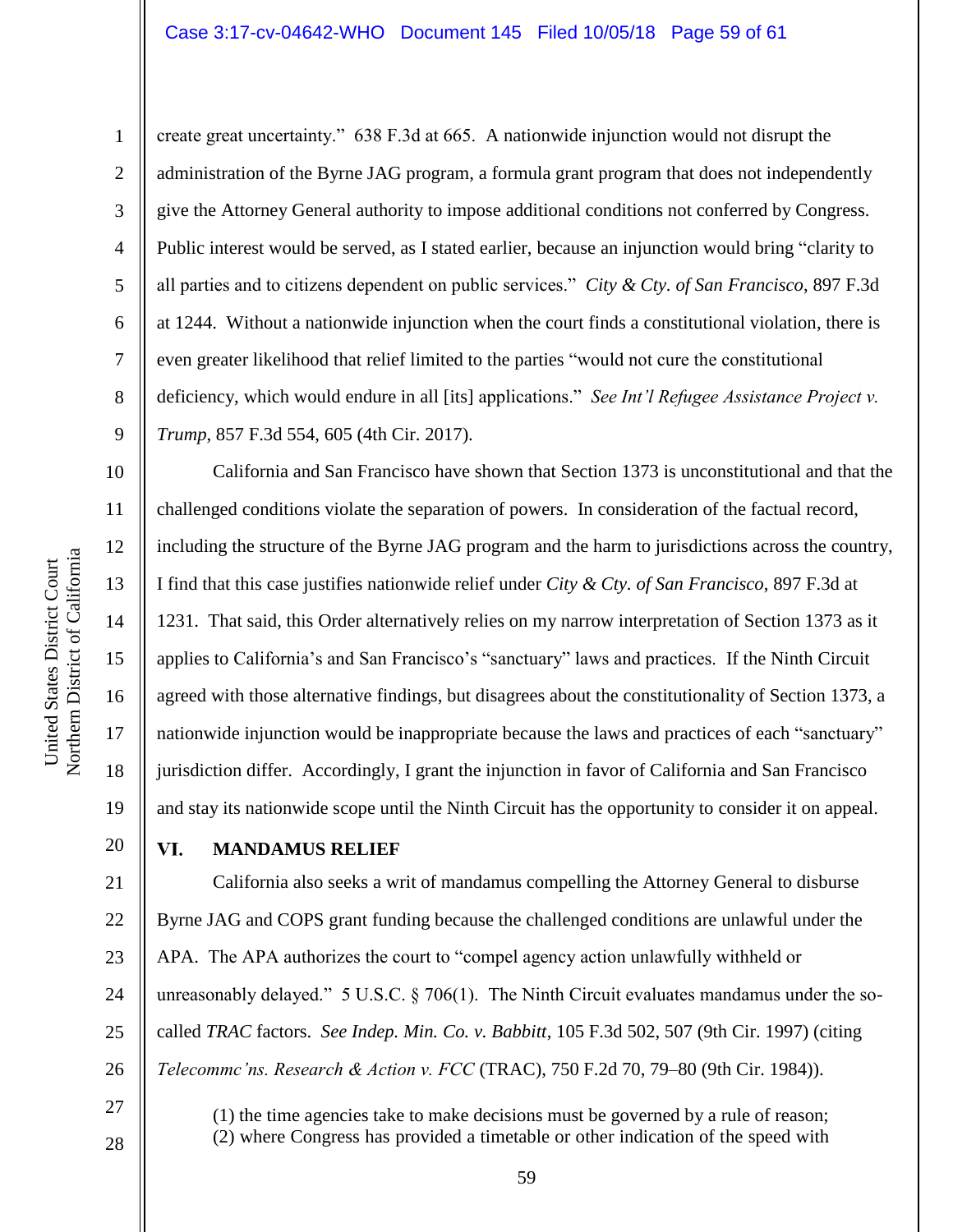which it expects the agency to proceed in the enabling statute, that statutory scheme may supply content for this rule of reason; (3) delays that might be reasonable in the sphere of economic regulation are less tolerable when human health and welfare are at stake; (4) the court should consider the effect of expediting delayed action on agency activities of a higher or competing priority; (5) the court should also take into account the nature and extent of the interests prejudiced by delay; and (6) the court need not find any impropriety lurking behind agency lassitude in order to hold that agency action is unreasonably delayed.

750 F.2d at 80 (citations and internal quotation marks omitted). The first factor, the "rule of reason," is the most important but is not determinative. *See In re Core Commc'ns, Inc*., 531 F.3d 849, 855 (D.C. Cir. 2008). The court is still required to consider all factors. *See In re A Cmty. Voice*, 878 F.3d 779, 786 (9th Cir. 2017).

Each factor supports mandamus relief for the Byrne JAG grant and COPS grant funding. For the first two factors, delays beyond a year time frame preclude recipients from receiving their awards when they need them to support more immediate projects or programs. *See City of Philadelphia*, 309 F. Supp. 3d at 343 ("it bears emphasis that Congress specifically set the JAG Program as an annual award, and the DOJ's delay has precluded the City from receiving the intended award at such time as the City can make timely use of it."). The Byrne JAG program is a formula grant that requires the Attorney General to disburse funds annually, and the COPS grant is a competitive program California applies for and has traditionally received each year.

Factor three favors relief because the delay impacts human health and welfare, particularly for California as the COPS and Byrne JAG funds aid task forces aimed at stopping illicit drug trafficking and go towards funding court programs to reduce recidivism of at-risk youth. *See* Jolls. Decl. ¶ 10; Caligiuri Decl. ¶¶ 23–25. Similarly, factor five supports relief because the human welfare and community safety concerns that California's grant funding addresses are at risk of being discontinued for lack of funding and are prejudiced by this delay. Expediting this matter, as discussed in factor four, would not prejudicially affect the federal government's tangentially related interest in federal immigration enforcement. Finally, the sixth factor, if it has any weight at all here, would favor relief because DOJ is withholding grant funding based on conditions that violate the separation of powers. I will GRANT California's request for mandamus relief.

1

2

3

4

5

6

7

8

9

10

11

12

13

14

15

16

17

18

19

20

21

22

23

24

25

26

27

28